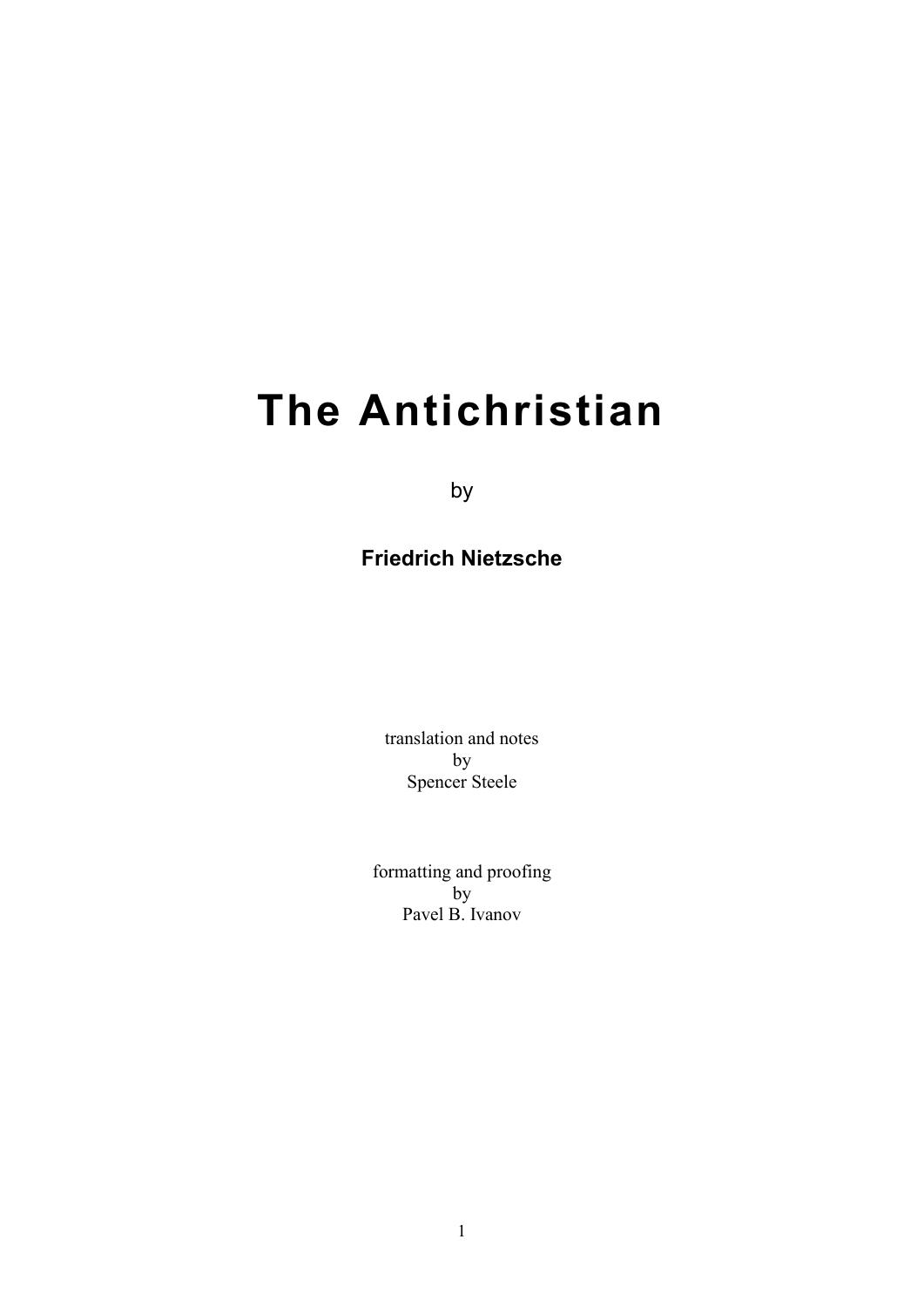Copyright © Spencer Steele, 1991 Copyright © Pavel B. Ivanov, 1998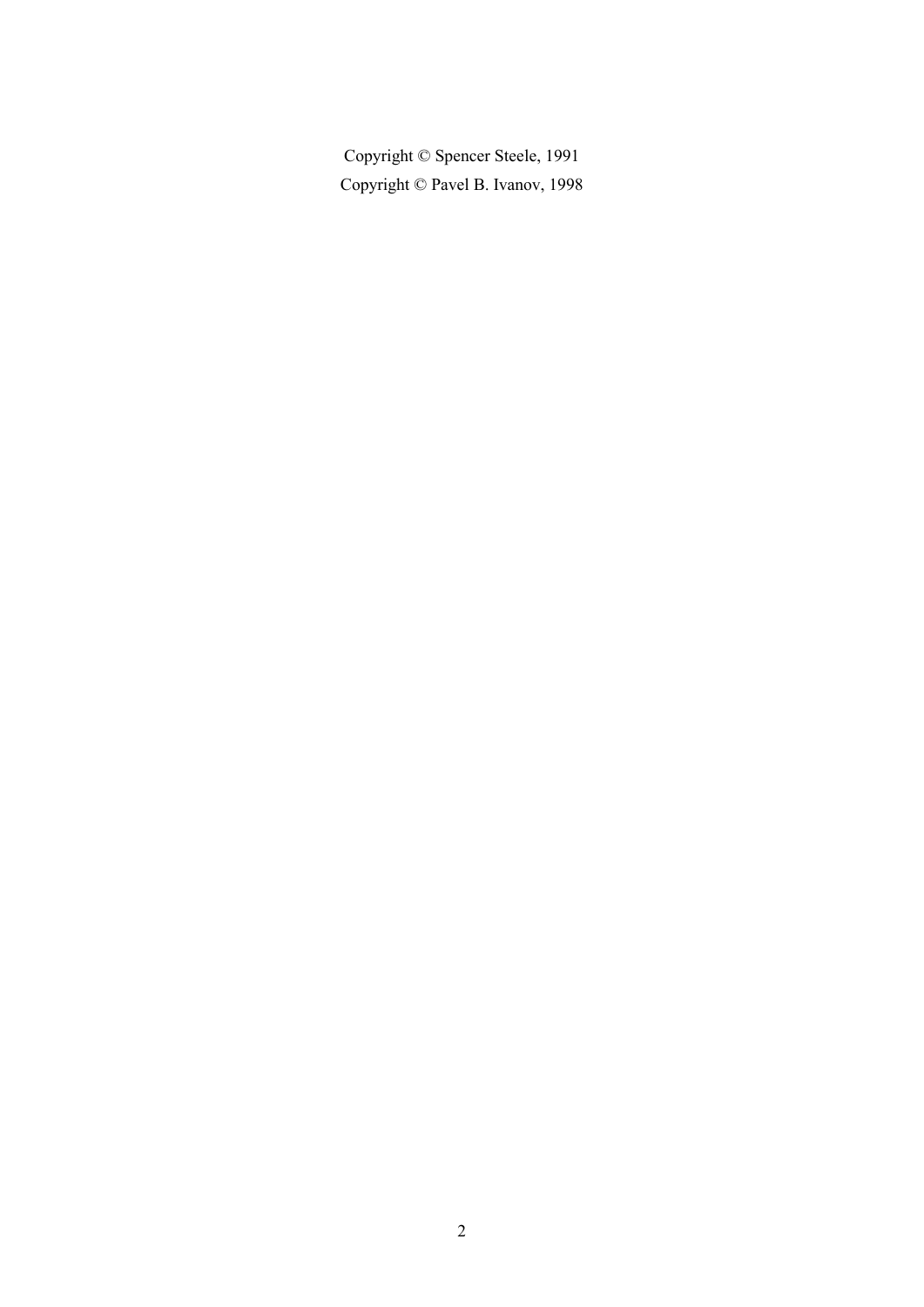"—I am in Greek, and not only in Greek, the *Antichrist*."

*Ecce Homo—*section 3, aphorism 2.

#### **FOREWORD**

This book belongs to the very few. Perhaps none of them are even living yet. They may be those who understand my *Zarathustra*; how *could* I mistake myself for one of those for whom there are already open ears today? Only the day after tomorrow belongs to me. Some are born posthumously.

The conditions under which I am understood, and then *of necessity* understood—I know them only too well. A person must be honest in spiritual matters to the point of hardness just even to endure my earnestness and my passion. A person must be proficient in living on mountains—to see the fleeting prattle of politics and national egoism *beneath* oneself. A person must grow to be indifferent; he must never question whether the truth is useful, or whether it will become our undoing. A predilection of the strong for questions for which nobody today has the courage; the courage for the *forbidden*; the predestination to the labyrinth. A practical knowledge from seven solitudes. New ears for new music. New eyes for that most distant. A new conscience for truths that have hitherto remained mute. *And* the will for the grand style; to keep one's strength—one's *enthusiasm*—in check. Deep respect for oneself; love for oneself; unconditional freedom toward oneself.

Well, now. These alone are my readers, my rightful readers, my predestined readers—what do the *rest* matter? The rest is merely humanity. We must be superior to humanity in strength, in *loftiness* of soul—in contempt.

*Friedrich Nietzsche*

**1**

Let us face ourselves. We are Hyperboreans; we know very well how far out of the mainstream we live. "Neither by land nor by sea shall you find the way to the Hyperboreans"—Pindar already knew that about us. Beyond the north, the ice, and death—*our* life, *our* happiness. We have discovered happiness; we know the way; we found the exit from whole millennia of labyrinth. Who *else* has found it? Modern man, perhaps? "I am at my wit's end; I am everything that is at its wit's end," modern man sighs.

From *this* modernity we were sick—from lazy peace, from cowardly compromise, from the whole virtuous filthiness of the modern Yes and No. This tolerance and *largeur*[1](#page-2-0) of the heart, which "forgives" everything because it "understands" everything, is sirocco to us. It is preferable to live surrounded by ice than surrounded by modern virtues and other south winds. We were courageous enough; we spared neither ourselves nor others—but for an extended period we didn't know *where* to direct our courage. We became gloomy; we were called fatalists. *Our fatum*—that was the fullness, the tensing, and the holding-back of our strength. We thirsted for lightning and deeds; we stayed furthest from the happiness of the weaklings, from their "surrender." A storm was in our sphere; the nature we represent itself darkened—for *we had no path*. Formula for our happiness—a Yes, a No, a straight line, a *goal*.

**2**

What is good? Everything that increases in people the feeling of power, the will for power, power itself.

What is bad? Everything born of weakness.

What is happiness? The feeling that power *grows*—that resistance is overcome. *Not* contentment, but more power; absolutely *not* peace, but war; *not* virtue, but competence (virtue in the Renaissance style, *virtu<sup>[2](#page-2-1)</sup>*, virtue free of priggishness).

The weak and misguided shall perish—the first principle of *our* love of man. And they shall even be helped to do so.

<span id="page-2-0"></span><sup>&</sup>lt;sup>1</sup> French—breadth.

<span id="page-2-1"></span><sup>2</sup> Italian—excellence.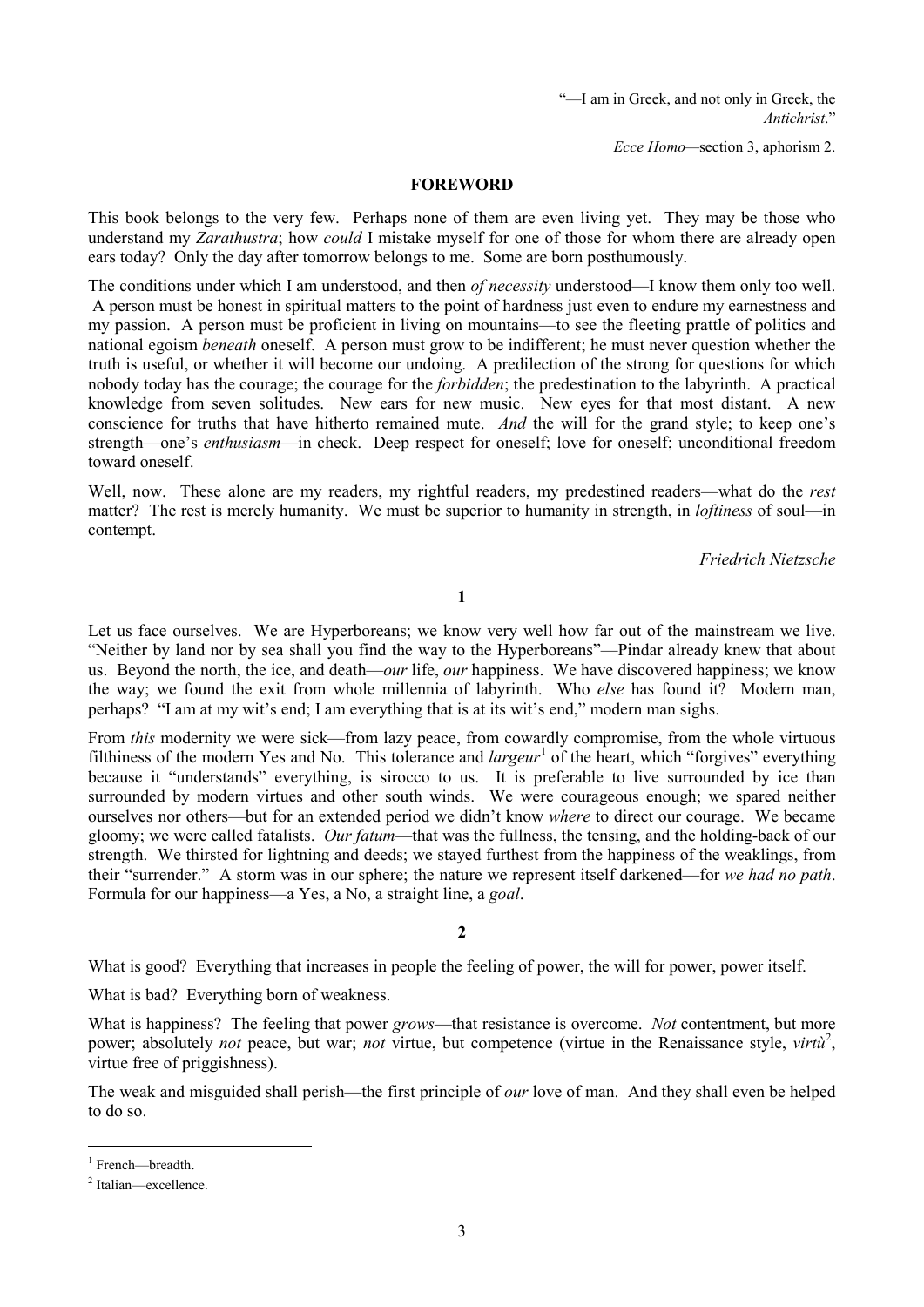What is more harmful than any vice? The act of pity toward the misguided and the weak—Christianity.

**3**

The problem I put forward here is not what shall supersede humanity in the order of living creatures (man is an *end*)—but what type of human should be *bred*, should be *willed*, as more valuable, more deserving of life, and more certain of the future.

This more valuable type has existed here often enough already—but as a stroke of luck, as an exception never *willed*. Rather, *this* type has been the most dreaded, and until now has been practically *the* thing to dread; and out of this fear the opposite type was willed, bred and *achieved*—the domestic animal, the herd animal, the sick animal-man—the Christian.

**4**

In the sense considered nowadays, humanity does *not* represent a development toward that which is better, or stronger, or higher. "Progress" is merely a modern idea—that is, a false idea. The value of today's European remains far below that of the Renaissance European; progressive development is absolutely *not* of any necessity enhancing, heightening, or strengthening.

In another sense individual cases of success continually recur in various places around the world, and in various cultures; with them a *higher type* indeed appears—something that in relation to the totality of humanity is a kind of superhuman. Such lucky occurrences of great success have always been feasible and will perhaps always be feasible. And even entire races, tribes, and nations can possibly represent such *winning strokes*.

**5**

One should not adorn and dress up Christianity; it has made *mortal war* against this higher type of man; it has excommunicated all basic instincts of this higher type; it has distilled evil, *the* Evil *One*, out of these instincts—the strong man as one typically reprehensible, the "depraved man." Christianity has sided with all that is weak, base, and misguided; it has made an ideal of *antagonism* toward the preservation instincts of the strong life; it has corrupted the reason of even the spiritually strongest constitutions by teaching people to perceive the supreme values of spirituality as sinful, as misleading, as *temptations*. The most deplorable example: the corruption of Pascal, who believed his reason was corrupted by original sin, whereas it was corrupted only by his Christianity!

It is a painful and horrible spectacle that has become apparent to me; I have drawn back the curtain hiding the *corruption* of mankind. This message of mine is sheltered from at least one suspicion—that it contains a moral indictment against mankind. It is intended—I would like to emphasize again—to be *free of priggishness*—and this to the extent that that depravity is perceived a great deal by me exactly where thus far people have aspired most deliberately to be "virtuous," to be "divine." I interpret "depravity," as one might have already guessed, in the sense of *décadence*<sup>[3](#page-3-0)</sup> my assertion is that all values by which humanity currently summarizes its supreme desideratum are *décadence-values*.

I call an animal, a species, or an individual corrupt when it loses its instincts; when it chooses—when it *prefers*—that which is detrimental to it. A history of the "higher feelings," of the "ideals of humanity" and it is possible I will have to narrate it—would nearly also be the explanation *why* mankind is so corrupt. Life itself is regarded by me as the instinct for growth, for durability, for accumulation of force, and for *power*; where the will to power is absent, there is decline. My assertion is that all the supreme values of humanity *lack* this will—that values of decline—nihilistic values—exercise dominion under the holiest names.

<span id="page-3-0"></span><sup>&</sup>lt;sup>3</sup> French—decadence.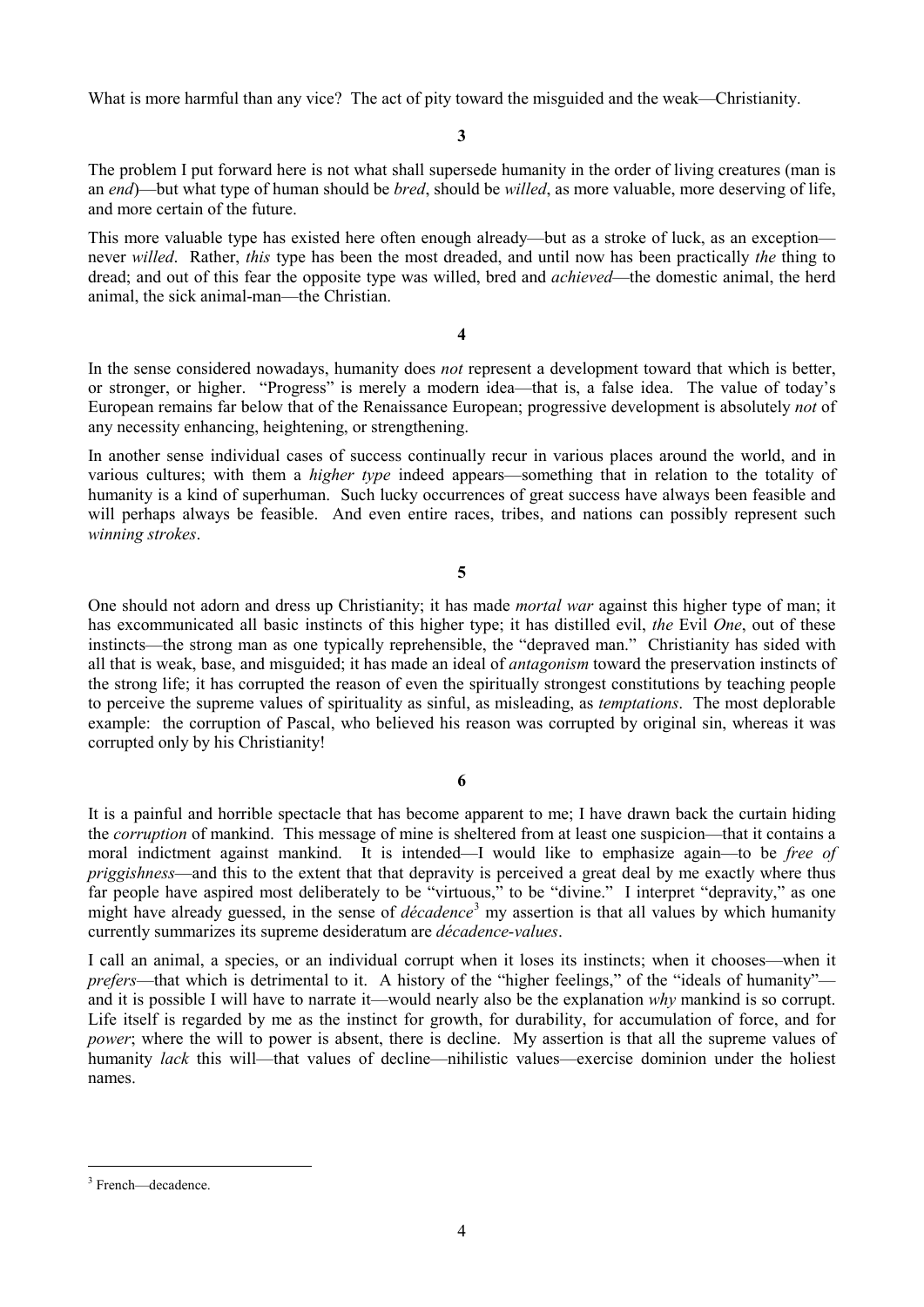Christianity is called the religion of *pity*. Pity stands in opposition to the tonic emotions, which enhance the force of feeling alive; it has a depressing effect. He who pities loses strength. Through pity, the loss of strength already acquired through the sorrows of life is even further increased and multiplied. Through pity, suffering itself becomes infectious; under certain circumstances, a total loss of life and life force can result from it. And this loss stands absurdly out of proportion to the magnitude of its cause (as in the case of the death of the Nazarene).

That is the first point, but there is one even more important: If pity were measured by the value of the reaction it usually elicits, its life-threatening nature would be seen much more clearly. Pity clashes quite completely with evolutionary law, which is the law of *selection*. It preserves what is ripe for destruction; it defends those disinherited and condemned by life; through the abundance of all sorts of misguided souls, the lives of whom it prolongs, it gives life itself a gloomy and dubious aspect.

Some have dared to call pity a virtue (in every *noble* morality it is regarded as weakness); others have gone further and made it *the* virtue, the basis and origin of all virtues—but certainly from the perspective, which must always be kept in mind, of a philosophy that was nihilistic, that inscribed *Denial of Life* on its shield. Schopenhauer was in the right about this; through pity life is denied, made *more deserving of denial*; pity is the *practice* of nihilism.

To reiterate: this depressing and contagious instinct clashes with every instinct interested in preserving life and enhancing its value; as both a *multiplier* of misery and a *guardian* of everything miserable, it is a principal tool for the augmentation of *décadence*; pity persuades to *nothingness*! However, words such as "hereafter," or "god," or "the *true* life," or "nirvana," "redemption," or "salvation," are spoken instead of "nothingness." This innocent rhetoric from the domain of the religio-ethical idiosyncrasy instantly appears *much less innocent* when it is realized *which* tendency wraps a cloak of sublime words around itself—the *anti-life* tendency. Schopenhauer was anti-life; *therefore* pity became a virtue to him. As is well known, Aristotle viewed pity as a pathological and dangerous condition for which it was a good idea to take a purgative every so often; he understood tragedy as a purgative.

Those siding with the life instinct must indeed search for a way to deal with such a pathological and dangerous accumulation of pity, like that displayed in Schopenhauer's case (and unfortunately also by our entire literary and artistic *décadence*, from St. Petersburg to Paris, from Tolstoy to Wagner)—to puncture it so that it bursts. Nothing amid our unhealthy modernity is more unhealthy than Christian pity. To be the physician *here*, to be inexorable *here*, to wield the knife *here*—that belongs to *us*, that is *our* brand of philanthropy; with that we are philosophers, we Hyperboreans!

# **8**

It is necessary to say *whom* we consider our antithesis—the theologians, and everything having theologians' blood in its veins—our entire philosophy. This disaster needs to be seen at close quarters; better yet, in order to take it seriously it needs to be lived through to the point of being nigh unto death (in my opinion the freethinking of our respected natural scientists and physiologists is a *joke*; they lack passion about these things associated with *suffering*).

This poisoning extends much further than is commonly thought; I find the theologians' instinct to haughtiness in every instance in which someone today considers himself an "idealist"—and claims, by dint of some higher origin, the right to look at reality from a superior and alien perspective. The idealist, exactly like the priest, holds all the great concepts in his hand of cards (and not only in his hand!); he puts them into play with a benevolent contempt for "reason," the "senses," "honor," the "good life," "science"; he views such things as *below* himself, as harmful and seductive powers over which "the spirit" hovers in pure selfcontentment—as if humility, chastity, poverty (in a word, *holiness*), has not hitherto done indescribably more harm to life than any terror or vice.

"Pure spirit" is a pure lie. As long as the priest, who denies, slanders, and poisons life as his occupation, continues to be accepted as a higher type of man, there can be no answer to the question "What *is* truth?" When the conscious advocate of nothingness and denial is accepted as the representative of "truth," truth already *has* been stood on its head.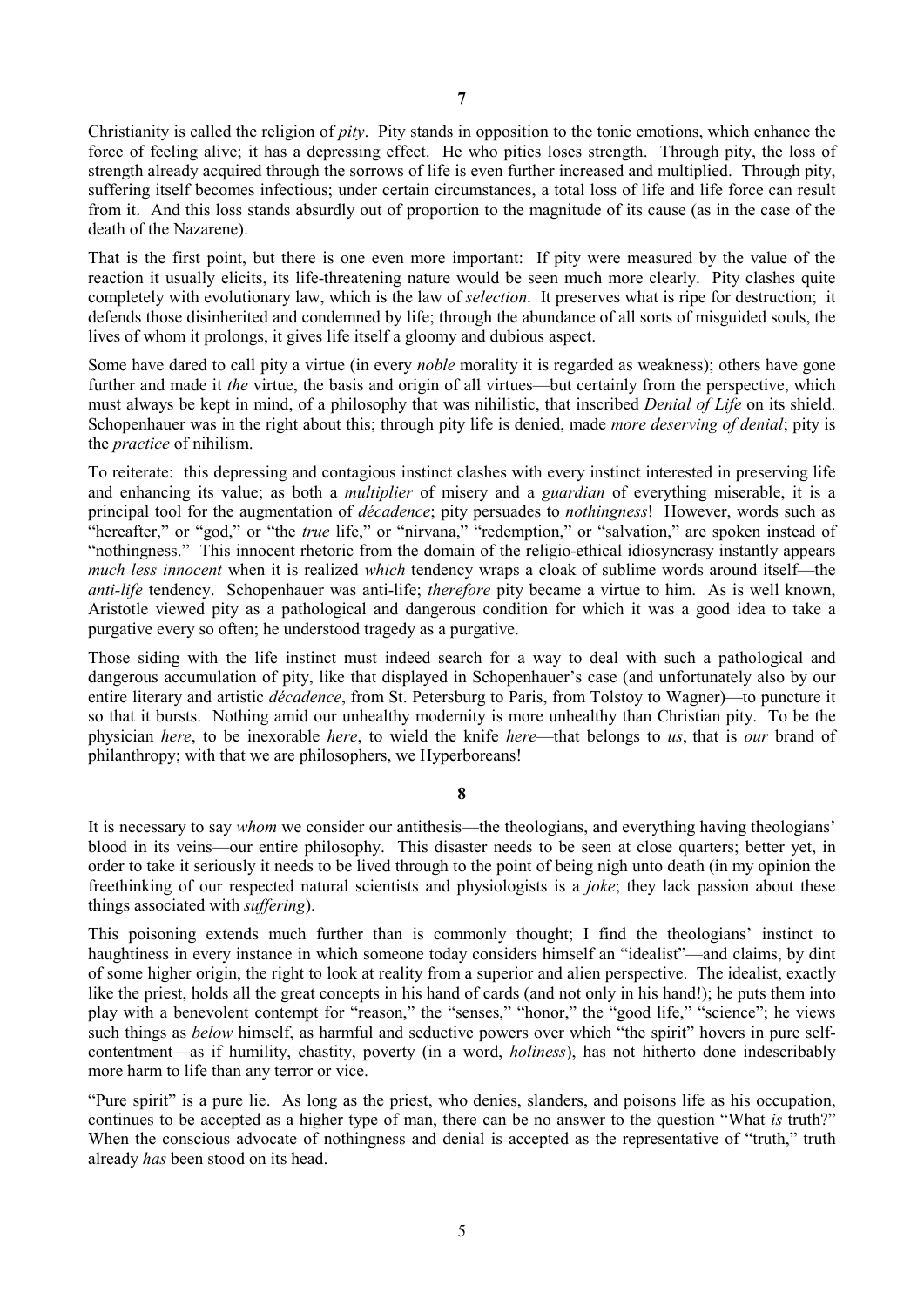I wage war against this theologians' instinct; I find traces of it everywhere. Those who have theologians' blood in their veins, are, at the outset, warped and dishonest toward all things. The pathos that develops from this calls itself *faith*—to shut one's eyes to oneself so as not to suffer from the sight of incurable deceitfulness. From their faulty perspective toward all things these people make a morality, a virtue, a kind of sanctity for themselves; they bind a clear conscience to a *false* vision; after they make their perspective sacrosanct with words like "God," "redemption," and "eternity," they demand no *other* perspective be granted further value.

I still unearth the theologians' instinct everywhere; it is the most widespread, actually *underground* form of deceitfulness on the face of the planet. What a theologian perceives to be true *must* be false; in this statement there exists almost a criterion for truth. It is his innermost survival instinct that causes him to prohibit reality from any place of honor, or to let it merely have a say. As far as the influence of the theologian extends, *value judgments* are stood on their heads, and the concepts "true" and "false" are inevitably reversed. Whatever is most harmful to life is called "true"; whatever enhances, heightens, affirms, justifies, and makes it triumphant is called "false." When it occurs that theologians stretch their hands out after *power*, through the "conscience" of the sovereigns (*or* the masses), let there be no doubt *what* they are fundamentally trying to do in every instance: the will to the end, the *nihilistic* will, wants power.

**10**

Among Germans I am immediately understood when I say that philosophy is corrupted by the blood of theologians. The Protestant parson is the grandfather of German philosophy; Protestantism itself is its *peccatum originale*[4](#page-5-0) . Definition of Protestantism: the hemiplegia of Christianity—*and* of reason. One need merely pronounce the words "Tubinger Seminary" to grasp *what* German philosophy is at root—a *cunningly deceitful* theology. The Swabians are the best liars in Germany; they lie innocently. Whence came the rejoicing that, with the appearance of *Kant*, spread through the German community of scholars, threequarters of whom were parsons' and teachers' sons? Whence came the German conviction, the echoes of which are still found today, that with Kant a change for the *better* had begun?

The theologians' instinct of the German scholars divined *what* was again possible at that point. A hidden path to the old ideal had been cleared; the "*true* world" concept and the concept of morality as the *essence* of the world (these being the two most malicious errors in existence!), were back again, thanks to a mischievous, clever skepticism—if not provable, nonetheless no longer *refutable*. Reason—the *claims* of reason—do not extend that far. From reality an "apparentness" was manufactured; a completely *fabricated* world, that of being, was made into reality. Kant's success is merely a theologian's success; Kant, like Luther, and like Leibniz, was one more impediment to the really none-too-stable German integrity.

#### **11**

An additional word against Kant as *moralist*. A virtue must be *our* invention, *our* most personal selfdefense and basic need; in any other sense virtue is merely a danger. That which does not necessitate our life *harms* it; a virtue derived merely from a feeling of respect for the concept "virtue" (as Kant wanted it), is harmful. "Virtue," "duty," the "good in itself," the good characterized by impersonality and universality—these are phantasms which in themselves express the decline, the final debilitation of life, the Chineseness<sup>[5](#page-5-1)</sup> of Königsberg<sup>[6](#page-5-2)</sup>.

The most deep-seated laws of preservation and growth demand the opposite—that each person invent *his* virtue, *his* categorical imperative. A people perishes when it confuses *its* duty with the concept of duty in general. Nothing ruins more deeply or more inwardly than each "impersonal" duty, each sacrifice to the Moloch of abstraction. That people have not perceived Kant's categorical imperative as *life-threatening*! The theologians' instinct alone protects them! An action compelled by the life instinct has, through the

<span id="page-5-0"></span> <sup>4</sup> Latin—original sin.

<span id="page-5-1"></span><sup>5</sup> See Nietzsche's *Morgenrote*, aphorism 206.

<span id="page-5-2"></span><sup>6</sup> Kant's birthplace and home.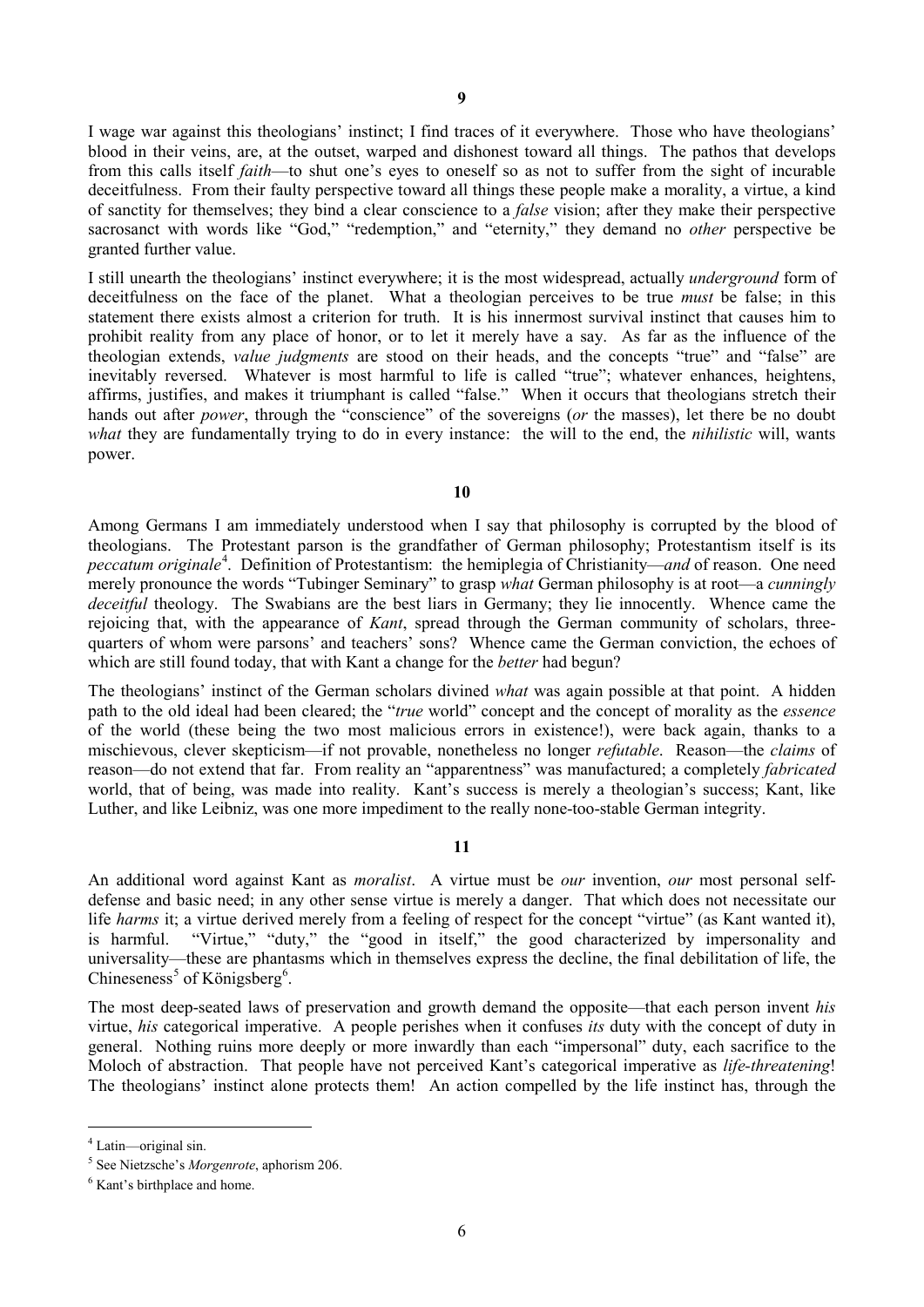delight it produces, its proof that it is *right*; and that nihilist, with his Christian-dogmatic entrails, interprets delight as an *objection*. What destroys more quickly than to work, to think, and to feel without inner necessity, without a deep-seated personal choice, without *delight*—like an automaton of "duty"? It is virtually the *recipe* for *décadence*—even idiocy.

Kant became an idiot. And he was a contemporary of *Goethe*! This disaster of a spider was regarded as the *German* philosopher—and still is! I take care not to say what I think of the Germans. Didn't Kant see in the French Revolution the transition from the inorganic form of the state to the *organic*? Did he not ask himself whether there was an event that could be explained in no other way than by a moral predisposition of humanity, so that with such an event the "tendency of humanity toward the good" would be *proven* once and for all? Kant's answer: "That is the revolution." The instinct which errs in each and every case, the *unnatural* as instinct, the German *décadence* as philosophy—*that is Kant*!

# **12**

I leave out a few skeptics, the decent type in the history of philosophy—but the rest don't know the principal requirements of intellectual integrity. To a man they act like little women, these great visionaries and prodigies; even now they consider "beautiful sentiments" arguments, the "heaving bosom" a divine bellows, and conviction a *criterion* of truth. In the end, Kant—with "German" innocence—still attempted to make this form of corruption, this deficit of intellectual conscience termed "practical reason," scientific. He invented a reason for it specifically so that in such cases there need be no concern about reason—namely, when morality, when the sublime demand "thou shalt" makes itself known.

If we consider that in almost every nation, the philosopher is just a developmental extension of the priestly type, then we are no longer surprised by this heirloom of the priest, who is *counterfeit even unto himself*. If someone has a sacred task—for example reforming, saving, or redeeming people; or if someone carries divinity in his bosom and is a mouthpiece for otherworldly imperatives—then with such a mission he already stands outside all merely rational assessments; through such a task he is himself already sacrosanct; he is himself already the model of a higher order! Of what concern is science to a priest! His position is too lofty for that! And up to now the priest has ruled! He defined the terms "true" and "untrue!"

# **13**

Let us not underestimate this: we free spirits ourselves are already examples of a "revaluing of all values." an *incarnate* declaration of war on and victory over all ancient conceptions of "true" and "untrue." The most valuable insights are *methods*. *All* the methods, all the assumptions of our present-day scientists have for millennia been held in the deepest contempt; on account of them people were excluded from the company of "honest" men and regarded as "enemies of God," as despisers of truth, as "those possessed." Anyone with a scientific nature was a chandala. We have had the whole pathos of humanity against us, and its concept of what truth *should* be, what the service of truth *should* be. Up to now every "thou shalt" has been directed *against* us. Our aims, our practices, our quiet, cautious, mistrustful manner—these all appeared completely unworthy and contemptible to humanity.

In the end it may be to some extent proper to ask whether it was not an *aesthetic* taste that has kept humanity blinded for so long; it demanded from truth a *picturesque* effect, and similarly demanded that men of understanding make a strong impression on the senses. Our *modesty* offended their taste longer than anything else. Oh, how they divined that fact, these turkey cocks of God!

#### **14**

We have altered our perspective. We have grown more modest in every respect. We no longer trace man's origins to a "spirit" or "divinity"; we have placed him back among the animals. We regard him as the strongest animal because he is the most cunning; a consequence of this is his spirituality. On the other hand, we defend ourselves against a vanity that again even here would like to make itself known, as if man were the great ulterior purpose behind the evolution of animals. He is definitely no crown of creation; every creature, compared to man, exists at an equal level of perfection. And when we claim that we are still claiming too much. Man is, relatively speaking, the most misguided animal, the most diseased, the one who has most dangerously strayed from his instincts—and with all that certainly also the *most interesting*!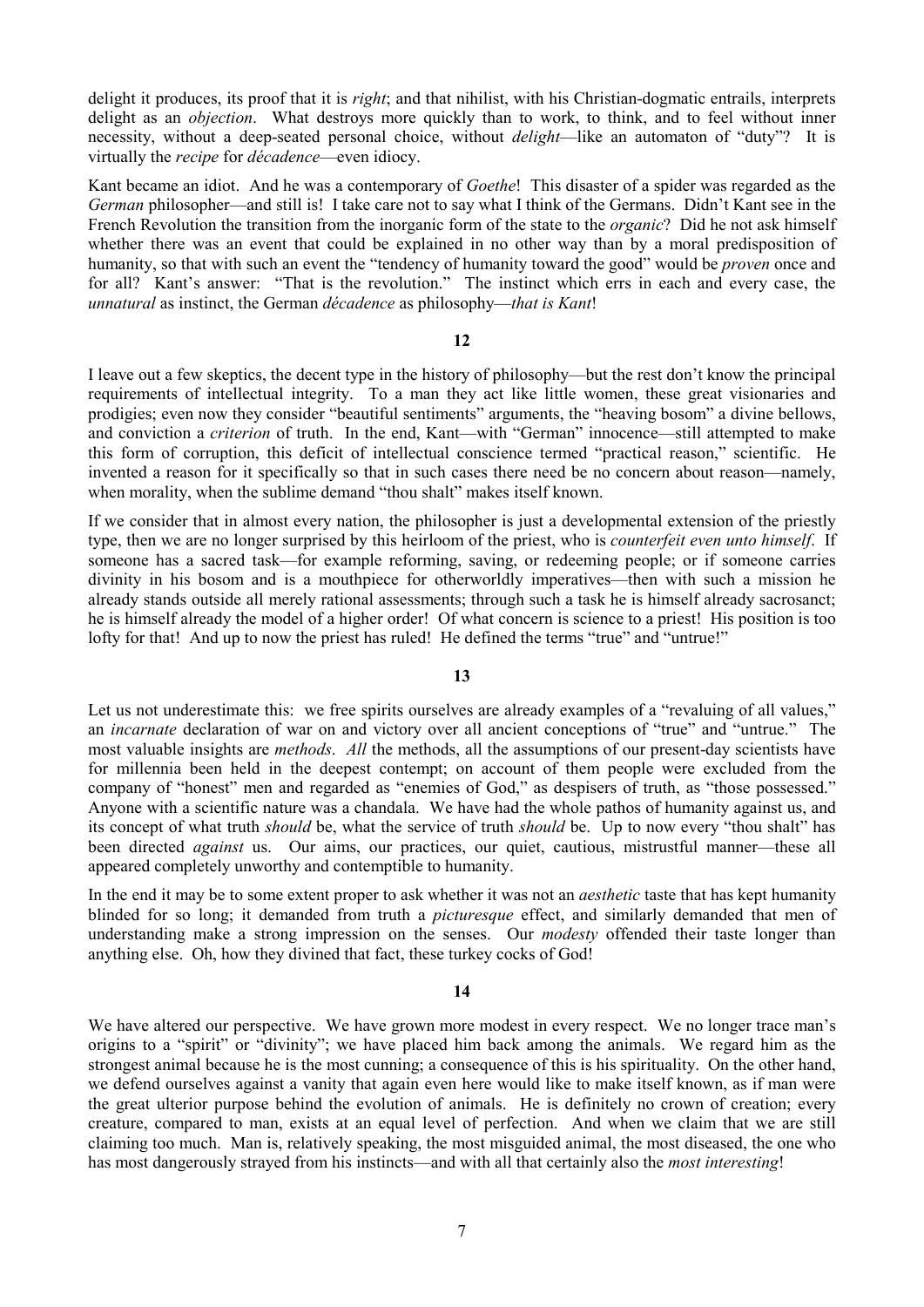As regards the animals, Descartes was the first to venture, with admirable boldness, the idea of understanding the animal as *machina*<sup>[7](#page-7-0)</sup>; our entire physiology attempts to bolster this proposition. Furthermore, we—logically—do not exclude humans, as even Descartes did. Whatever we comprehend these days about humans goes precisely as far as we comprehend the human as a machine. Formerly, as his dowry from a higher order, man was provided with a "free will"; these days we have taken even his will from him in the sense that we are no longer permitted to understand it as a faculty. The ancient word "will" serves only the purpose of describing a result, a kind of individual reaction which necessarily follows a number of partly contradictory and partly harmonious stimuli; the will no longer "affects," no longer "acts."

Formerly, evidence of man's higher origin—his divinity—was seen in his consciousness and "spirit"; to fulfill himself he was advised to pull his senses back into himself like a turtle, to cease all contact with earthy things, to cast off his mortal exterior. Then the most important part of himself would be left behind—his "pure spirit." We have changed our minds about this, too; the emergence of consciousness (the "spirit") is regarded by us as just a symptom of a relative imperfection of the organism—as a trying, a groping, an erring—as a travail during which much nervous energy is unnecessarily consumed. We deny that something can be made perfectly as long as it can still be made consciously. "Pure spirit" is pure stupidity; if we discount the nervous system and the senses, the "mortal exterior," *then we falsely reckon* nothing more!

**15**

In Christianity neither the morality nor the religion comes into contact with reality at any point. There is nothing but imaginary *causes*—"God," "soul," "ego," "spirit," "free will," (or even "not free"); nothing but imaginary *effects*—"sin," "redemption," "grace," "penance," "the forgiving of sins"; communication between imaginary *beings*—"God," "spirits," "souls"; an imaginary *natural* science—anthropocentric and completely lacking the concept of natural causes; an imaginary *psychology*—nothing but self-misunderstandings, interpretations of pleasant or unpleasant general feelings (for example, the condition of the *nervus sympathicus*), with the help of the sign language of the religio-ethical idiosyncrasy ("repentance," "pang of conscience," "temptation by the devil," "the nearness of God"); an imaginary *teleology*—"the kingdom of God," "the Last Judgment," "eternal life."

This world of pure fiction differs from the world of dreams in a very unfavorable way—in that the latter *mirrors* reality, while the former falsifies, devalues, and denies reality. When the concept of "nature" was first invented as something counter to "God," "natural" had to become another way to say "reprehensible"; this whole world of fiction is rooted in hatred against what is natural (reality!); it is the expression of a deepseated discontent with what is real. This, however, explains everything. Who alone has reason to lie his way out of reality? He who suffers from it. To suffer from reality, though, means to exist within an unsuccessful reality. The predominance of feelings of disinclination over feelings of inclination is the cause of a fictitious morality and religion; such a predominance really furnishes the *formula* for *décadence*.

# **16**

A critique of the *Christian concept of God* forces us to the same conclusion. A people that still believes in itself still possesses its own god, too. In him it honors the conditions by which it succeeds—its virtues; it projects its delight in itself, its feeling of power, into a being who can be thanked for it. He who is wealthy wants to give; a proud people needs a God in order to *sacrifice*. Religion, in the confines of such assumptions, is a form of gratitude. To be grateful for oneself requires a God. Such a god must be able to help and to hurt, must be able to be friend and foe; he is admired when being good as well as bad. The *perverted* castration of a god into a god of only goodness here lies outside every desideratum. The evil god is as necessary as the good; we certainly do not owe our existence only to tolerance and benevolence. Of what importance would be a God who didn't know anger, vengeance, envy, scorn, cunning, and violent action? Who perhaps hadn't even known the delightful *ardeurs*<sup>[8](#page-7-1)</sup> of victory and annihilation? People would not understand such a God; why, then, should they have him?

<span id="page-7-0"></span> $^7$  Latin—machine.

<span id="page-7-1"></span><sup>8</sup> French—ardors.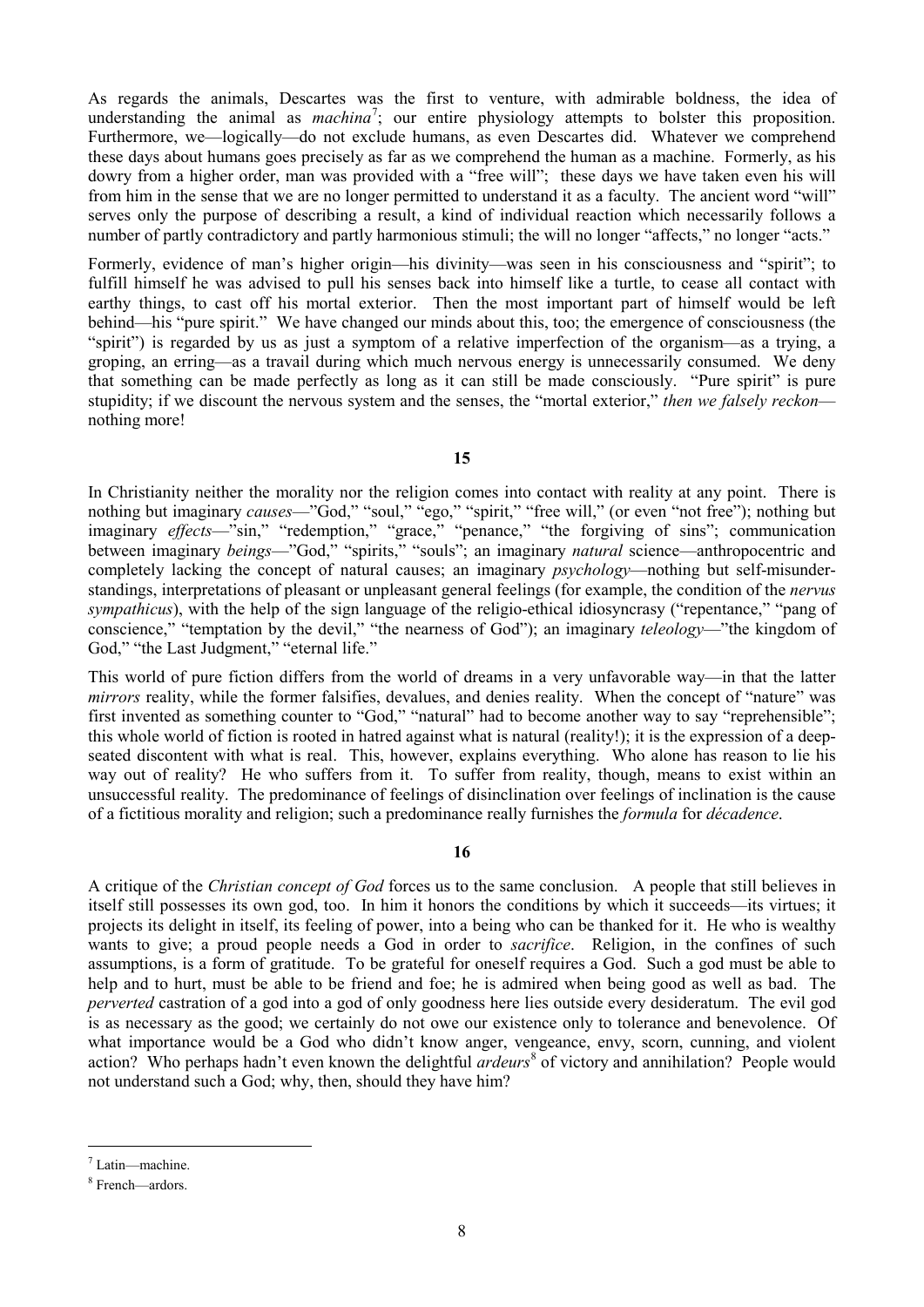Admittedly—if a people is perishing, if it feels its faith in the future and its hope for freedom are definitely waning; if it starts to look upon subjection as the primary utility and the virtues of the subjugated as the requirements for preservation, then its god *must* change as well. He has now become a moral coward timorous, modest, advising "peace of mind," an end-to-hate, forbearance, "love" alone toward friend and foe. He moralizes constantly; he creeps into the cave of every private virtue, becomes god for everyone, becomes an individual, becomes a cosmopolitan. Formerly he represented a people, the strength of a people, everything aggressive and power-hungry in the soul of a people; nowadays, he is merely just the good god. Indeed, there is no other alternative for gods: *either* they are the will for power—in which case they will be gods of the people—*or* they are the infirmity for power and inevitably become *good*.

# **17**

Wherever the will for power declines in any form, there is in every instance a physiological retrogression, a *décadence*. The deity of *décadence*, clipped of his manliest virtues and drives, henceforth inevitably becomes the god of the physiologically recessive, of the weak. Indeed, they do *not* call themselves the weak; they call themselves "the good." No further evidence is necessary to understand at what moment in history the dualistic fiction of a good and an evil god first became possible. The subjugated, with the same instinct they use to reduce their god to "good in itself," obliterate the good qualities from the god of their conquerors; in this way they take revenge on their masters, whose god they *diabolize*. *The good* god, as well as the devil—both are monstrous products of *décadence*.

How can anyone nowadays give in to the simple-mindedness of the Christian theologians to the extent he joins with them to decree that the development of the concept of God from the "God of Israel" to the god of the people, to the Christian God, to the epitome of everything good, is *progress*! Yet even Renan does this. As if Renan has a right to be simple-minded! After all, it is the opposite that strikes our eyes. When the prerequisites for an *ascending* life, when everything strong, brave, manly, and proud comes to be eliminated from the concept of God; when he degenerates step by step into the symbol of a staff for the weary, a sheet anchor for every drowning person; when he becomes the god of the poor people, the sinner's god, the god of the sick *par excellence*, and the title "savior" or "redeemer" remains *behind*, as it were, as an altogether divine title—*what* does such a transformation, such a *diminution* of the divine say? Admittedly—with it "the kingdom of God" has grown larger.

Formerly, he had only his people, his "chosen" people. In the meantime—exactly like his people themselves—he travelled into foreign lands; since then he has no longer sat quietly anywhere—until he finally became indigenous everywhere, this great cosmopolitan—until he got "multitudes" and half the earth on his side. However, the god of the "multitudes," the democrat among the gods, nevertheless has not become a proud pagan god. He remained a Jew; he remained the god of the nook, the god of all dark corners and places, and every unhealthy quarter in the entire world! His world empire is, as always, an underworld empire—a hospital, a *souterrain*[9](#page-8-0) empire, a ghetto empire. And he himself, so pale, so weak, so *decadent*. Even the palest of the pale—the respected metaphysicians, the concept-albinos—have come to be the master over him. These spun around him so long that he—hypnotized by their movements—became himself a spider, a metaphysician. At that point he spun the world anew from out of himself—*sub specie Spinoza*<sup>10</sup>; at that point he transfigured himself into something ever more thin and pale, became "ideal," became "pure spirit," became "*absolution*," became a "thing in itself." The decay of God—God became a "thing in itself."

# **18**

The Christian concept of God—God as god of the sick, God as spider, God as spirit—is one of the most corrupt concepts of God the world has seen; it may even constitute the low-water mark in the descending development of the godly type. God degenerated into a *contradiction of life* instead of being its transfiguration and eternal *Yes*! In God, a declared enmity toward life, nature, and the will to life! God, the formula for every slandering of "this life," for every lie about the "next life"! In God, nothingness defied, the will to nothingness canonized!

<span id="page-8-0"></span> <sup>9</sup> French—subterranean.

<span id="page-8-1"></span><sup>&</sup>lt;sup>10</sup> Latin—under the guise of Spinoza.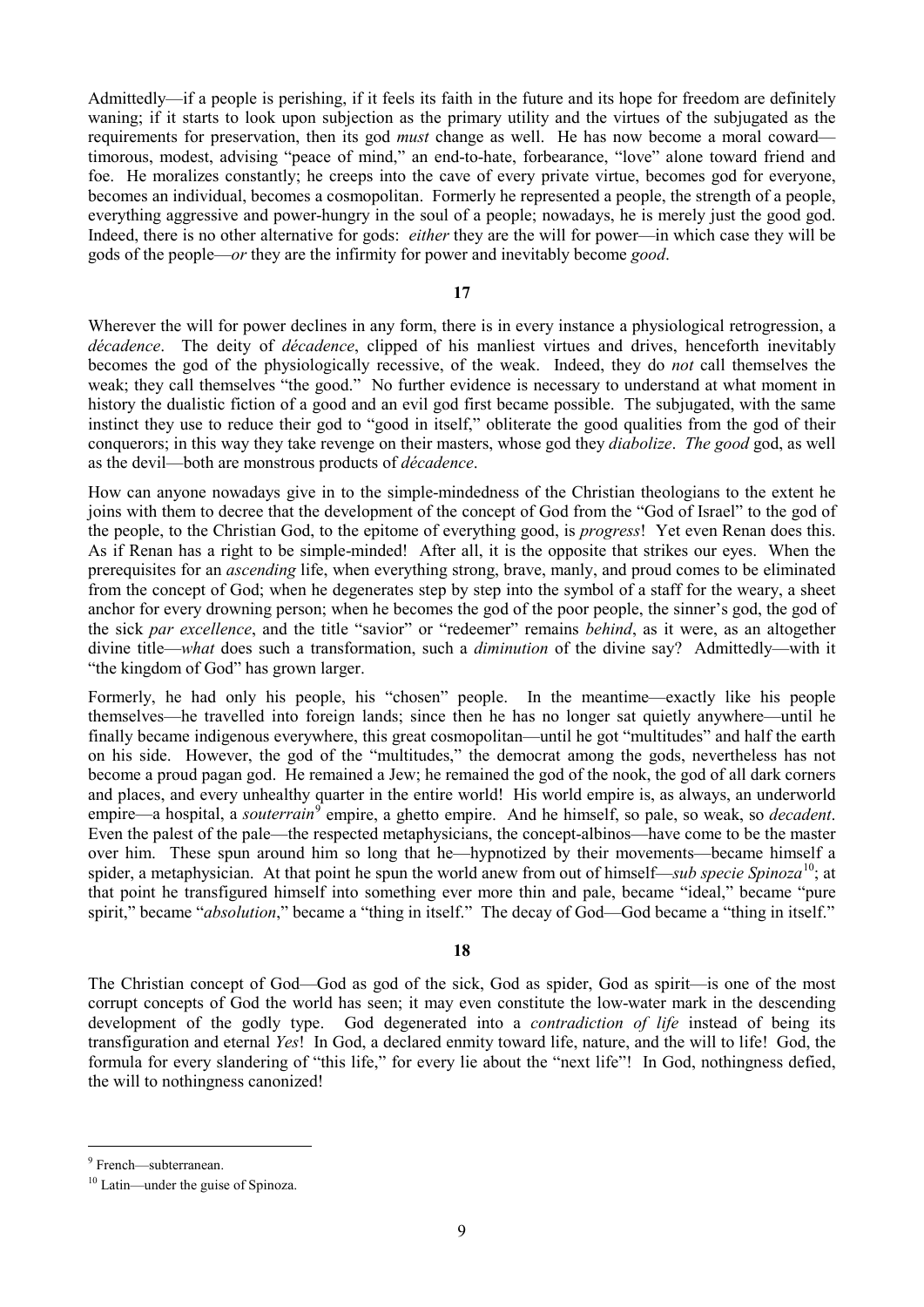That the strong races of Europe have not repudiated the Christian god is certainly no credit to their religious endowment—not to mention their taste. They *should* have broken with such a sickly and decrepit monster of *décadence*. Instead, however, a curse is upon them for not breaking with it; they have incorporated sickness, old age, and contradiction into all their instincts; they have since *created* no other god! Almost two thousand years, and not one single new god! Still existing, however, and as if justified, as if an *ultimatum*<sup>[11](#page-9-0)</sup> and *maximum*<sup>[12](#page-9-1)</sup> of the god-creating force, of the *creator spiritus*<sup>[13](#page-9-2)</sup> in man, this pitiable god of Christian monotono-theism! This hybrid decay-object of naught, concept, and contradiction, in which all the instincts of *décadence*, all the cowardices and lassitudes of the souls have their sanction!

#### **20**

With my condemnation of Christianity I hope no injustice has been committed against a related religion, which is predominant even by the number of its adherents: *Buddhism*. They belong together as nihilistic religions—they are religions of *décadence*— but they are differentiated from one another in a most noteworthy way. The critic of Christianity is profoundly grateful to the Indian scholars for enabling us now to *compare* these two religions.

Buddhism is a hundred times more realistic than Christianity; it has as part of its makeup the legacy of posing problems objectively and coolly, and it comes *after* a philosophical movement lasting centuries; when it arrived the concept of "God" had already run its course. Buddhism is the only truly *positivistic* religion history has shown us; even in its epistemology (a strict phenomenolism), it no longer speaks of the "struggle against sin," but instead, in complete agreement with reality, of the "struggle against *suffering*." It has (this profoundly distinguished it from Christianity), already gotten through the self-deception of moral concepts. It stands—to use my parlance—*beyond* good and evil.

The *two* physiological facts from which it originates and upon which it focuses are: *first*, an exceeding sensitivity of awareness which expresses itself as a refined susceptibility to pain; and *additionally*, an overintellectualization, an existence consumed with concepts and logical procedures under which the instinct of the individual is harmed in favor of the "impersonal" (two states which at least a few of my readers—those who are "objective"— will, like myself, know from experience).

From the foundation of these physiological conditions a *depression* has arisen; against this the Buddha proceeds in a hygienic way. Against it he employs a life in the open air—the wandering life; moderation and selectivity in matters of diet; wariness of alcoholic liquor; wariness likewise of all emotions that create bile<sup>14</sup>, that heat the blood; no *worry*, neither for oneself nor another. He demands ideas that either provide calm or amuse; he finds means to wean oneself from all others. He sees kindness and generosity as healthpromoting.

*Prayer* is excluded, as is *asceticism*; there is no categorical imperative, no *compulsion* whatsoever, not even within the monastic community (a person can get out again). All of these would be means of intensifying the exceeding sensitivity mentioned previously. That is exactly why he also demands no struggle against dissenters; his teachings resist nothing to a *greater degree* than feelings of revenge, aversion, and *ressentiment*<sup>[15](#page-9-4)</sup> ("Enmity does not come to an end through enmity." That is the touching refrain of all Buddhism.) And rightfully so—these particular emotions would be completely *unhealthy* with respect to the main dietetic purpose.

He also fights the intellectual fatigue he finds, and which expresses itself in an all-too-great "objectivity" (that is to say, a weakening of the interests of the individual, a losing of the anchoring weight of "egoism"), with a strict return to the most intellectual interests of the *individual*. In the teaching of Buddha egoism becomes a duty; the "one thing that is necessary," the "how to be rid of suffering," regulates and

<span id="page-9-0"></span><sup>&</sup>lt;sup>11</sup> Latin—ultimate.

<span id="page-9-1"></span><sup>&</sup>lt;sup>12</sup> Latin—greatest.

<span id="page-9-2"></span><sup>&</sup>lt;sup>13</sup> Latin—creative spirit.

<span id="page-9-3"></span><sup>&</sup>lt;sup>14</sup> Tibetan "mKris-pa," or Sanskrit "pitta"—the biological "humor" or "subtle principle" related to fire, heat, fever, inflammation, anger, and hate.

<span id="page-9-4"></span><sup>&</sup>lt;sup>15</sup> French—literally meaning "resentment," over the past century the word has been incorporated into the English language.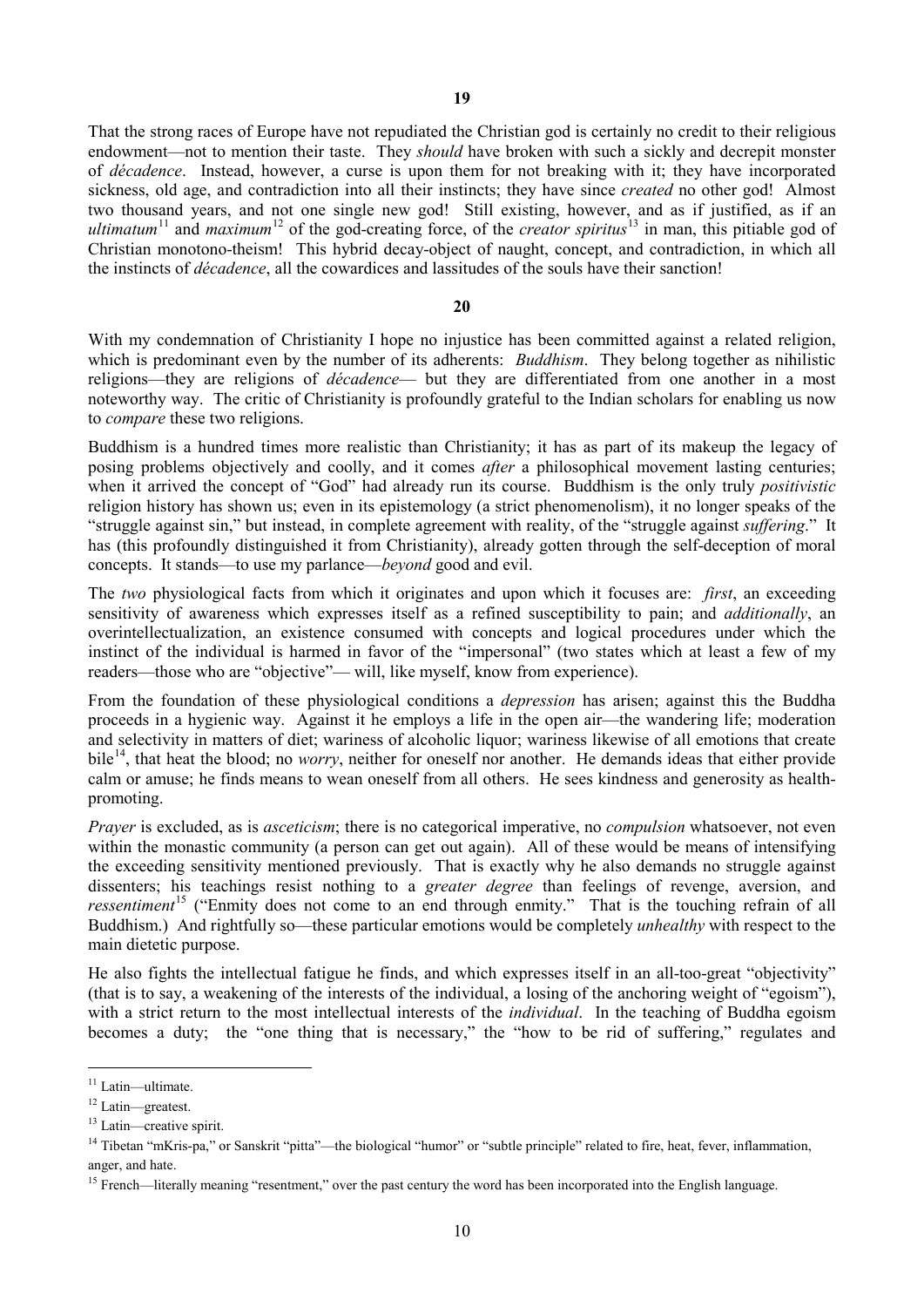circumscribes the whole intellectual diet (some may perhaps recall that Athenian who also declared war on pure "scientism"—Socrates—who elevated the egoism of the individual to a morality, even in the realm of problems).

Prerequisite for Buddhism are a very mild climate, a great gentleness and liberalness of customs, and *no* militarism—and that the movement has its starting point in the higher and even scholarly classes. Cheerfulness, calm, and contentment are desired as the highest goal, and that goal is *attained*. Buddhism is not a religion in which a person merely aspires to perfection; that which is perfect is the norm.

In Christianity the instincts of the subjugated and the oppressed come to the forefront; the lower classes seek their salvation in it. Here the casuistry of sin, self-criticism, and the inquisition of conscience come to be practiced as *something to do*, as a way to fight boredom; here the emotions come to be continually propped up (through prayer), against a *powerfulness* called "God." Here the highest state is regarded as unattainable, as a gift, as "grace." Here public openness is also lacking; the hiding place—the darkened room—is Christian. Here the body has come to be despised and hygiene has been rejected as sensuality; the church defends itself even against cleanliness; the first Christian measure after the expulsion of the Moors was the closing of the public baths, of which Cordova alone possessed 270.

A fixed sense of cruelty against oneself and others is Christian, as is the hatred of dissidents and the will to persecute. Gloomy and exciting ideas are in the forefront; the most highly desired states, designated by the highest names, are epileptoid; the diet is chosen so as to encourage morbid phenomena and overexcite the nerves. Christian is the mortal enmity against the masters of the earth, against the "noble"—and at the same time a disguised, clandestine competition with them (allowing them the "body", wanting *only* the "soul"). Christian is the hatred against the *spirit*, against pride, courage, freedom, and liberty of the mind; Christian is hatred against the *senses*, against the delights of the senses, against delight in general.

# **22**

When Christianity left its starting place—the lowest classes, the *underworld* of the ancient world; when it went after power among nations of barbarians, it no longer dealt with *weary* people, but those inwardly wild and troubled—strong people, but misguided. The discontent with oneself—the sorrow within oneself—is here *not*, as with the Buddhists, an excessive sensitivity and susceptibility to pain, but rather the reverse, an overpowering desire to inflict pain, to vent that inner tension through hostile actions and ideas. In order to be master over barbarians, Christianity had need for *barbaric* concepts and values—such as the sacrifice of the first-born, the blood drinking in Communion, contempt for intellect and culture; torture in all its forms, corporal and incorporal; the great pomp surrounding worship.

Buddhism is a religion for *late* people—for gracious, gentle races who have become overly intellectual, who feel pain too easily; Europe is by no means ready for it; for them it is a return to peace and cheerfulness, to a diet of intellectuality, to a fixed hardening of the physical nature. Christianity wants to become master over *predators*; its method is to make them *sick*; weakening is the Christian recipe for taming, for "civilizing." Buddhism is a religion for the closing and the weariness of civilization; Christianity has not yet even discovered civilization: it establishes civilization if circumstances permit.

#### **23**

Buddhism, to repeat, is a hundred times colder, more truthful, and more objective. It no longer needs to make its suffering and its susceptibility to pain *respectable* to itself by interpreting them as sin; it merely says what it thinks: "I suffer." To the barbarian, on the other hand, suffering is in itself nothing respectable; he first requires an interpretation explaining it in order to admit to himself *that* he suffers; his instinct more readily directs him to a denial of suffering, to a quiet endurance. Here the term "devil" was a boon; people had an overpowering and terrible enemy; they need not be ashamed of suffering caused by such an enemy.

Christianity has within its foundation several subtleties that belong to the Orient. Above all, it knows that it is in itself totally immaterial whether something is true, but of the utmost importance *on the condition* it comes to be believed as true. The truth and the *faith* that something is true—two completely separate worlds of interest—almost worlds of antithesis: they are arrived at via totally different paths. To be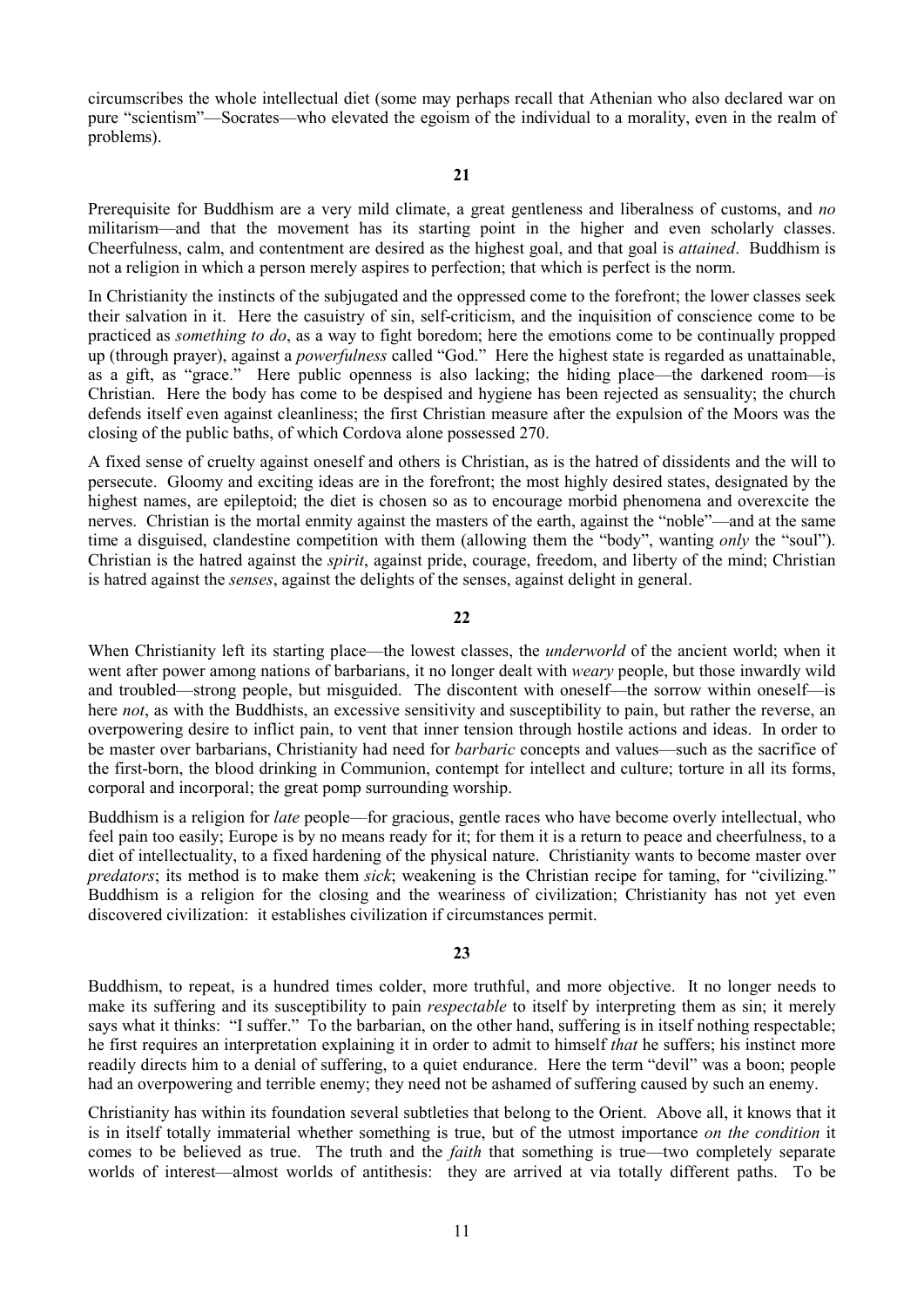knowledgeable concerning this—in the Orient that nearly *makes* someone a wise man; thus do the Brahmins understand this; thus does Plato understands this—thus does every student of esoteric wisdom.

If, for example, someone derives *happiness* from believing himself delivered from sin, there is *not* necessarily a requirement that the person be sinful, but rather that he *feels* he is sinful. If, however, *faith* is necessary above all, then reason, knowledge, and inquiry must be discredited; the path to the truth becomes the *forbidden* path. Intense hope is a much stronger *stimulant* to life than any single happy event that actually occurs. Those who suffer must hold themselves up by means of a hope that no reality will be able to contradict, and which will not be *dismissed* by means of any accomplishment—a hope for a world beyond. (Precisely because of this capacity to deter unhappy people, the Greeks regarded hope as the evil of evils—as the truly *malicious* evil; it remained behind in the barrel of evils<sup>[16](#page-11-0)</sup>.)

In order for *love* to be possible, God must be a person; in order for the lowest instincts to be able to take part in it, God must be young. For the ardor of the women, a beautiful saint is moved into the foreground; for that of the men, a Mary is utilized. This is done on the assumption that Christianity wants to become master on soil where aphrodisiac- or Adonis-worshippers have already defined the *concept* of worship. The requirement of *chastity* reinforces the vehemence and inwardness of the religious instinct; it makes the system of worship warmer, more enthusiastic, and more soulful.

Love is the state in which people see things the most as they are *not*. There the might of illusion is at its height, as is the might of sweetening and *transfiguration*. In love a person endures more than usual; he bears everything. It was necessary to invent a religion in which one could love; with it a person could get past the worst in life; he no longer sees it. So much for the three Christian values—faith, love, and hope. I call them the three Christian *ingenuities*. Buddhism is too late and too positivistic still to be ingenious in this way.

# **24**

Here I only touch on the problem of the *origin* of Christianity. The *first* proposition for its solution is: Christianity is to be understood only by the soil out of which it has grown; it is *not* a countermovement against the Jewish instinct; it is even its logical consequence, one more conclusion of its terrifying logic. In the formula of the Redeemer, "Salvation is of the Jews." The *second* proposition is: the psychological type of the Galilean is still recognizable; but only in its complete degeneration—which is both a mutilation and an overloading with alien features—could it serve the purpose for which it came to be utilized, as the model for a *redeemer* of humanity.

The Jews are the most unusual people in the history of the world because they, when confronted with the question of existence vs. non-existence, have preferred, with a completely eerie conviction—and *at any price*—existence; this price was the radical *falsification* of all nature, all naturalness, and all reality, of the entire inner world as well as the outer. They *dissociated* themselves from all the conditions under which a people hitherto was able to live, was *allowed* to live; out of themselves they created a concept of an antithesis to *natural* conditions; they have, in order—and in an incurable manner—turned religion, worship, morality, history, and psychology back into the *opposition to the values of nature*. We encounter the same phenomena again and in indescribably enlarged proportions, although only as a copy: the Christian is devoid of any claim to originality in comparison to the "people of the saints." Precisely because of that the Jews are the most ill-fated people in the history of the world; as a part of their aftereffect, they made humanity so false that even today the Christian can feel anti-Jewish without understanding himself as the *ultimate Jewish consequence*.

In my *Genealogy of Morals* I have psychologically presented, for the first time, the concept of the antithesis between a *noble* morality and a morality of *ressentiment*—the latter arising *from the No* against the former—but on all counts this is the Judeo-Christian morality. In order to be able to say No to everything that constitutes the *ascending* movement of life on earth (success, power, beauty, self-affirmation)—here the *ressentiment* instinct, which had itself become genius, had to invent *another* world in which the aforementioned affirmation of life appeared to be in itself something evil, something reprehensible.

<span id="page-11-0"></span><sup>&</sup>lt;sup>16</sup> See the legend of Pandora.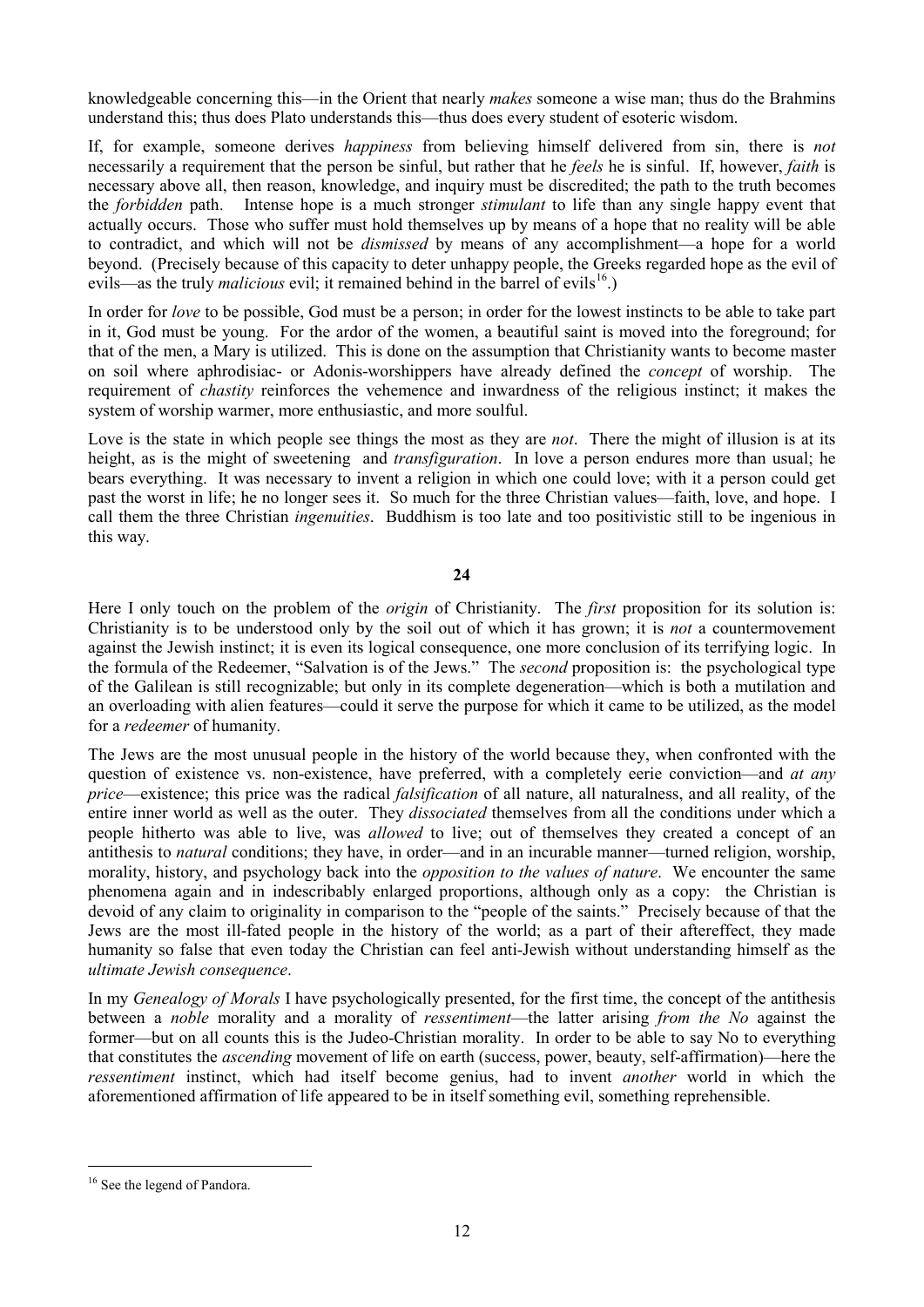Examined psychologically, the Jewish people are people of the most tenacious vitality who, placed under impossible conditions, accept—from the most deep-seated wisdom of self-preservation—the tenant of every *décadence* instinct; *not* as if ruled by them, but because they conjectured a power in them by which they could be successful *against* "the world." The Jews are the opposite of all *décadents*[17;](#page-12-0) they have had to *portray* them to the point of illusion; with a *non plus ultra*<sup>[18](#page-12-1)</sup> of theatrical genius they have known to place themselves at the head of all *décadence* movements (as with the Christianity of Paul), in order to make something out of them which is stronger than every *Yes-saying* tenent of life. *Décadence* is only a *means* for the kind of man in Judaism and Christianity who longs for power—the *priestly* kind; this kind of man has a life interest to make humanity *sick*, and to reverse the concepts "good" and "evil," and "true" and "false" in a life-threatening and world-slandering sense.

### **25**

The history of Israel is invaluable as a history typical of all *denaturalizing* of the values of nature; I indicate five facts about it. Originally, above all in the age of the kingdoms, Israel still stood in *proper*—that is to say, natural—relation to all things. Its Yahweh was the expression of the consciousness of power, of delight in oneself, and of hope for oneself; with him victory and salvation were expected; with him nature was trusted to give the people what was necessary—above all, rain. Yahweh is the God of Israel and *consequently* the god of justice; this is the logic of every people who are in power and possess a clear conscience.

These two sides of the self-affirmation of a people express themselves in the worship of the religious holiday; it is grateful for the great destinies by which it got on top; it is grateful in relation to the succession of the seasons and all the good fortune in raising crops and livestock. This state of affairs long remained the ideal, even when it was done away with in sorry fashion—anarchy within, the Assyrian without.

As their supreme desideratum, however, the people held onto the vision of a king who is a good soldier and a stern judge—above all, that characteristic prophet (that is to say, critic and satirist of the moment), Isaiah. But every hope remained unfulfilled. The old god could no longer *do* for them what he could formerly. They should have let him go. What happened? They *changed* their concept of him; they *denaturalized* their concept of him; this was the price paid to hold onto him.

Yahweh, the god of "justice"—*no longer* one with Israel, an expression of the self-esteem of the nation—a god only under certain conditions. This concept of him becomes a tool in the hands of priestly agitators, who henceforth interpret all good fortune as reward, and all bad fortune as punishment for disobedience to God, for "sin"; they use that most mendacious manner of interpretation, the so-called "moral world order," with which the natural concepts "cause" and "effect" are reversed once and for all.

When, through reward and punishment, natural causality is initially removed from the world, an *anti-natural* causality is required; everything remaining that is unnatural then follows. A god who *demands*—in place of a god who helps, who devises remedies, who at root is the word for every happy inspiration of courage and self-confidence. *Morality*—no longer the expression of the conditions for the life and growth of a people; no longer its most basic life instinct; instead turned into something abstract, turned into the antithesis of life—morality as the fundamental deterioration of the imagination, as the "evil eye" toward all things. What *is* Jewish, what *is* Christian morality? Chance deprived of its innocence, misfortune besmirched by the concept of "sin"; well-being as a danger, as "temptation"; the physiological state of ill health poisoned with the worm of conscience.

# **26**

The concept of God falsified; the concept of morality falsified—the Jewish priesthood did not stop there. The whole *history* of Israel unnecessary—away with it! These priests have achieved that miracle of falsification, the documented evidence of which lies before us in a considerable portion of the Bible. They have, with an unparalleled scorn for every tradition, for every historical reality, translated the history of their

<span id="page-12-0"></span><sup>&</sup>lt;sup>17</sup> French—decadents.

<span id="page-12-1"></span><sup>&</sup>lt;sup>18</sup> Latin—literally "not more beyond," this phrase means "the highest achievement attainable."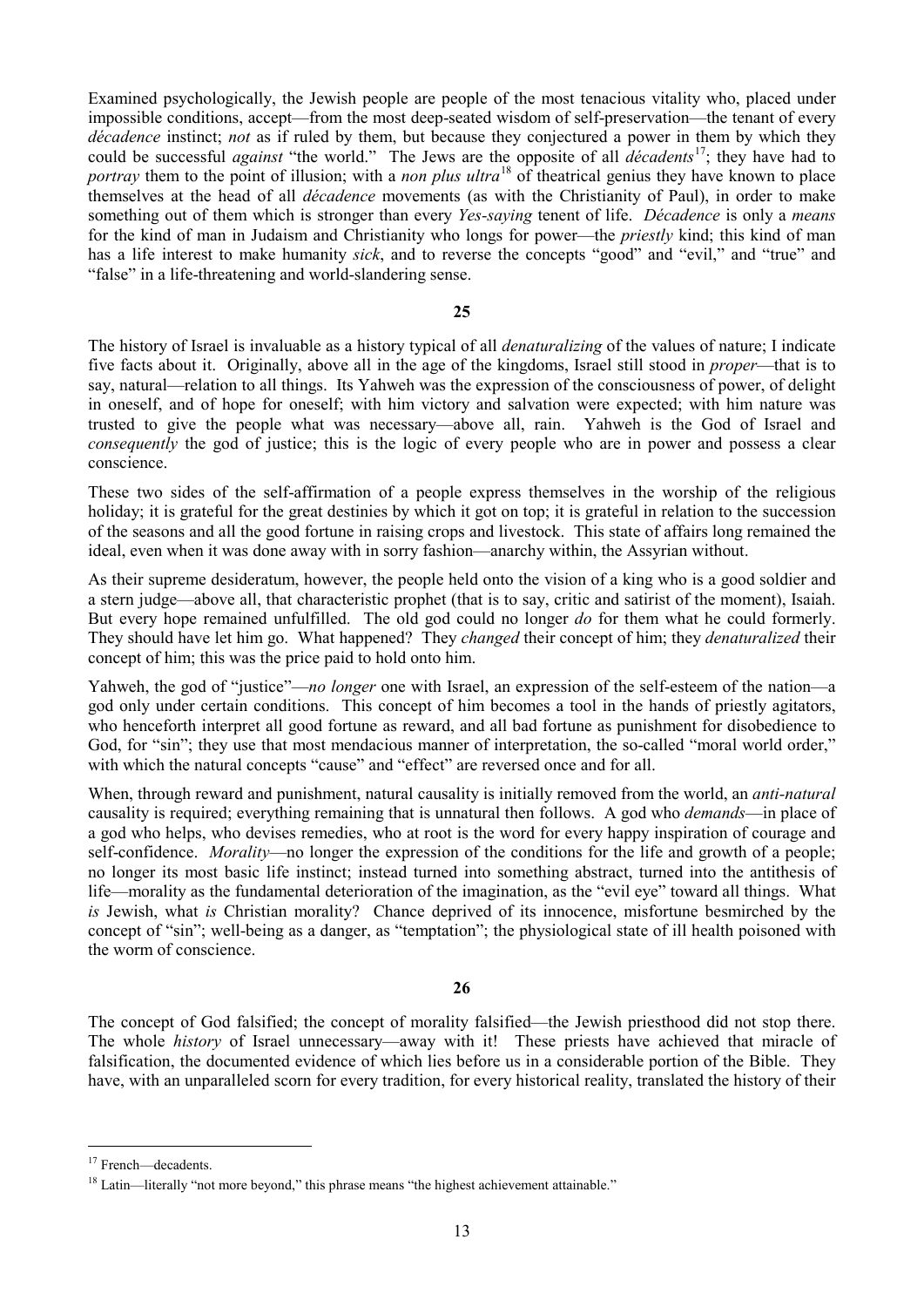own people *into religious terms*; that is to say, from it they made a mindless salvation mechanism of guilt toward Yahweh and punishment, of piety toward Yahweh and reward.

We would much more acutely experience the pain of this most ignominious act of the falsification of history if millennia of *ecclesiastical* interpretation of history had not made us nearly impassive to the demands of integrity *in historicis* [19.](#page-13-0) And the philosophers backed up the church; the *lie* of the "moral world order" runs even through the entire development of modern philosophy. What does "moral world order" mean? That there is, once and for all, a will of God for what a person is to do and what he is to forego; that the worth of a people—of an individual himself—is to be calculated according to how much or little the will of God is obeyed; that the will of God demonstrates itself in the destinies of a people and of an individual as *sovereign*—that is to say, as punitive or rewarding depending on the degree of obedience.

The *reality* replaced by this wretched lie is as follows: a parasitic kind of person, thriving only at the expense of all healthy forms of life—the *priest*—takes God's name in vain; he calls that state of society in which the priest decides the value of things "the kingdom of God"; he calls the means by which such a state comes to be able to reach and maintain such a state "the will of God"; and with a cold-blooded cynicism he measures the people, the times, and the individual according to whether they were advantageous to or opposed to the predominance of the priests.

We see them at work; in the hands of the Jewish priests the *great* epoch of the history of Israel became an epoch of decline; the exile, the longstanding misfortune was turned into an eternal punishment for that great epoch—an epoch in which the priest was still nothing. Out of the powerful and very independently sensible figures of the history of Israel, they have made—depending upon what was needed—miserable sneaks and creeps, or "the wicked"; they have reduced every great event to the formula of idiots—"to obey *or* disobey God."

One further step was taken: the "will of God" (that is to say, the conditions for the preservation of the priests' power), must be *known*; to this end a "revelation" is required. In plain English—a great literary forgery becomes necessary; a "holy scripture" is discovered; it is made public with the greatest possible hieratic pomp, with days of repentance and lamentation over the longstanding "sin." The "will of God" had been firmly established long ago; the harm lies entirely in having become estranged from the "holy scripture." The "will of God" had already been revealed to Moses. What had happened? The priest had, with strictness and with pedantry, right down to the large and small levies that people had to pay him (not to forget the most appetizing bits of meat, for the priest is a beefsteak eater), skillfully phrased once and for all *what he wants to have*—"what the will of God is."

From that point on things in life are so well-ordered that the priest is *essential*; the holy parasite appears at every natural event of life—at birth, marriage, sickness, death, not to mention the "sacrifice" (the meal), in order to *denaturalize* it—or in his parlance, to "sanctify" it. For this must be comprehended: every natural custom, every natural institution (state, judiciary, marriage, care of the sick and impoverished), every demand prompted by the life instinct—in short, everything that *in itself* possesses value—becomes fundamentally worthless and adverse to worth through the parasitism of the priests (or the "moral world order"); a sanction is subsequently required; a *value-bestowing* power is necessary, one which negates the nature within, which precisely thereby *creates* a value.

The priest devalues, "*desanctifies*" nature; he pays this price in order to exist at all. To disobey God—that is to say the priest, "the law"—is now given the name "sin"; the means by which a person again becomes "reconciled to God" are, as is fitting, nevertheless the means by which submission to the priest is more thoroughly guaranteed; the priest alone "redeems." Viewed psychologically, "sins" become essential to every society organized by priests; they are the real grips of power; the priest lives off sins; he needs the existence of "sinning." Supreme proposition: "God forgives those who do penance"—in plain English: *those who submit to the priest*.

**27**

On this extremely *false* soil—where every nature, every value of nature, every *reality* was opposed by the most deep-seated instincts of the ruling class—*Christianity* became full grown, a form of mortal enmity

<span id="page-13-0"></span><sup>&</sup>lt;sup>19</sup> Latin—in matters of history.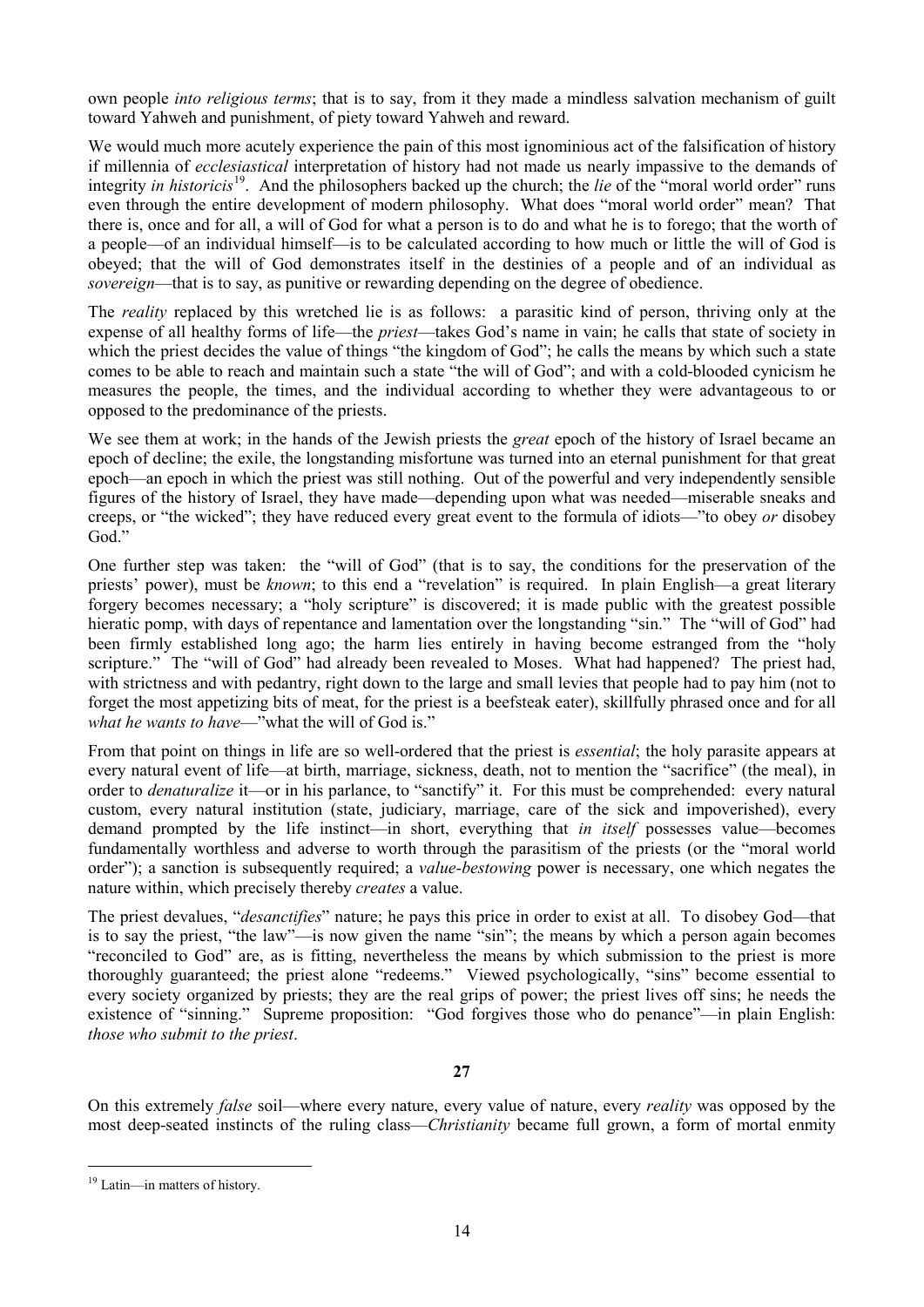against reality which has not yet been surpassed. The "holy people," who had retained for all things only values of the priest, only words of the priest, and who, with a logically consistent conclusion able to instill fear, disassociated themselves from everything else that existed on earth having to do with power, regarding them as "unholy," as "world," as "sin"; this people produced an ultimate formula for its instinct which was logical to the point of self-negation; as *Christianity* it negated even the final form of reality—the "holy people," the "chosen people"—the *Jewish* reality itself.

The case is first-class: the little rebellious movement, which comes to be baptized with the name of Jesus of Nazareth, is the Jewish instinct *once again*—in other words, the priest instinct that no longer tolerates the priest as reality, the fabrication of an even *more abstract* form of existence, an even *more unrealistic* vision of the world than is involved in organizing a church. Christianity *negates* the church. I fail to see against what the rebellion by which its originator, Jesus, has come to be understood (or *misunderstood*) was directed, if not against the Jewish church—"church" used in precisely the same sense that the word is used today. It was a rebellion against "the good and the just," against "the saints of Israel," against the hierarchy of society—*not* against the corruption, but against caste, privilege, order, and formula; it was the *disbelief* in the "higher man," the "No" spoken against everything that was priest and theologian.

However, the hierarchy which was then put into question, even though only for a moment, was the lake dwelling in which the Jewish people, in the middle of the "water," continued at least to exist; the arduously won *last* chance to survive, the residue of its unique political existence—an attack on this was an attack on the most deep-seated instinct of the people, the most tenacious will of a people to live that there has ever been on the face of the planet. This holy anarchist, who called upon the common people, the outcasts, and "sinners"—the *chandalas* within Judaism—to oppose the ruling order, with a manner of speaking that, if the Gospels are to be trusted, would still lead to Siberia even today, was a political criminal insofar as political criminals were even possible in an absurdly *unpolitical* community. This brought him to the cross; proof of this is the inscription on the cross<sup>20</sup>. He died for *his* trespasses; there is no basis for the claim, however often it has been made, that he died for the trespasses of others.

**28**

A completely different question is whether he was at all conscious of such an antithesis—whether he merely came to be *experienced* as this antithesis. And here for the first time I touch upon the problem of the *psychology of the Redeemer*.

I confess that I read few books with as many difficulties as the Gospels. These difficulties are different from those which, by proving them, the scholarly curiosity of the German intellect celebrated one of its most unforgettable triumphs. The time is long past when I, too, like every young scholar with the clever slowness of a refined philologist, savored the work of the incomparable Strauss. I was then twenty years old; now I am too serious for that. What do the contradictions of "tradition" matter to me? How can someone call legends of saints "tradition" anyway? Stories of saints are the most ambiguous literary works there are; to apply the scientific method to them, *when no other documents are extant*, to me seems doomed from the beginning—sheer scholarly idleness.

# **29**

What concerns me is the psychological type of the Redeemer. It *might* now and then be contained within the Gospels, despite the Gospels, however much mutilated or cluttered with alien traits—as Francis of Assisi is preserved in his legends, despite his legends. *Not* the truth about what he did, what he said, or how he died, but the question *whether* his type at all is still conceivable, whether it has been "passed down." The attempts with which I am acquainted to gather even the *history* of a "soul" from the Gospels seems to me proof of a detestable psychological carelessness.

Renan, that buffoon *in psychologicis*[21](#page-14-1), brought forward in his expectation of the Jesus type the two *most important* concepts: the *genius* concept and the *hero* ("*héros*"<sup>[22](#page-14-2)</sup>) concept. If anything is unevangelic,

<span id="page-14-0"></span><sup>&</sup>lt;sup>20</sup> I.N.R.I., most commonly thought to stand for Iesus Nazarenus Rex Iudaeorum—Jesus of Nazareth, King of the Jews.

<span id="page-14-1"></span><sup>21</sup> Latin—in matters of psychology.

<span id="page-14-2"></span><sup>22</sup> French—hero.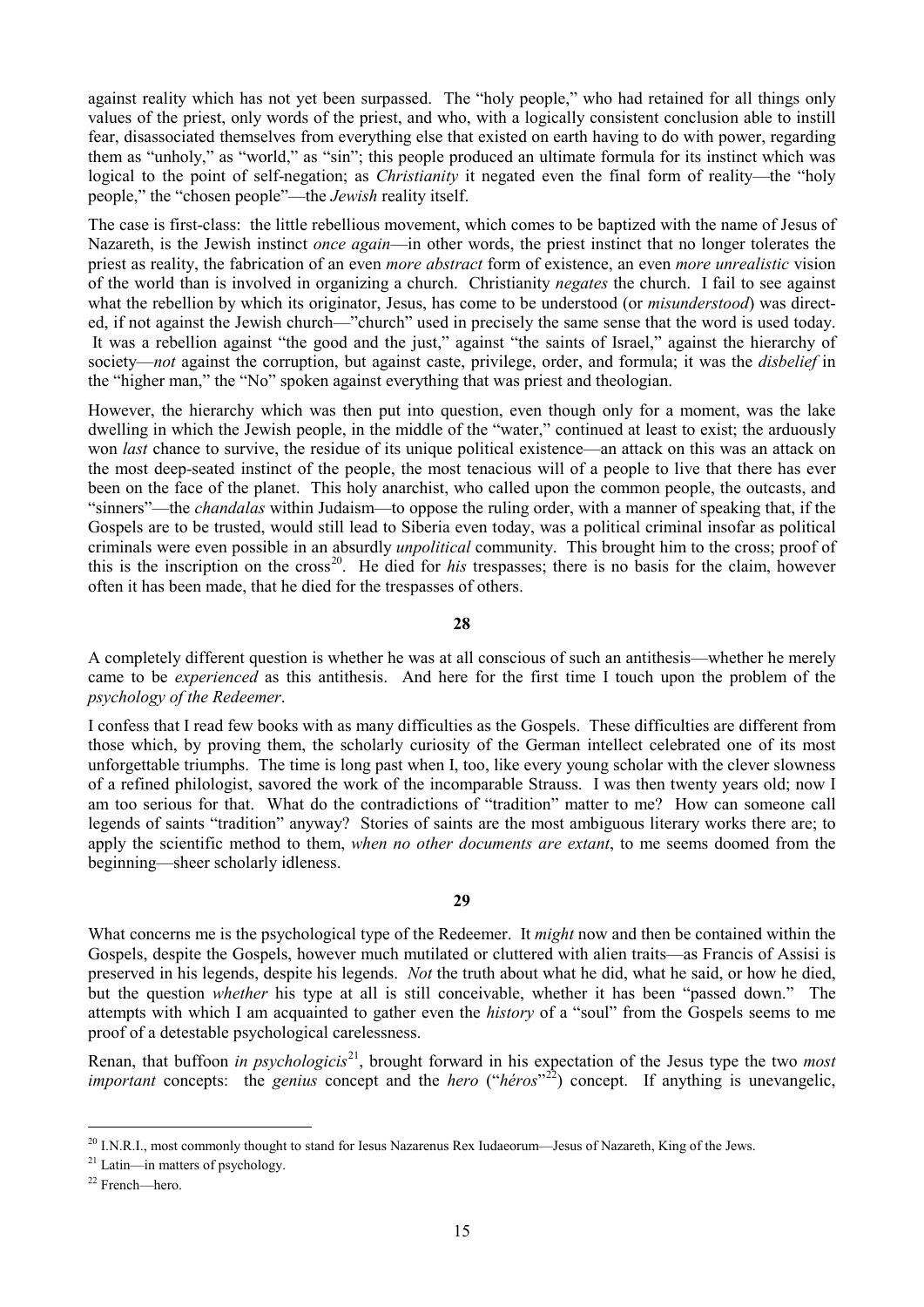though, it is the hero concept. Just the opposite of all grappling, of all feeling oneself in a struggle, has here come to be instinct; the inability to resist here becomes morality ("Resist not evil!"—the most profound expression of the Gospels, their key in a certain sense)—salvation through peace, through gentleness, through not *being able* to be an enemy.

What are the "glad tidings?" The true life, the eternal life, has been found; it is not promised; it is here; it is *within you*—as a life of love, love without abatement or exclusion, without reservation. Everyone is the child of God (Jesus definitely claims nothing for himself alone); as a child of God everyone is equal to everyone else. To make a *hero* of Jesus! And what a misconception even the word genius is! Our whole concept, our culture's concept of "spirit" has no meaning at all within the world that Jesus lived. To speak with the rigor of a physiologist, an entirely different word would be even more suitable here—the word idiot.

We know a morbidly sensitive condition of the *sense of touch*, which thereupon recoils from every contact, from taking hold of any solid object. Such a physiological *habitus*<sup>[23](#page-15-0)</sup> is translated into its ultimate logical outcome—as a hate instinct against *every* reality; as a flight into "incomprehensibility," into "inconceivability"; as an aversion to every formula, to every concept of time and space, to everything that is solid, custom, institution, or church; as being at home in a world no longer touched by any kind of reality, a merely "inner" world, a "true" world, an "eternal" world. "The kingdom of God *is within you*."

# **30**

*The hate instinct against reality is*: the consequence of an extreme capacity for sorrow and irritation which no longer wants to be "touched" at all because it feels every contact too deeply. *The instinct to exclude all antipathy, all enmity, all sense of boundary and detachment is*: the consequence of an extreme capacity for sorrow and irritation which already feels every compulsion for recalcitrance as an unbearable *displeasure* (that is to say, as *harmful*, as if the survival instinct *advises against* it), and recognizes blessedness (pleasure) only in no longer offering resistance to anyone, to neither the ill nor the evil—love as the only, as the *last* possibility for existence.

These are the two *psychological realities* upon which and out of which the doctrine of redemption has grown. I call it a sublime further development of hedonism on a thoroughly morbid groundwork. Most closely related to it, even though with a considerable contribution of Greek vitality and strong nerves, is Epicureanism, the doctrine of redemption associated with paganism. (Epicurus, a *typical décadent*<sup>24</sup>—first recognized as such by me.) The fear of pain, even of infinitesimal pain, which is not at all *capable* of ending in any other way than in a *religion of love*.

# **31**

I have given my answer to this problem before. The presupposition for it is that the redeemer type is preserved for us in an extensive misrepresentation. This misrepresentation in itself possesses much plausibility; for several reasons such a type cannot remain pure, whole, or free of embellishments. The milieu in which this strange figure moved, and even more the history—the *fate*—of the first Christian community, must have left a mark on him; from this, retrospectively, this type came to be enriched with features that become understandable only in the context of warfare and the aims of propaganda.

That peculiar and sick world—the world to which the Gospels introduce us—a world in which, like in a Russian novel, the dregs of society, nervous disorders, and "childly" idiocy all seem to come together—must have, in any case, *coarsened* the type; the first disciples in particular, in order to understand something of it at all, first translated an existence completely steeped in symbols and incomprehensibilities into their own crudity—for them the type was *extant* only after a reworking into more familiar forms. The prophet, the Messiah, the future judge, the teacher of morality, the miracle man, John the Baptist—just so many opportunities to misconstrue the type.

<span id="page-15-0"></span> <sup>23</sup> Latin—disposition.

<span id="page-15-1"></span><sup>&</sup>lt;sup>24</sup> French—decadent.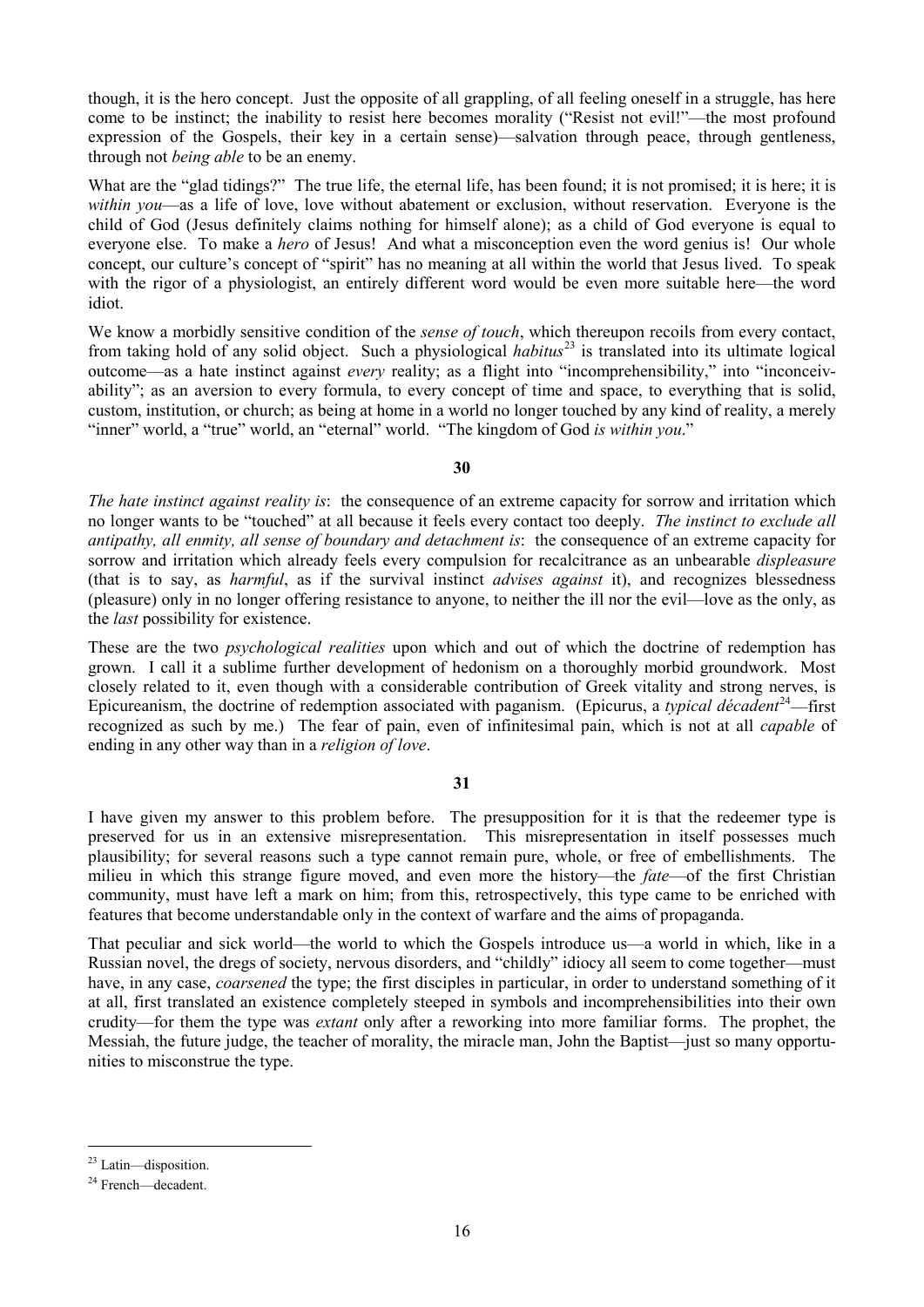Finally, let us not underestimate the *proprium*<sup>[25](#page-16-0)</sup> of all great, and in particular, sectarian adoration; it obliterates the original, and often strange characteristics and idiosyncrasies of the adored being: *it does not even see them*. It is regrettable that a Dostoevski did not live in the vicinity of this most interesting *decadent*; I am thinking of someone who would have been especially able to perceive the stirring lure of such a mixture of the sublime, the sick and the childly. One final consideration: the type, as a *décadence* type, *could* have actually been characteristically diverse and contradictory—such a possibility is not entirely out of the question. Nevertheless, everything suggests that this is not so; for if it were, the very tradition would have had to have been extraordinarily accurate and objective—we have reasons from which to presume the opposite.

In the meantime, a blatant contradiction exists between the preacher of the mount, the sea, and the meadow—whose appearance seems like that of a Buddha on soil that is not very Indian—and that aggression fanatic, the mortal enemy of theologians and priests, whom the malice of Renan has glorified as "*le grand maître en ironie*[26](#page-16-1)." I myself have no doubt that that copious measure of gall (and even of *esprit*), first spilled over into the type of the master from the excited condition of Christian propaganda; we are certainly fully aware of the unmindfulness of all sectarians in fashioning from their master their own *apology*. When the first community had need of a judging, quarreling, chafing, malignantly captious theologian *opposed to* theologians, they *created* their own "God" according to their needs—even as they, without hesitation, put into his mouth those completely unevangelic concepts which now they cannot do without: "the Second Coming," "Last Judgment," and every kind of temporal expectation and promise.

**32**

To repeat, I resist the enrollment of the fanatic into the redeemer type; the word *impérieux*<sup>[27](#page-16-2)</sup>, which Renan used, by itself already *annuls* the type. The "glad tidings" are precisely that there are no more opposites; the kingdom of Heaven belongs to the *children*; the faith which here becomes manifest is not a procured faith it is extant; it exists from the beginning; it is, as it were, a naivete drawn back into the spiritual. The case of retarded and, within the organism, undeveloped puberty as a consequence of degeneration is well known, at least to the physiologist. Such a faith does not change, does not rebuke, and does not resist; it does not carry "the sword"; it has no idea at all to what extent it could one day disintegrate. It proves itself neither by miracle, nor by reward and promise, nor even "by the Scriptures"; every moment it is its own miracle, its own reward, its own proof, and its own "kingdom of God." Moreover, this faith does not formulate itself; it *lives*, it resists formulas.

Chance, of course, determines the surroundings, the language, and the background of a certain sphere of concepts; Christianity deals originally *only* with Judeo-Semitic concepts (the food and drink at Communion belong here—that concept which, like everything Jewish, has been so terribly abused by the church). We should, however, be wary of perceiving in this more than a sign language, an instance of semiotics, or an opportunity for parables: that nothing he says, if taken literally, is exactly the precondition which enables this anti-realist to speak at all. Among Indians he would have appropriated the concepts of Sankhya, among Chinese those of Lao-tse—and at the same time noticed no difference.

We could, using the expression loosely, call Jesus a "free spirit"; all that is solid is of no concern to him; words *kill*; all that is solid *kills*. The concept, the *experience* of "life," as he recognizes it exclusively, resists every kind of work, formula, law, faith, and dogma. He speaks only of the core; "life" or "truth" or "light" is his word for the core; everything else—the whole of reality, the whole of nature, language itself—to him possesses value only as a symbol, an allegory. We must make absolutely no mistake about this point, however great the temptation lying within Christian—that is to say *ecclesiastical*—prejudice is; such a symbolist *par excellence* stands outside all religion, all concepts of worship, all history, all natural science, all experience of the world, all knowledge, all politics, all psychology, all books, and all art; his "knowledge" is just *pure foolishness* about the *notion* that something of that kind exists.

He has not even heard of culture. He requires no struggle against it; he doesn't dispute it. The same is applicable to the *state*, to the entire civic order and to society, to work, and to war; he has never had a reason

<span id="page-16-0"></span> <sup>25</sup> Latin—peculiarity, individuality.

<span id="page-16-1"></span><sup>26</sup> French—the grand master of irony.

<span id="page-16-2"></span><sup>27</sup> French—imperious.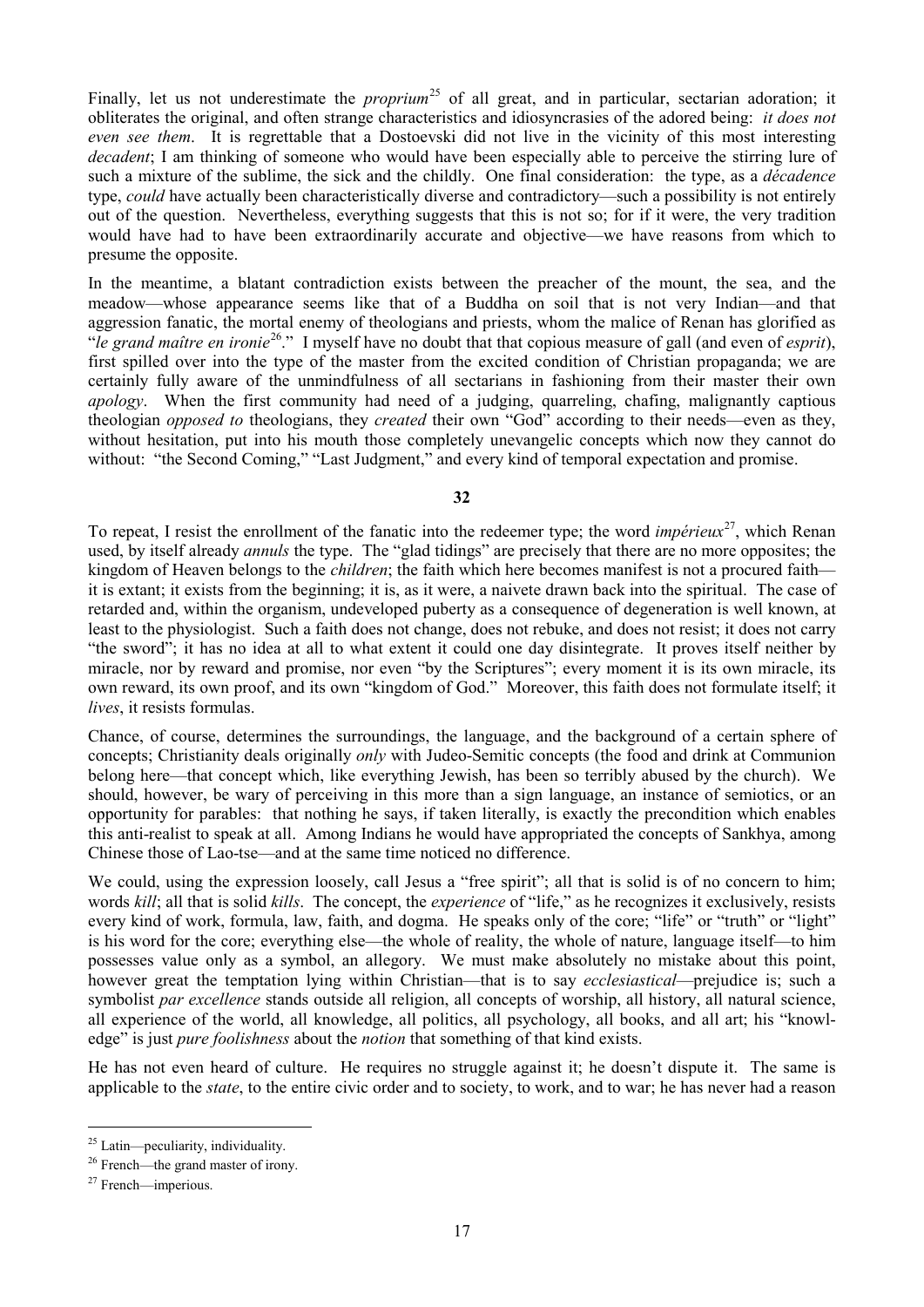to dispute "the world," he had never known the ecclesiastical concept "world." To him, *disputing* is just something completely out of the question. In the same way, dialectics are lacking; the notion that a belief, a "truth," can be proven with reasons is lacking (*his* proofs are inner "lights," inner feelings of delight, and self-affirmation—nothing by "proof of strength"). Such a doctrine is also not *able* to contradict; it doesn't comprehend at all that other doctrines exist, or *can* exist; it doesn't even know how to conceive of a different opinion. When it encounters one, it will, from inmost sympathy, lament the "blindness"—for it sees the "light"—but make no objection.

**33**

In the whole psychology of the "Gospel," the concept of guilt and punishment is lacking; it is the same with the concept of reward. "Sin"—any relationship of detachment between god and man—is abolished; *the "glad tidings" are precisely that*. Salvation is not promised, and it is not bound by conditions—it is the *only* reality; the rest is an emblem enabling it to be discussed.

The *consequence* of such a state of affairs projects itself into a new *practice*, the true evangelical practice. Not a "faith" that sets apart the Christian—the Christian *acts*, he is set apart by acting *differently*. That he offers no resistance, neither through words nor in his heart, to him who acts wickedly against him. That he makes no distinction between foreigners and natives, between Jew and non-Jew ("the neighbor," actually the co-religionist—the Jew). That he never becomes angry at anyone, never despises anyone. That he allows himself neither to be seen at nor spend time in courts of law ("not to take an oath"). That he will not divorce his wife under any circumstances, not even in the case of her proven infidelity. All of this fundamentally *one* principle, all of this consequences of *one* instinct.

The life of the Redeemer was nothing other than *that* practice—nor was his death. He no longer needs any formulae or any rituals, to communicate with God—not even prayer. He disposed of the whole Jewish doctrine of repentance and reconciliation; he knows to what degree it is solely the *practice* of living by which a person feels "divine," "blessed," or "evangelical"—always a "child of God." The paths to God do *not* include "repentance"; they do *not* include "prayers of forgiveness": the *evangelical practice alone* leads to God—it simply *is* God! What was *terminated* with the Gospel was the Judaism of the concepts "sin," "forgiveness of sin," "faith," and "redemption through faith"; the whole Jewish *ecclesiastical* doctrine was negated by the "glad tidings."

The deep-seated instinct of how a person has to *live* in order to experience himself "in heaven," in order to experience himself as "eternal," whereas he absolutely does not experience himself "in heaven" by means of any other behavior—this alone is the psychological reality of "redemption." A new way of life—*not* a new faith.

# **34**

If I understand anything about this great symbolist, it is that he appropriated only *inner* realities as realities, as "truths"; and that he understood the rest—everything natural, temporal, spatial, and historical—only as emblems, as an opportunity for parables.

The concept "the Son of Man" is not a concrete person who belongs to history, something individual and unique, but instead an "eternal" actuality, a psychological symbol redeemed from the concept of time. The same point is again applicable—and in the highest sense—to the *god* of this typical symbolist, to the "kingdom of God," to the "kingdom of Heaven," and to "God's filial relationship." Nothing is more unchristian than the *ecclesiastical crudities* of a God as *person*, of a "kingdom of God" that *is approaching*, of a "kingdom of Heaven" *beyond*, of a "Son of God" who is the *second person* of the Trinity. All of this is—pardon the expression—like a fist in the eye<sup>[28](#page-17-0)</sup> (and in what an eye!), of the Gospel: a *world-historical cynicism* in the ridicule of symbols.

It is obvious, however, what is touched upon by the emblems "father" and "son" (not obvious to everyone, I admit); in the word "son" is expressed the feeling of the transfiguration of all things in their totality (the salvation), and in the word "father" *this feeling itself*—the feeling of eternity and perfection. I am ashamed

<span id="page-17-0"></span><sup>&</sup>lt;sup>28</sup> A German expression meaning "completely unfitting," not unlike the English expression "a square peg in a round hole."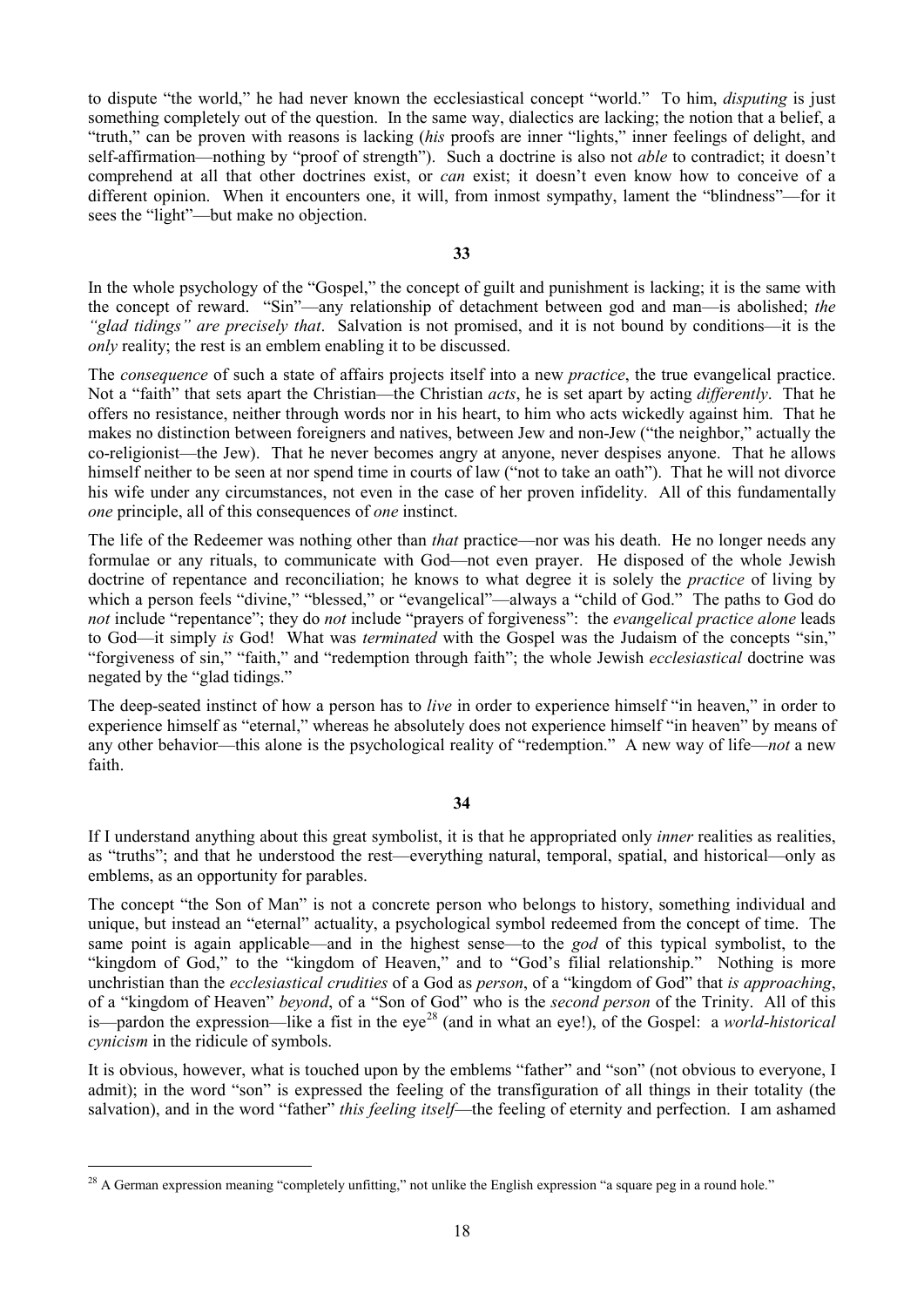to recall what the church has made of this symbolism; hasn't it placed an Amphitryon<sup>[29](#page-18-0)</sup> story at the threshold of Christian "faith," and a dogma of the "Immaculate Conception" over and above even that? *But with that it has maculated the conception*.

The "kingdom of Heaven" is a state of the heart—not something that is arriving "above the earth" or "after death." The whole concept of a natural death is *lacking* in the Gospel; death is no bridge, no crossing; this is lacking because it belongs to an entirely different—a merely ostensible—world, useful only as an emblem. The "hour of death" is *not* a Christian concept; the "hour," time, physical life, and its crises do not exist at all for the teacher of the "glad tidings." The "kingdom of God" is not at all what is expected; it possesses no yesterday and no day after tomorrow; it will not arrive within a "millennia"; it is an experience of the heart; it is present everywhere; it is present nowhere.

# **35**

This "bearer of glad tidings" died as he lived and as he *taught*—*not* in order to "redeem mankind," but in order to show how a person must live. His *practice* is what he has bequeathed to humanity; his behavior before the judges, before the bailiffs, before the prosecutors, and every kind of slander and scorn—his behavior on the *cross*. He does not resist; he does not stand up for his rights; he takes no steps to parry when things are worst for him—even more, *he invites the worst*. And he begs, he suffers, he loves *with* those, *in* those who do evil unto him. His words to the *thief* on the cross contain the whole Gospel. "That was truly a *divine* man, a child of God!" says the thief. "If thou perceiveth this," answers the Redeemer, "then *thou art in Paradise*, then thou art a child of God." *Not* to defend oneself, *not* to chafe, *not* to hold responsible—but also not to resist the Evil One—to love him.

#### **36**

Only we—we *freed* spirits—possess the prerequisite to understand something that nineteen centuries have misunderstood—that integrity which, become instinct and passion, wages war against the "holy lie" even more than against any other lie. People have been inexpressibly estranged from our loving and prudent neutrality, from that discipline of spirit which alone has made possible the solving of such strange, such delicate things; with an impudent egotism, people have always wanted only what was advantageous to *them*; the *church* was constructed out of the antithesis of the Gospel.

Whoever looks for signs that the fingers of an ironic divinity are at work behind the great play of the universe finds no small clue in the *enormous question mark* called Christianity. That humanity kneels before the antithesis of that which was the origin, the meaning, the *law* of the Gospels; that it has, in its concept of the "church," pronounced holy what the "bearer of glad tidings" perceived to be *beneath* him and *behind* him; it is pointless to search further for a greater example of *world-historical irony*.

# **37**

Our age is proud of its historical sense. How could it have made credible to itself the nonsense that there stands at the beginning of Christianity the *coarse fable of the miracle worker and Redeemer*—and that everything spiritual and symbolic is only a later development? On the contrary, the history of Christianity from the death on the cross onward, in fact—is the history of the gradually more and more coarse misunderstanding of an *original* symbolism. With every spread of Christianity over even broader, even cruder masses that are more and more lacking the prerequisites from which Christianity was born, it became more necessary to *vulgarize*, to *barbarize* it; it has swallowed the doctrines and rituals of every *underground* cult of the *imperium Romanum*<sup>30</sup>; it has assimilated the nonsense of all kinds of diseased reason.

The destiny of Christianity lies in the necessity that its faith itself must become as diseased, as base and vulgar as the desires it is supposed to satisfy. And this as the church, this *diseased barbarism*, itself rises to power; the church, this model of mortal enmity toward all integrity, toward all *elevation* of the soul, toward all discipline of the spirit, toward a frank and gracious humanness. *Christian* values—*noble* values: only we, we *freed* spirits, have restored this greatest antithesis of values that there has ever been!

<span id="page-18-0"></span> <sup>29</sup> A character in Greek mythology.

<span id="page-18-1"></span><sup>30</sup> Latin—Roman Empire.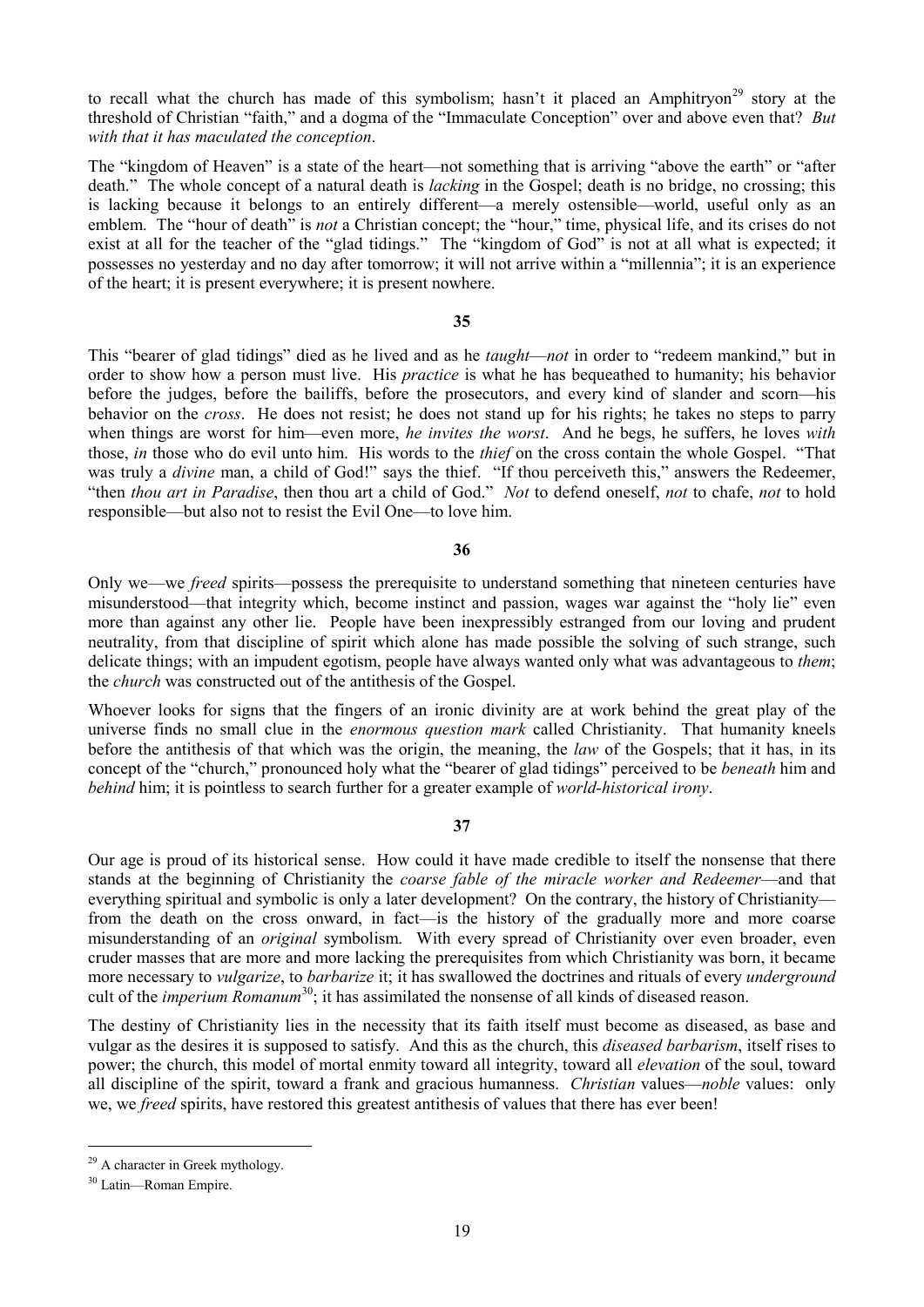At this point I do not suppress a sigh. There are days when a feeling blacker than the blackest melancholy afflicts me—*contempt for man*. And to leave no doubt about *what* I hold in contempt—*whom* I hold in contempt—it is the individual of today, the individual with whom I am unfortunately a contemporary. The individual of today—I suffocate on his bad breath. Like all men of knowledge I possess a great tolerance that is to say, a *magnanimous* self-mastery with regard to the past; whether it be called "Christianity," "Christian faith," or the "Christian church," I proceed through this insane-asylum world of whole millennia with a somber guardedness; I avoid holding humanity responsible for its mental disorders. My feelings, however, suddenly change—break loose—as soon as I enter the modern age, *our* age. Our age is *knowing*. What was previously merely diseased has today become ill-mannered; today it is ill-mannered to be a Christian.

*And here is where my disgust begins*. I look around me; not one word of what used to be called "truth" is left anymore; if a priest so much as utters the word "truth," we can no longer stand it. Even with the most unassuming claim to integrity we *must* realize nowadays that a theologian, a priest, or a pope, with every sentence he speaks, is not only mistaken, but is *lying*—that he is no longer free to lie out of "innocence" or out of "ignorance." The priest also knows, as well as anyone, that there is no longer any "God," any "sinner," or any "Redeemer"—that "free will" and the "moral world order" are *lies*; the seriousness and profound determination of the spirit no longer *allow* anyone *not* to know this. *Every* concept of the church has been recognized for what it is—the most malicious forgery in existence—with the purpose of rendering nature and the values of nature *valueless*; the priest himself has been recognized for what he is—the most dangerous kind of parasite, the truly poisonous spider of life.

We know—our *conscience* today knows—*what* these sinister inventions of the priests and the church are really worth, *what purpose they serve*, having come to attain that state of self-desecration of humanity, the sight of which can cause disgust; the concepts "hereafter," "Last Judgment," "immortality of the soul," the "Soul" itself—they are instruments of torture, and they are methods of cruelty which enabled the priest to become master, and to remain master. Everyone is aware of this, *and nonetheless everything remains the same*.

Where has the last sentiment of decency and self-esteem gone when even our statesmen—an otherwise very uninhibited and impartial kind of man, and by their deeds Antichristians through and through—today still call themselves Christian and go to Communion? A young prince at the head of his regiments, splendid as an expression of the egoism and arrogance of his people—but *without* any shame declaring himself a Christian! *Whom*, then, does Christianity negate? *What* does it call "world"? That a person is a soldier, a judge, or a patriot; that he defends himself; that he retains his honor; that he seeks his own advantage; that he is *proud*. Every practice of every moment, every instinct, every value judgment turned into *action* is today Antichristian; what a *freak of falseness* modern man must be that he is nevertheless *not ashamed* to be still called a Christian!

I will now go back and give an account of the *real* history of Christianity. The word "Christianity" is no doubt a misunder-standing; after all, there was only one Christian, and he died on the cross. The "Gospel<sup>31</sup>" *died* on the cross. From that moment on, what was called "Gospel" was already the antithesis of what *he* had lived—"*bad* tidings," *malspel*<sup>32</sup>. It is false to the point of nonsense when a "faith"—for instance, a faith in redemption through Christ—is seen as the badge of the Christian; only the Christian *practice*, a life just as he who died on the cross *lived*, is Christian. *Such* a life is still possible nowadays, and for *certain* people is even necessary; genuine, unspoiled Christianity shall always be possible. *Not* faith, but conduct; above all, *not* to do many things—a different *existence*.

States of consciousness, any faith or clinging to truths—as every psychologist knows—are really examples of completely trivial and second-class matters when compared to the value of instinct; strictly speaking, the

<span id="page-19-0"></span> $31$  Middle English, from Old English gos (good) + spell (tidings), ultimately from Greek eu- (good) + angelos (messenger).

<span id="page-19-1"></span><sup>&</sup>lt;sup>32</sup> Middle English mal- (bad). Nietzsche uses the Greek prefix dys- (bad), converting "Evangelium" (good tidings) into

<sup>&</sup>quot;Dysangelium" (bad tidings).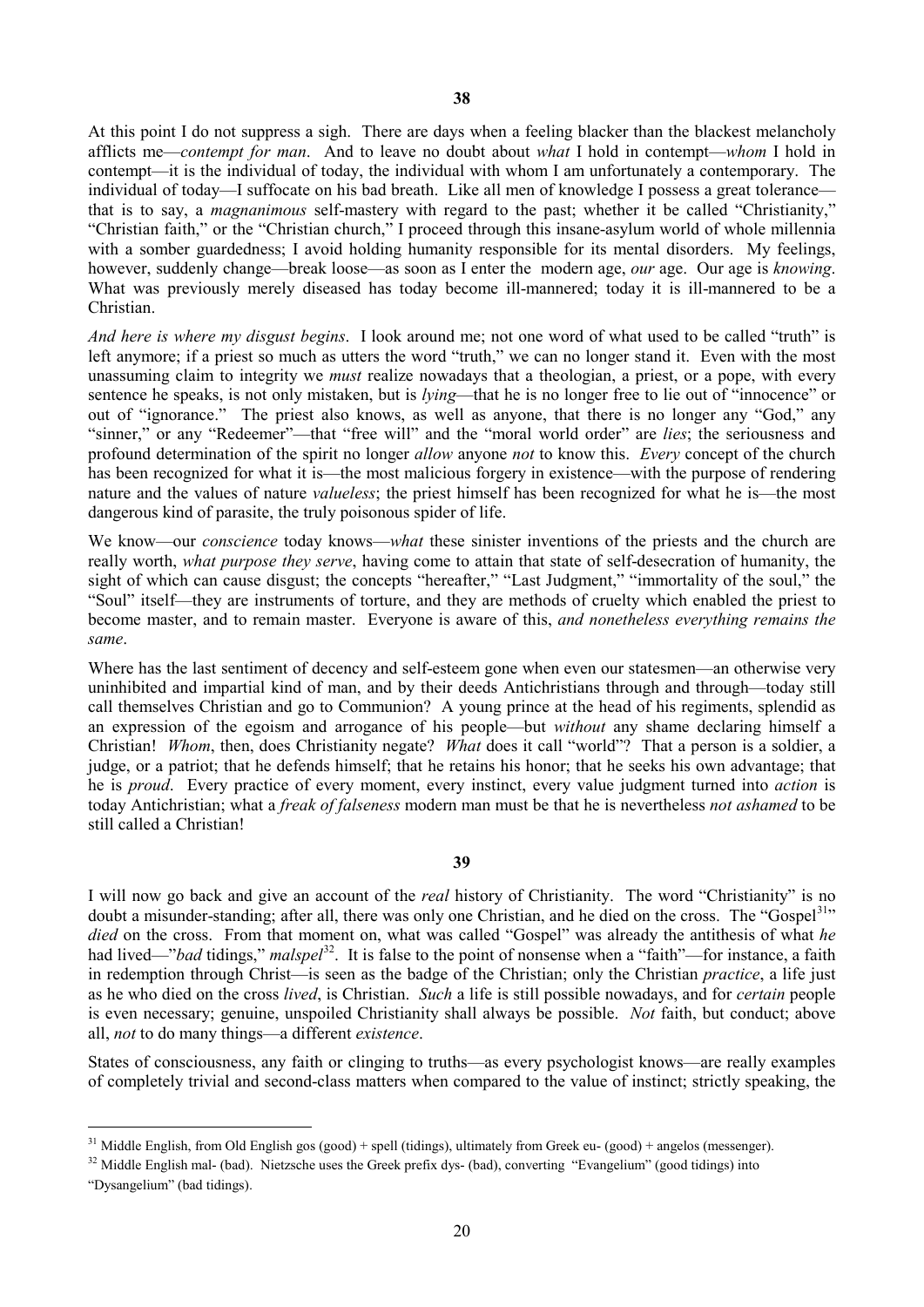whole concept of spiritual causality is false. To reduce being a Christian—Christianness—to a clinging to truths, or to a mere phenomenality of consciousness is to negate Christianness. *As a matter of fact, there have been no Christians at all.* The "Christian"—that which for two thousand years has been called a Christian—is merely a psychological self-misunderstanding. Examined more scrupulously—*despite* all "faith," in him *only* instincts ruled—and what instincts. "Faith" was at all times—by way of example, with Luther—only a cloak, a pretext, a *curtain* behind which the instincts played their game: a clever *blindness* about the dominion of *certain* instincts. "Faith"—I have already called it the intrinsic Christian *ingenuity*; people have always *spoken* of faith, but they have always *acted* only from instinct.

Nothing occurs in the Christian imagination that touches even remotely on reality; on the other hand, we have discerned in the hate instinct *against* reality the driving (the sole driving) element at the root of Christianity. What follows from that? That here *in psychologicis*<sup>[33](#page-20-0)</sup>, too, the error is drastic—that is to say, essence-determining, that is to say the *substance*. *One* concept taken away, a single reality in its place—and the whole of Christianity rolls up into nothingness! Viewed from above, this strangest of all facts—an inventive and self-inspired religion not only contingent on errors, but *only* on harmful, *only* on life and heart-poisoning errors—remains a *spectacle for gods*, for those deities who are likewise philosophers, and whom I have encountered, for example, in connection with those famous dialogues on Naxos<sup>[34](#page-20-1)</sup>. The moment their *disgust* leaves them (and us!), they become grateful for the spectacle of the Christian; perhaps the wretched little star called earth has earned a divine glance—or divine interest—solely because of *this* curious case. Let us not underestimate the Christian—the Christian, false *to the point of innocence*, is far above the apes; with regard to Christians, a well-known theory of descent becomes a mere pleasantry.

**40**

The undoing of the Gospel was decided with the death; it was stuck on the "cross." Only the death—this unexpected, shameful death—only the cross, which for the most part was just reserved for the canaille; only this most horrible paradox brought the disciples to the true riddle: "*Who was that? What was that?*" Their feelings shaken and hurt to the quick, and their suspicion that such a death might be the *refutation* of their cause—the dreadful question mark "Of all things, why this?"—this situation is comprehended well enough. Here everything *had* to be necessary and have meaning and reason—the highest reason; a disciple's love recognizes no chance occurrence. Only then a chasm was opened: "*Who* killed him? *Who* was his natural enemy?" This question leapt forth like a lightning bolt. Answer: the *reigning* Judaism, its highest class. From that moment they perceived themselves in revolt *against* the status quo; they subsequently understood Jesus to have been *in revolt against the status quo*.

Until then, this warlike, No-saying, and No-doing characteristic *was lacking* in his image; even more, he was the opposite of that. Apparently the small community had *not* understood the very point: the exemplary qualities in this sort of death, the freedom, the superiority *over* any feeling of *ressentiment*—an indication of how little of him they understood at all! Jesus himself could have wanted nothing from his death but to provide publicly the greatest trial, the *proof* of his teaching. His disciples, however, were far from *forgiving* this death (which would have been evangelical in the highest sense), or even offer up themselves for a similar death in gentle and lovely peace of heart. Precisely the most unevangelical feeling—*revenge*—again came to the surface. It was impossible that the matter could have been at an end with his death: "retaliation" and "judgment" were needed (and yet, what could be more unevangelical than "retaliation," "punishment," and "pronouncing judgment"!). The popular expectation of a Messiah again came to the foreground; an historic moment was contemplated: the "kingdom of God" is coming as a judgment over his enemies. With this, however, everything is misunderstood; the "kingdom of God" as the final act, as a promise!

The Gospel had really been precisely the existence, the fulfillment, the *reality* of this "kingdom." Just such a death simply *was* this "kingdom of God." Only now all the contempt and bitterness toward the Pharisee and theologian was brought to the master type—because of which out of him a Pharisee and theologian was *created*! On the other hand, the fierce adoration of those souls gone completely awry no longer endured that evangelically equal right of everyone to be a child of God, as Jesus has taught; it was their revenge by then

<span id="page-20-0"></span><sup>&</sup>lt;sup>33</sup> See aphorism 29.

<span id="page-20-1"></span><sup>&</sup>lt;sup>34</sup> Reputedly Dionysus' favorite island.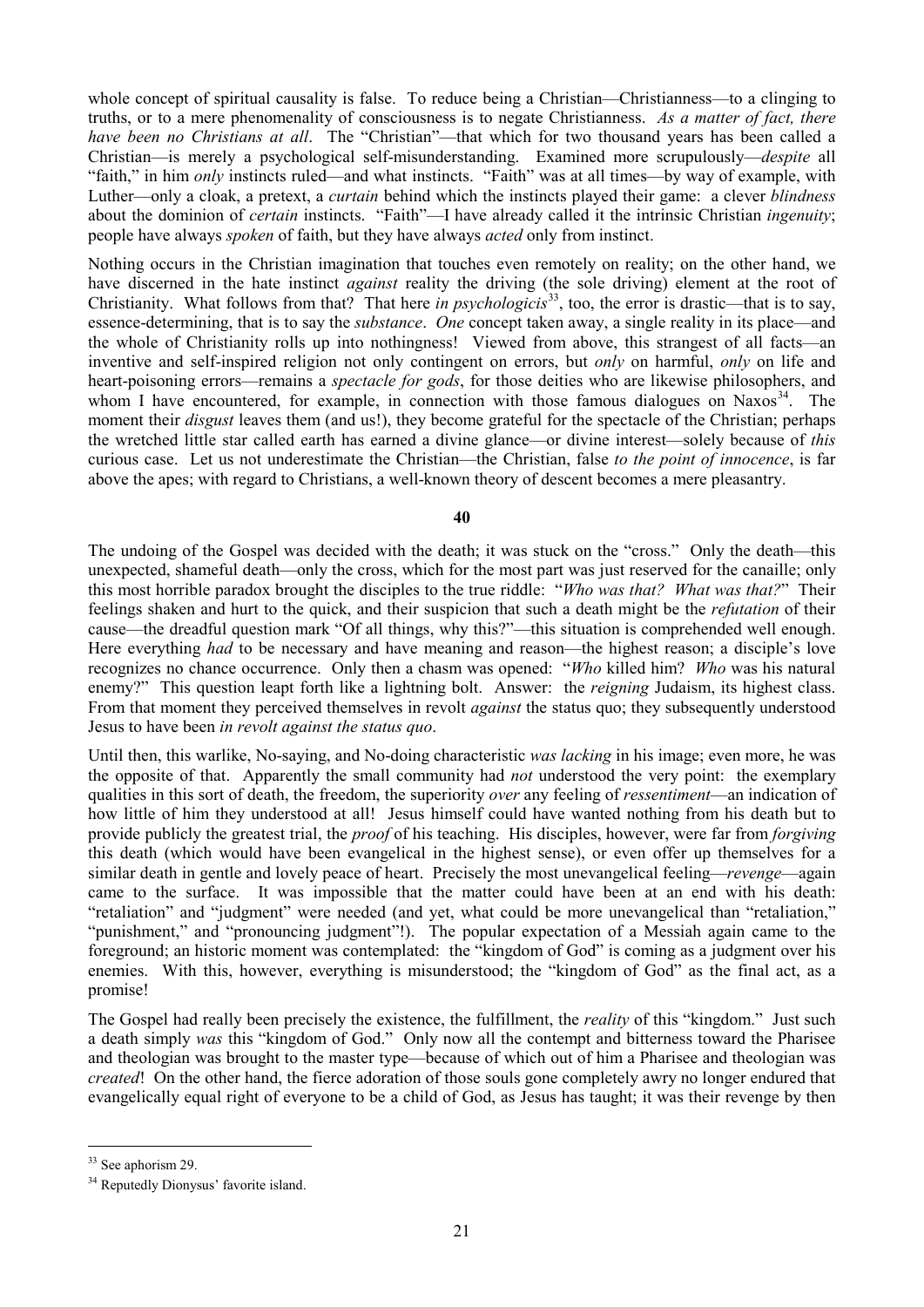to *elevate* Jesus in a dissolute way, to separate themselves from him—just as the Jews, out of revenge against their enemies, had formerly severed themselves from their God and raised him on high. *One* God and *one* Son of God—both of them products of *ressentiment*.

#### **41**

And henceforth an absurd problem emerged: "How *could* God allow this?" The disturbed reason of the little community found a downright dreadfully absurd answer to that: God gave his son for the forgiveness of sins, as a *sacrifice*. How it was all of a sudden at an end with the Gospel! The *guilt sacrifice*—in its most disgusting, most hideous form, in fact—the sacrifice of the *guiltless* for the sins of the guilty! What ghastly heathenism! Jesus had of course abolished the concept of "guilt" itself; he had denied any chasm between God and man; he *lived* this unity of God and man as *his* "glad tidings"—and *not* as a prerogative! Henceforth little by little, the doctrine of the Judgment and the Second Coming, and the doctrine of the resurrection (with which the whole concept of "salvation," the complete and unique reality of the Gospels, is conjured away in favor of a state *after* death), entered into the Redeemer-type.

Paul, with that rabbinical impudence which sets him apart in every detail, made this conception, this *obscenity* of a conception, logical: "*If* Christ has not arisen from the dead, then our faith is futile." And all of a sudden the Gospels became the most despicable of all unfulfillable promises—the *insolent* doctrine of personal immortality. Paul himself even taught it as a *reward*!

#### **42**

It is apparent *what* was at an end with the death on the cross: a new, thoroughly original starting point for a Buddhist peace movement—for an actual (*not* merely promised) *happiness on earth*. For this remains—I have emphasized it already—the basic difference between the two *décadence* religions: Buddhism does not give its word, but keeps it instead; Christianity is always giving its word, but *never keeps it*. The "glad tidings" followed close on the heels of *by far the most wicked*—those of Paul. In Paul was embodied the type opposite to the "bearer of glad tidings"—the genius in hate, in the vision of hate, and in the inexorable logic of hate. This Malspelist has offered *everything* as a sacrifice to hatred! Above all the Redeemer—he nailed him onto *his own* cross. The life, the example, the teaching, the death, the meaning, and the system of law of the entire Gospel—nothing was left once this counterfeiter, out of hate, comprehended what he alone could use. *Not* reality, *not* historical truth!

And once again the priest instinct of the Jews committed the same great crime against history; it simply deleted the yesterday and the day-before-yesterday of Christianity; it *fabricated its own history of primitive Christianity*. Even more—it falsified the history of Israel again so that it appeared as the prehistory of *its* deed; all the prophets had spoken of *its* "Redeemer." Later the church even falsified the history of humanity into the prehistory of Christianity. The redeemer-type, the doctrine, the practice, the death, the meaning of the death, and even the events after the death—nothing remained untouched; nothing remained even remotely similar to reality. Paul simply shifted the emphasis to that whole existence *after* this existence—in the *lie* of the "resurrected" Jesus. After all, he couldn't use the life of the Redeemer anyway; he had need of the death on the cross *and* something even more. To think of a Paul—whose home was the headquarters of stoic enlightenment—as honest when from a hallucination he dresses up the *proof* of the Redeemer as *still* living; or just even to give credence to his story *that* he had had this hallucination would be a real *niaiserie*<sup>[35](#page-21-0)</sup> for a psychologist. Paul willed the end; *consequently* he also willed the means. What he himself did not believe, the idiots among whom he cast *his* doctrine believed. *His* need was for *power*: with Paul the priest again wished for power; he could use only concepts, doctrines, and symbols with which to tyrannize masses and form herds. *What* alone did Mohammed later borrow from Christianity? Paul's invention, his means to the tyranny of the priest, to forming herds—the belief in immortality—*that is to say, the doctrine of the "Judgment*."

If the emphasis of life is placed *not* on life, but on the "hereafter" instead—on *nothingness*—then the emphasis has been taken away from life altogether. The great lie of personal immortality destroys all reason

<span id="page-21-0"></span> <sup>35</sup> French—silliness, foolishness.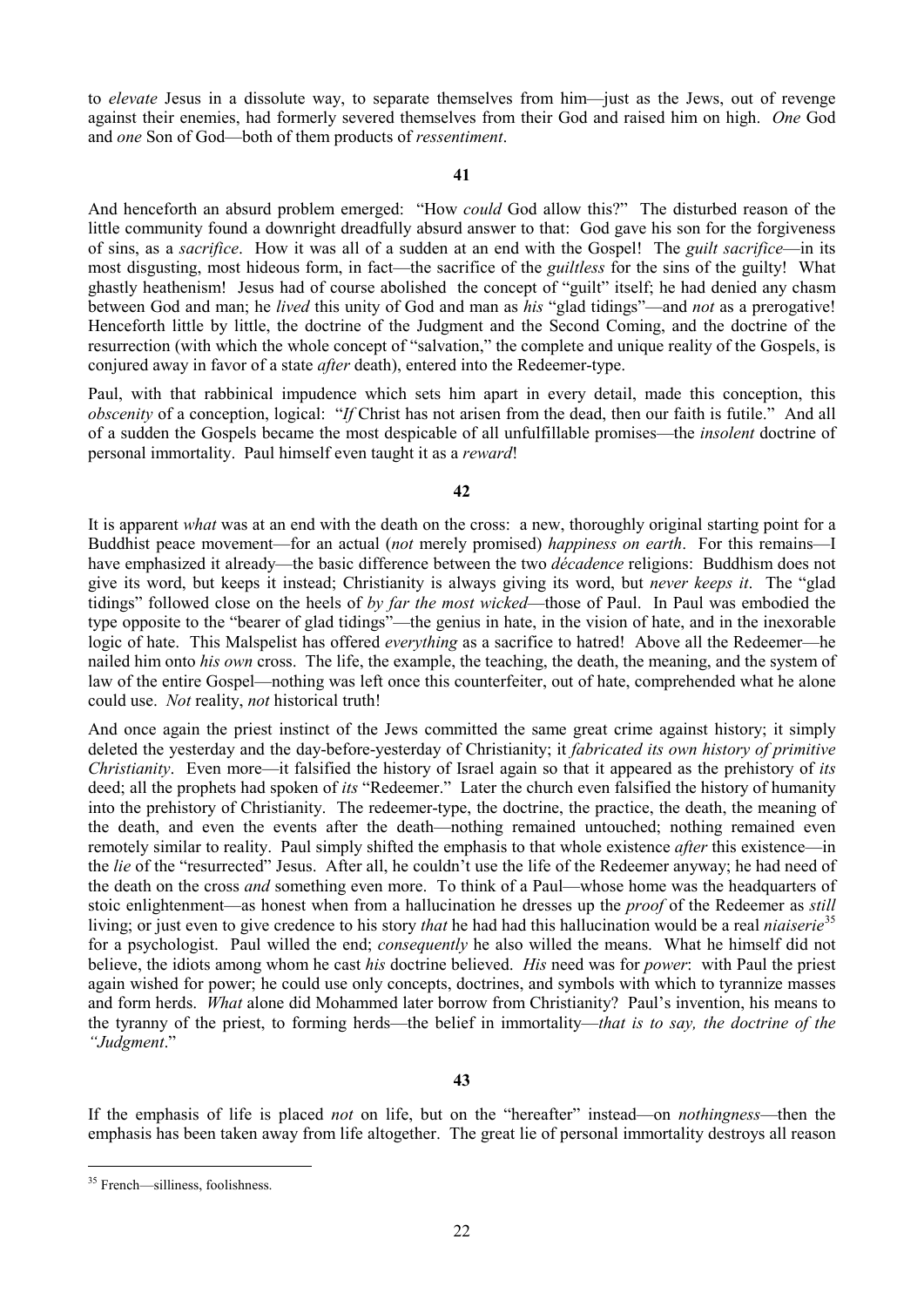and all naturalness within the instincts; at that point everything in the instincts that is charitable, lifepromoting, or guarantees a future arouses mistrust. *Therefore*, to live so that there is no longer any *meaning* to living—*that* now becomes the "meaning" of life.

Why have public spirit; why cooperate, trust, or promote and guard the general welfare? Just so many "temptations," just so many diversions from the "right path"—"*one thing* is necessary." That everyone, as an "immortal soul," is equal to everyone else, that within the totality of all creatures, the "salvation" of *every* single one may claim eternal importance; that little creeps and people three-quarters insane may imagine the laws of nature are continually being *broken* for them. Such an intensification into infinity—into impudence—of every sort of egoism cannot be denounced with sufficient contempt. And for all that Christianity owes its victory to *this* wretched flattery of personal vanity; precisely all the misguided, rebellion-minded, and disadvantaged—the dregs of humanity and scum of the earth in their entirety—were brought over to it. The "salvation of the soul": in plain English—"the world revolves around *me*."

The poison of the doctrine "*equal* rights for all"—Christianity sowed this most fundamentally; Christianity has, from the most clandestine corner of base instincts, waged a mortal war against every feeling of reverence and distance between man and fellow man (that is to say, the *prerequisite* for any enhancement, for any growth of culture); out of the *ressentiment* of the masses it forged its *main weapon* against *us*, against everything on earth that is noble, cheerful, or high-minded—against our happiness on earth. The "immortality" granted to every Peter and Paul was hitherto the greatest, the most malicious assassination attempt on the *noble* human nature.

*And* let us not underestimate the disaster that has crept out of Christianity and into politics! Nobody nowadays has the courage any longer for special privileges, for the right to dominion, for a sense of reverence for himself and his equals—for a *pathos of distance*. Our politics has been *diseased* as a result of this lack of courage! The attitude of the aristocracy became undermined most deeply through the lie of the equality of souls; and if the belief in the "prerogative of the majority" creates and *will create* revolutions, it is Christianity. Let there be no doubt about it—Christian value judgments are those which every revolution simply translates into blood and crime! Christianity is a rebellion of everything crawling on the ground against that which has stature; the Gospel of the "lowly" *makes* low.

# **44**

The Gospels are invaluable as attestation of the already unstoppable corruption *within* the first community. What Paul, with the logician-like cynicism of a rabbi, took to its conclusion was nevertheless merely the process of decay that had begun with the death of the Redeemer. These Gospels cannot be read too carefully; there are difficulties behind every word. I confess (and beg pardon for it), that precisely because of that they are a first-rate amusement for a psychologist—as the *antithesis* of all naive depravity, as subtlety *par excellence*, as artistry in psychological depravity.

The Gospels stand by themselves. The Bible can't be compared to them at all. We are among Jews—the *first* point so that the thread is not completely lost. The feigning of the self into a "saint," here virtually become genius, the likes of which has never before been attained in books or among people, this forgery of words and gestures as *art* is not the accident of any individual talent or any exceptional nature. For this *race* is fitting. In Christianity, as the art of holy lying, the whole of Judaism—several centuries of the most earnest Jewish preparation and technique—reached its ultimate mastery. This spirit, this *ultima ratio*<sup>[36](#page-22-0)</sup> of the lie, is the Jew once again, even *three times* again. The fundamental will to use only the concepts, symbols, and attitudes which are proven by the priests' reality, the instinctive rejection of every *other* reality, every *other* kind of perspective about value and utility—that is not just tradition, that is *inheritance*; only as inheritance does it seem to be something natural.

The whole of humanity, the best minds of the best ages (except one, who is perhaps only a brute), have allowed themselves to be deceived. The Gospel has been *read* as a *book of innocence*—no small hint about what has been play-acted here with such mastery. Admittedly, had we gotten to *see* them, all these strange creeps and artificial saints—even only in passing—then that would have been the end; and precisely because

<span id="page-22-0"></span> <sup>36</sup> Latin—final argument.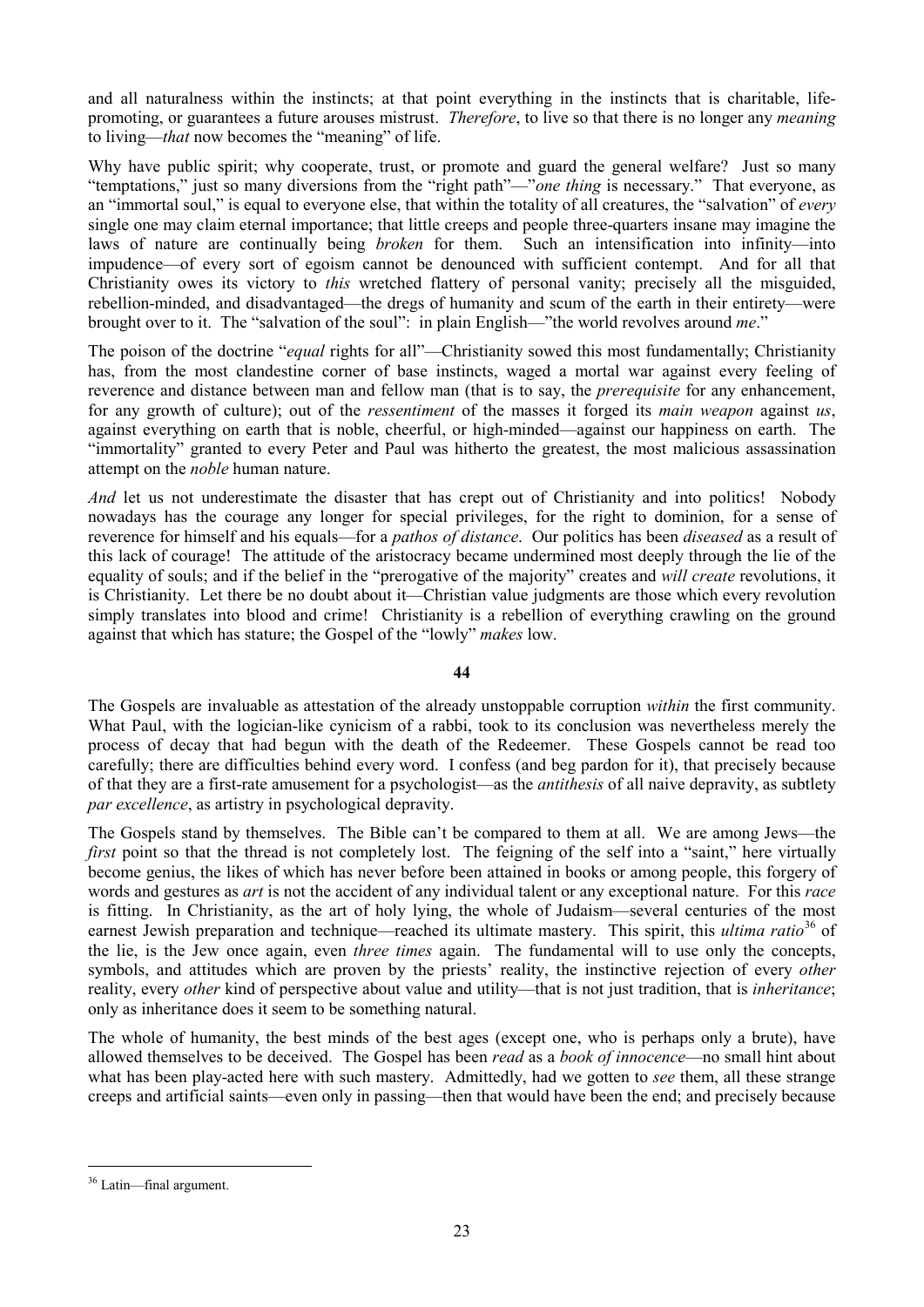*I* do not read words *without* seeing gestures, *I have put an end to them*. I cannot stand a certain way they lift their eyes upward.

Fortunately, for the vast majority books are just *literature*. Let us not be led astray: "Judge not!" they say, but they send to hell everything that stands in their way. By allowing God to judge they themselves judge; by glorifying God, they glorify themselves; by *demanding* the precise virtues of which they are capable and even more, which they need to stay on top at all—they bestow upon themselves the grand appearance of struggling for virtue, battling for the control of virtue. "We live, we die, we sacrifice ourselves *for the good*" ("truth," light," the "kingdom of God"); in truth, they do what they cannot keep from doing. By forcing their way like moral cowards, sitting in corners, and leading shadowy lives in the shadows, they make a *duty* out of it; their life of humility appears as duty; as humility it is one more proof of piety. Oh, this humble, chaste, merciful sort of mendacity! "Virtue itself shall bear witness for us."

The Gospels are read as books of seduction by *morality*; morality was confiscated by these petty people; they know what morality is supposed to signify! Humanity is best *led by the nose* with morality! The reality is that here the most conscious *conceit of the elect* feigns modesty; once and for all a person places *himself*, the "community," and the "good and the just" on the side of "truth"—and the rest, "the world," on the other. *That* was the most disastrous sort of megalomania that has hitherto been present on the face of the planet; little abortions of hypocrites and liars started to claim the concepts "God," "truth," "light," "spirit," "love," "wisdom," and "life" for themselves, as if these were synonyms for themselves; in order to fence themselves off from the "world," little superlative Jews, ripe for every sort of insane asylum, turned values around altogether into line with *themselves*, as if only the "Christian" were the meaning, the salt, the criterion, as well as the *ultimate tribunal* of all the rest. The whole disaster was made possible only because of the fact that a related, a racially related kind of megalomania already existed in the world—the *Jewish* kind; as soon as the chasm between Jews and the Judaists appeared, no choice at all remained to the latter but to use against the Jews the same procedures of self-preservation that the Jewish instinct recommended, whereas hitherto the Jews had only used them against everything *non*-Jewish. The Christian is only a Jew of a "more open" confession.

**45**

I give a few samples of what these little people put into their heads, what words they *have put into the mouth* of their master—nothing but confessions of "beautiful souls."

"And whosoever shall not receive thee, nor hear thee, when having gone thence, shake the dust off thine feet for a testimony against them. Verily, I say unto thee, it shall be more tolerable for Sodom and Gomorrah on Judgment Day than for that city" (Mark 6:11). How *evangelical*!

"And whosoever offends one of the little ones who believe in me, it is better for him that a millstone were hanged about his neck, and he were cast into the sea" (Mark 9:42). How *evangelical*!

"And if thine eye offends thee, cast it out. It is better that you enter into the kingdom of God one-eyed than to have two eyes and be cast into the hell fire, where their worm does not die, and their fire does not go out" (Mark 9:47)<sup>37</sup>. It is not exactly the eye that is meant.

"Truly I say unto thee that there stand here some who will not taste death, until they see the kingdom of God come with power" (Mark 9:1). Well *lied*, lion.

"Whosoever wants to follow me, let him deny himself, and take up his cross, and follow me. *For*…" (*A psychologist's comment*—Christian morality is refuted through its "*fors*"; its "reasons" refute—thus is it Christian.) Mark 8:34.

"Judge not, *that* you will not be judged…, with whatever kind of measure you measure, *you* will be measured" (Matthew 7:1). What a concept of justice, and of a "just" judge!

"For if you love them that love you, *what reward do you have*? Do not even the tax collectors do the same? And if you only greet your brothers, *what exceptional thing do you do*? Do not even the tax collectors do so?" (Matthew 5:46). Principle of "Christian love"—in the end it wants to be *paid* well.

<span id="page-23-0"></span> <sup>37</sup> Actually 9:47 and 9:48.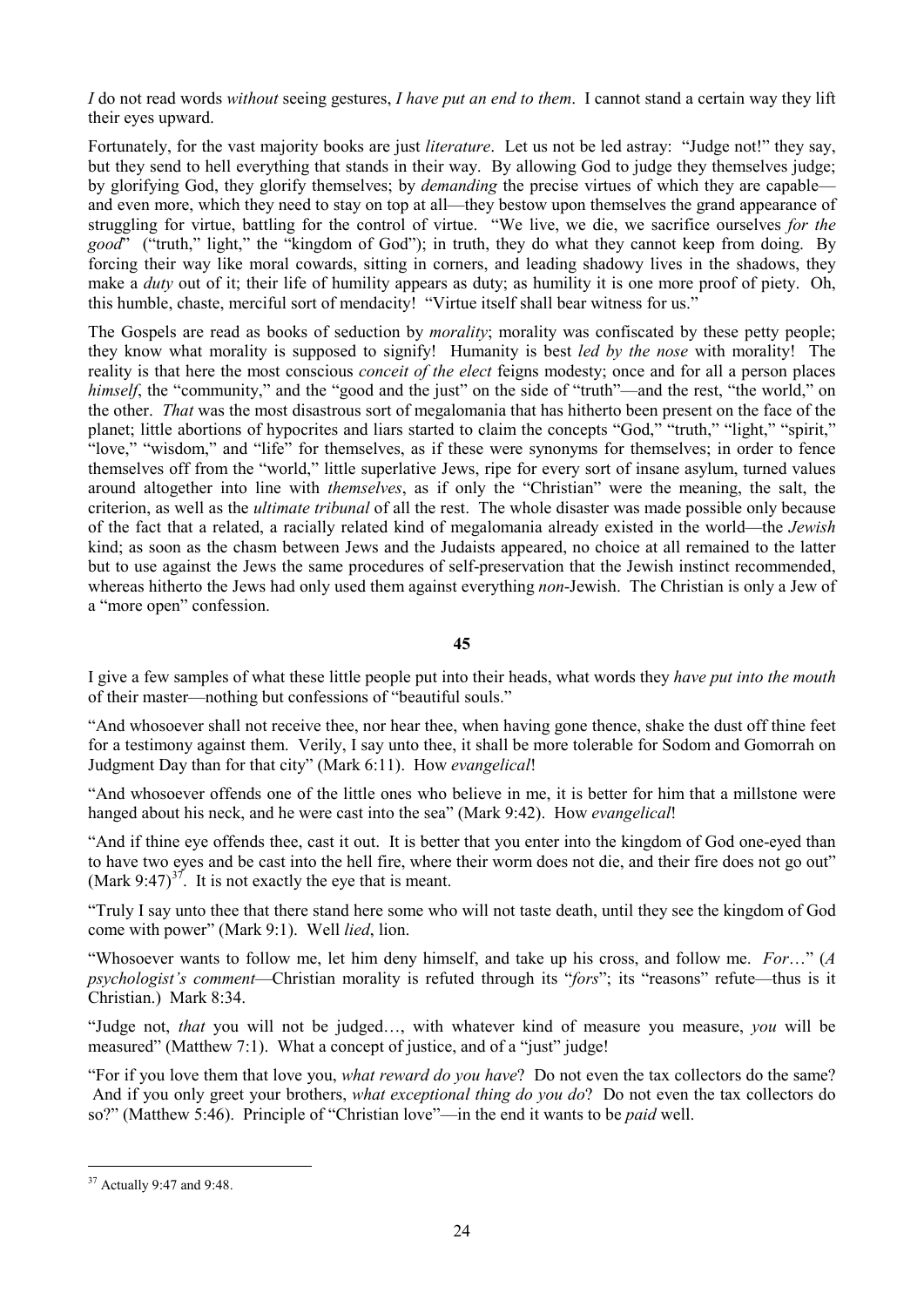"However, if you do not forgive men their trespasses, neither will your Father forgive your trespasses" (Matthew 6:15). Very compromising for the forenamed "Father."

"Strive first for the kingdom of God, and for his righteousness, then will all these things be awarded to you" (Matthew 6:33). All these things—namely food, clothing, and all the necessities of life. An *error*, to put it mildly. Shortly before this<sup>38</sup>, God appears as a tailor, at least in certain cases.

"Rejoice in that day and jump for joy, *for* behold, your reward is great in heaven. The like of which their fathers did also unto the prophets" (Luke 6:23). *Impudent* rascals! They are already comparing themselves to the prophets.

"Do you not know that you are a temple of God, and the spirit of God dwells within you? If anyone corrupts the temple of God, *God shall corrupt him*; for the temple of God is holy, *which you are*" (Paul I. Corinthians 3:16). Things of that kind cannot be despised too much.

"Do you not know that the saints shall judge the world? And if the world is judged by you, are you unworthy to judge smaller matters?" (Paul I. Corinthians 6:2). Unfortunately not merely the words of an insane asylum denizen.

This *dreadful swindler* continues verbatim: "Do you not know that *we* shall judge the angels? How much more things of this life!"

"Has God not made the wisdom of this world foolish? For while by its wisdom the world did not know God in His wisdom, it pleased God to make blessed those believing in it through the foolishness of preaching. . ., not many wise according to the flesh, not many powerful, not many noble, are called. But *God has chosen* what is foolish in the world so that He might thwart the wise; and what is weak in the world God has chosen so that He might thwart what is strong; and the base of the world, and the despised, God has chosen, and that which is not, so that He might destroy that which is. So that no flesh should glory in His presence" (Paul I. Corinthians 1:20ff). In order to *understand* this passage, a testimonial of the very first class for the psychology of every chandala morality, read the first essay in my *Genealogy of Morals*; in it the contrast between a *noble* morality and a chandala morality born of *ressentiment* and powerless revenge was for the first time brought to light. Paul was the greatest of all apostles of revenge.

# **46**

*What follows from this*? That one does well to put on gloves when reading the New Testament. The nearness of so much uncleanliness almost compels it. We would no more choose the "first Christians" as acquaintances than Polish Jews—not that even one objection to them is necessarily required. Neither of them smell good. I have looked in vain through the New Testament for even just one sympathetic trait; there is nothing in it that is free, kind, frank, or honest. Humanness has not yet made its first beginnings here; the instincts of *cleanliness* are lacking.

There are only *bad* instincts in the New Testament; there is not even any courage for these bad instincts. Everything in it is cowardice; everything is eye-covering and self-deception. Every book becomes clean just by reading the New Testament—to give an example: immediately after reading Paul, I read with delight that most graceful, most high-spirited mocker Petronius, of whom it could be said what Domenico Boccaccio wrote to the Duke of Parma about Cesare Borgia—"*é tutto festo*"<sup>39</sup>—utterly healthy, utterly cheerful and fine.

These little hypocrites are mistaken specifically about the main point. They attack, but everything attacked by them is *distinguished* thereby. He whom a "first Christian" attacks has *not* been besmirched. On the contrary, it is an honor to be opposed by "first Christians." A person does not read the New Testament without a predilection for what is ill-treated in it—not to speak of the "wisdom of this world," which an impudent braggart sought in vain to ruin "through the foolishness of preaching."[40](#page-24-2) Even the Pharisees and scribes, though, possess an advantage through such opposition; they must really have been worth something

<span id="page-24-0"></span><sup>&</sup>lt;sup>38</sup> Matthew 6:28ff.

<span id="page-24-1"></span><sup>39</sup> Italian.

<span id="page-24-2"></span> $40$  See aphorism 45.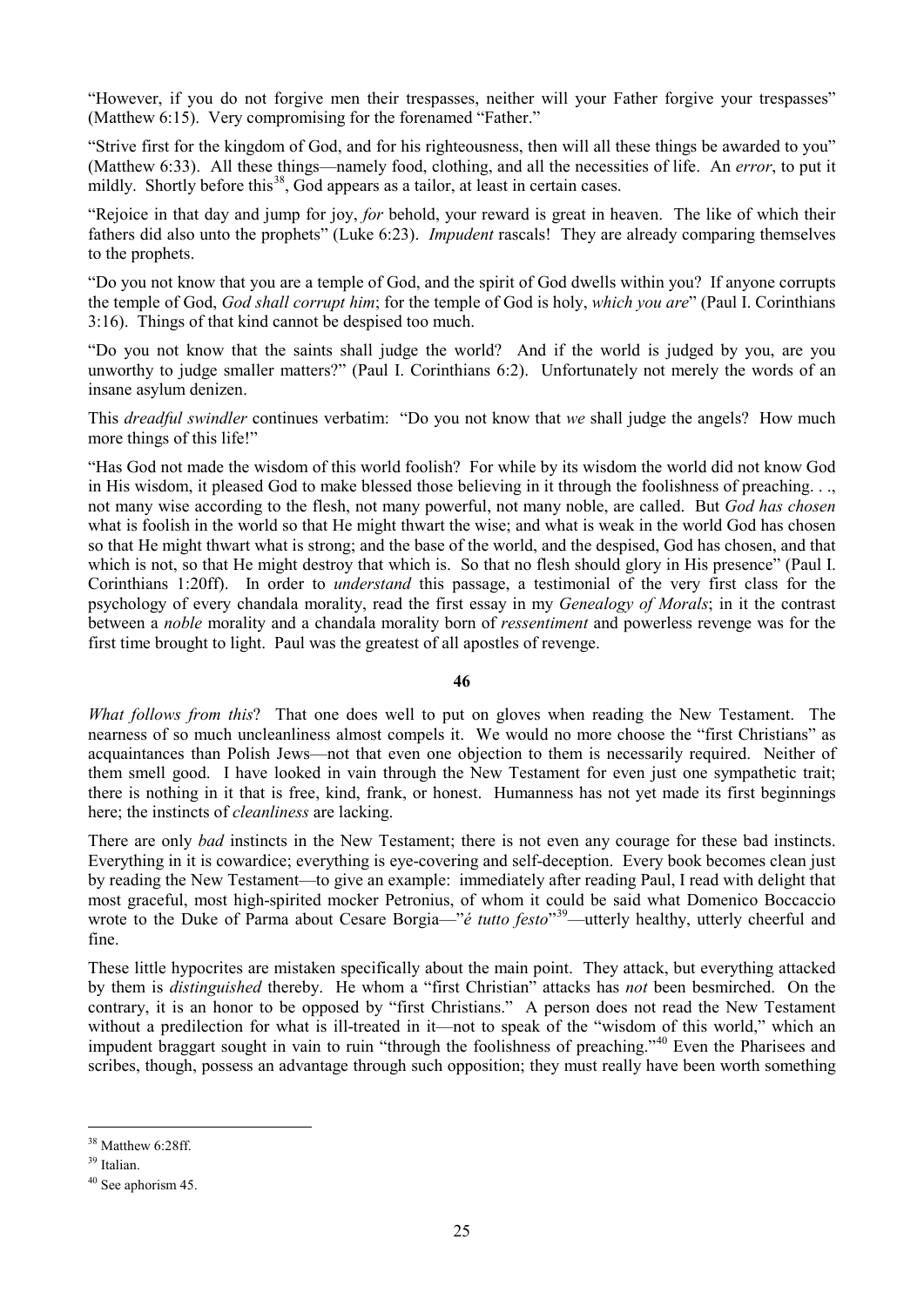to have been loathed in such a rude manner. Hypocrisy—that was an accusation the "first Christians" *must* have made! In the end, they were the *privileged*; that is enough—chandala hate needs no further reasons.

The "first Christian," and I fear even the "last Christian"—*which perhaps I may yet live to see*—is, from his lower instincts, opposed to everything privileged; he lives, he struggles always for "*equal rights*." Examined more scrupulously, he has no alternative. If a person wants to be "one of God's chosen"—or a "temple of God," or a "judge of the angels"—then any *other* principle of selection (for example, by integrity, by spirit, by manliness and pride, by beauty and freedom of the heart), is simply "world"—*evil in itself*. Moral—every word from the mouth of a "first Christian" is a lie; every act he performs is a falseness of instinct; all of his values and all of his goals are harmful; but *whom he hates, and what he hates—that has value*. The Christian, the priestly Christian especially, is a *criterion for value*.

Do I have to say further that in the entire New Testament only a single figure is found to respect? Pilate, the Roman governor. To take a Jewish affair seriously—he does not persuade himself to do this. One Jew more or less—what does it matter? The noble scorn of a Roman, before whom an impudent abuse of the word "truth" was pursued, has enriched the New Testament with the single expression *that possesses value*—the one that is its criticism, even its *annihilation*—"What is truth!"

# **47**

That what separates *us* is not that we find no God, either in history or in nature, or behind nature—but instead that we perceive what is revered as God—not a "divine," but as wretched, as absurd, as harmful, not just as an error, but as a *crime against life*. We deny God as God. If someone were to prove this God of the Christians to us, we would know to believe in him even less. In a formula—*deus, qualem Paulus creavit, dei negatio*[41](#page-25-0). A religion like Christianity, which does not border on reality at any point, which immediately falls apart as soon as reality comes into its own on even just one point, must properly be mortally hostile toward the "wisdom of the world," that is to say, *science*; it will call good every means with which the discipline of the intellect—purity and austerity in matters of conscience of the intellect—and the noble coolness and freedom of the intellect can be poisoned, slandered, or made *disreputable*.

"Faith" as an imperative is the *veto* against science—*in praxi*[42](#page-25-1), the lie at any price. Paul *comprehended* that the lie—that "faith"—was necessary; the church, in turn, later understood Paul. That "God" that Paul invented, a God who "thwarts"<sup>[43](#page-25-2)</sup> the "wisdom of the world" (in a narrower sense, the two great opponents of all superstitions—philology and medicine), is in truth only the resolute *determination* of Paul to do this himself; to call one's own will "God," *Torah*—that is first and foremost Jewish. Paul *wants* to thwart "the wisdom of the world"; his enemies are the *good* philologists and physicians of Alexandrian training; he wages war against them. Indeed, a person is not a philologist and physician without also at the same time being *Antichristian*. As a philologist he sees *through* the "holy books"; as a physician *through* the physiological dilapidation of the typical Christian. The physician says "incurable," the philologist "fraud."

# **48**

Has the famous story at the beginning of the Bible really been understood—of God's hellish fear of *science*? It has not been understood. This priestly book *par excellence* begins, as is proper, with the great inner difficulty of the priest; *he* possesses just *one* great danger, *consequently* "God" possesses just *one* great danger.

The old God, all "spirit," all high priest, all perfection, takes a stroll in his garden—but he is bored. (Against boredom the gods themselves struggle in vain.) What does he do? He invents man; man is entertaining. But behold, man also became bored. The compassion of God toward the single distress possessed by every paradise knows no bounds; straightaway he creates other animals as well. God's *first* mistake—man found the animals unentertaining; he ruled over them, and he did not even want to be "animal." Consequently God created woman. And indeed, there was an end to the boredom—but also to other things as well!

<span id="page-25-0"></span> <sup>41</sup> Latin—God, as Paul created Him, is the denial of God.

<span id="page-25-1"></span><sup>42</sup> Greek—in practice or in reality.

<span id="page-25-2"></span><sup>43</sup> See aphorism 45.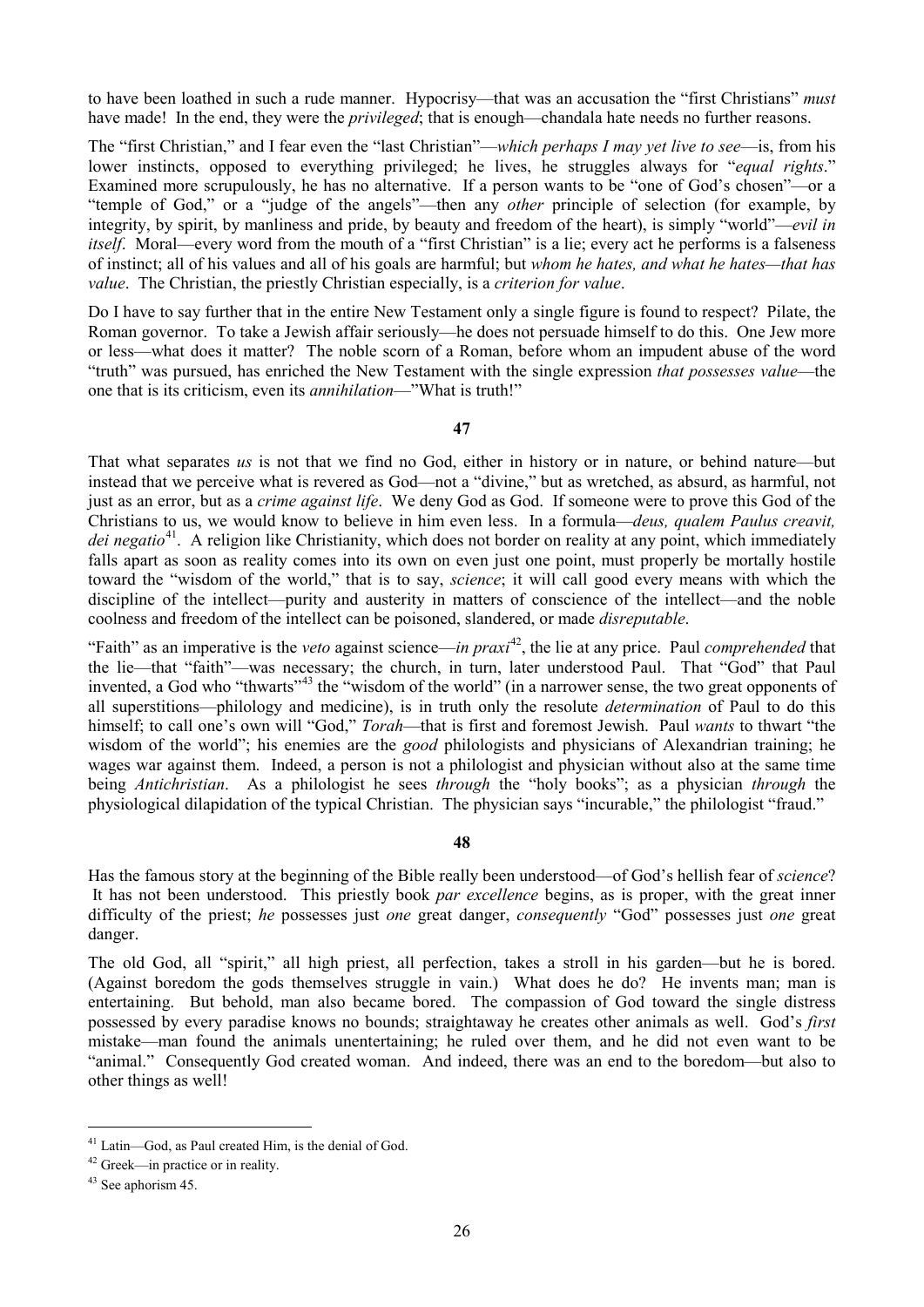Woman was God's *second* mistake. Woman is by nature a serpent, Heva<sup>44</sup>; every priest knows that; "from woman comes *every* disaster in the world"; every priest knows that as well. "*Consequently science* also comes from her." Man first learned through woman to taste of the Tree of Knowledge. What had happened? The old God was overcome with a hellish fear. Man himself had become his *greatest* mistake; he had created a rival for himself; science makes *god-like*; it is all over for priests and gods when man becomes scientific. Moral—science is the forbidden thing in itself; it alone is forbidden. Science is the *first* sin, the seed of all sin, the *original* sin. *This alone is morality*. "Thou shalt *not* know"—the rest follows therewith.

The hellish fear of God did not prevent him form being clever. How does someone *defend* himself against science? That became his main problem for a long time. The answer—humans be gone from paradise! Happiness and idleness bring about thoughts; all thoughts are bad thoughts. Humans *shall* not think. And the "priest in himself" invents distress, death, the mortal danger of pregnancy, every kind of misery, old age, tribulation, and above all *sickness*—nothing but devices in the struggle against science! Distress does not *allow* man to think. And in spite of that (how appalling!) the knowledge factory towers up, heavenbound, God-dimming. What to do! The old God invents *war*; he splits up the peoples; he makes it so that people destroy each other. (Priests have always had a great need for war.) War—among other things, a great troublemaker of science! Unbelievable! Knowledge—the *emancipation from the priest*—grows even in spite of wars. And the old God made one last decision: "Humans have become scientific; *it is no use, they must be drowned*!"

**49**

I have been understood. The beginning of the Bible contains the *entire* psychology of the priest. The priest knows only *one* great danger—that is science—the healthy concept of cause and effect. On the whole, however, science flourishes only under fortunate circumstances; there must be a *surplus* of time and of spirit in order to "know." "*Consequently*, humans must be made unfortunate"—this was, in every age, the logic of the priests. The reader can already guess *what*, in accordance with this logic, came into the world for the first time: "*sin*." The concepts of guilt and punishment, the entire "moral world order," was invented *against* science—*against* the separation of the people from the priests.

Humans shall *not* look without; they shall look within themselves; they shall not look into things cleverly and prudently, like one who is learning; they shall not look at all—they shall *suffer*. And they shall suffer so much that they have need of the priest at all times. Away with physicians! *People have need of a Savior*. The concept of guilt and punishment, including the doctrine of grace, of "redemption," or "forgiveness" *lies* through and through, and without any psychological reality—are invented in order to destroy the *causal sense* of humans; these lies are an assassination attempt against the concept of cause and effect! And *not* an assassination attempt with a fist, with a knife, or with sincere hate and love! Instead, out of the most cowardly, most cunning, and most lowly instincts! An assassination attempt by a *priest*! By a *parasite*! A vampirism by pale, underground bloodsuckers!

If the natural consequences of an act are no longer "natural," but instead come to be thought of as caused by conceptual specters of superstition, by "God," by "spirits," by "souls," as merely "moral" consequences, as reward, punishment, hint, aid to education—then the prerequisite for knowledge has been destroyed—*then the greatest crime against humanity has been perpetrated*. As previously stated, sin, this form of the human's self-desecration *par excellence*, is invented in order to make science, culture—everything of human beings that is high and noble—impossible; the priest *rules* via the invention of sin.

#### **50**

At this point I shall not release myself from presenting a psychology of "faith," of the "faithful"—as is proper, especially for the benefit of the "faithful." If there is no lack of those who do not know to what

<span id="page-26-0"></span><sup>&</sup>lt;sup>44</sup> "In the Mysteries of the bull-horned Bacchus, the officers held serpents in their hands, raised them above their heads, and cried aloud "Eva!" the generic oriental name of the serpent, and the particular name of the constellation in which the Persians placed Eve and the serpent. The Arabians call it Hevan, Ophiucus himself, Hawa, and the brilliant star in his head, Ras-al-Hawa. The use of this word Eva or Evoe caused Clemens of Alexandria to say that the priests in the Mysteries invoked Eve, by whom evil was brought into the world." Morals and Dogma of the Ancient and Accepted Scottish Rite of Freemasonry, 1871, p. 494.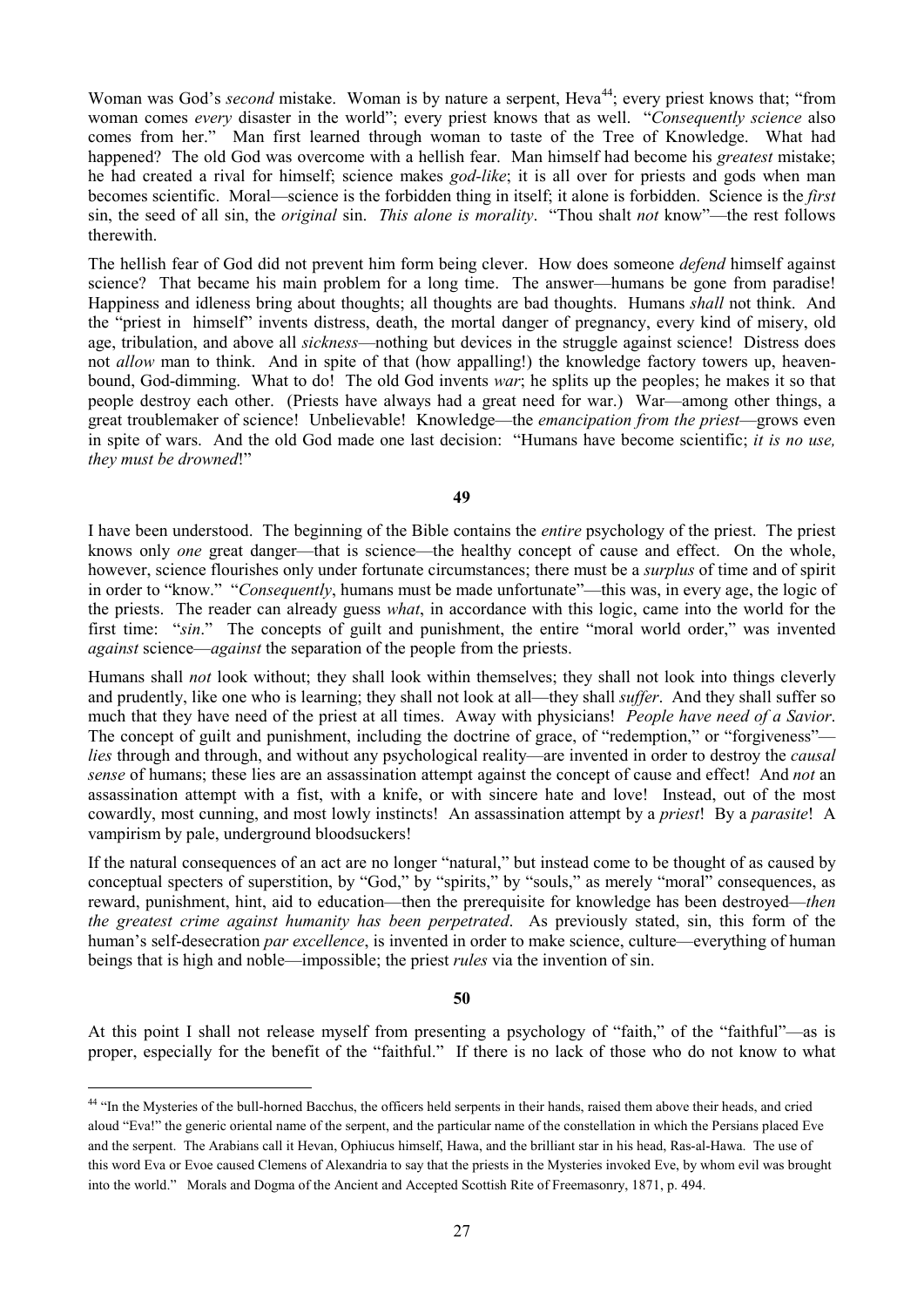extent being "faithful" is *unprincipled*—*or* a badge of *décadence*, of a broken will to live—they will surely know it tomorrow. My voice reaches even the hard of hearing. It appears (otherwise I have heard wrongly), that among Christians there is a kind of criterion of truth that is called the "proof of strength." "Faith makes blessed—*thus* it is true."

Here it might first be objected that making-blessed is not exactly proven but instead is only *promised*; blessedness tied to the condition of "faith"—a person *shall* become blessed *because* he has faith. However, *that* what the priest promises the faithful really occurs, impervious to any inspection—how is *that* proven? The alleged "proof of strength" is thus at root only another faith that that which is promised from faith will not fail to appear. In a formula—"I have faith that faith makes blessed; *consequently* it is true." With this, however, we are already at the end. This "consequently" would itself be the *absurdum*<sup>[45](#page-27-0)</sup> as the criterion of truth. However, let us assume, with some indulgence, that making blessed is proven through faith (*not* just wanted, *not* just promised via the somewhat suspicious mouth of a priest); would blessedness—more technically speaking, *pleasure*—ever be a proof of the truth? So infrequently that it nearly furnished the counterproof—at least the greatest suspicion against "truth"—when feelings of pleasure have a say regarding the question "What is true?"

The proof of "pleasure" is a proof for "pleasure"—nothing more; where in all the world has it been determined that *true* judgments give more enjoyment than false, and, in accordance with a pre-established harmony, of necessity, pull along with them pleasant feelings? The experience of all austere, all profoundly natured spirits teaches *the opposite*. Truth must be tested every step of the way; in exchange for it almost everything to which the heart, to which our love and our trust in life would otherwise be attached has had to be surrendered. Greatness of the soul is required for it; service to truth is the hardest service. For what does it mean to be *principled* in spiritual matters? That we are austere toward our hearts, that we scorn "beautiful feelings," that from every Yes and No we create for ourselves an issue of conscience! Faith makes blessed; consequently it lies.

**51**

That faith, under certain circumstances, makes blessed, that blessedness still does not make an idee fixe a *true* idea, that faith moves no mountains (but very likely *puts* mountains where none exist)—a brief walk through an *insane asylum* enlightens the average person adequately about this. Certainly *not* so for a priest—for he denies, from instinct, that sickness is sickness, and that an insane asylum is an insane asylum. Christianity has *need* of sickness, not unlike Greek civilization having need of a surplus of health; *making*sick is the true hidden purpose of the church's whole system of procedures for the world's salvation. And the church itself—is it not the Catholic insane asylum as the ultimate ideal? The earth in general as an insane asylum?

The religious human, as the church *wants* him, is a typical *decadent*; the moment that a religious crisis comes to dominate a people is always marked by nervous epidemics; the "inner world" of the religious person looks like the "inner world" of the over-excited and exhausted to the point of confusing the two; the "highest" states that Christianity has hung over humanity as the value of all values are epileptoid conditions—the church has declared holy *in majorum dei honorem*<sup>[46](#page-27-1)</sup> only lunatics *or* great frauds. I once allowed myself to designate the entire Christian repentance and redemption training<sup>[47](#page-27-2)</sup> (which nowadays is best studied in England), as a *folie circulaire*<sup>48</sup>, methodically generated, as is proper, from that which is already prepared for it—that is to say, from thoroughly morbid soil. Nobody is free to become a Christian; a person is not "converted" to Christianity; he must be sick enough for that to happen.

We others, who have *courage* for health *and* also for contempt—how *we* allow ourselves to hold in contempt a religion that teaches misunderstanding the body! that does not want to get rid of the superstition about souls! that makes a "merit" out of inadequate nourishment! that combats health as some sort of enemy, devil, or temptation! that persuades itself that a "perfect soul" can be carried around in a cadaver of a body, and with that has need to ready a new concept of "perfection" (pale, sickly, idiotic-enthusiastic essence), so-

<span id="page-27-0"></span> <sup>45</sup> Latin—that which is out of tune or out of place, absurdity.

<span id="page-27-1"></span><sup>46</sup> Latin—to the greater honor of God.

<span id="page-27-2"></span><sup>47</sup> Nietzsche uses the English word here.

<span id="page-27-3"></span><sup>48</sup> French—manic-depression.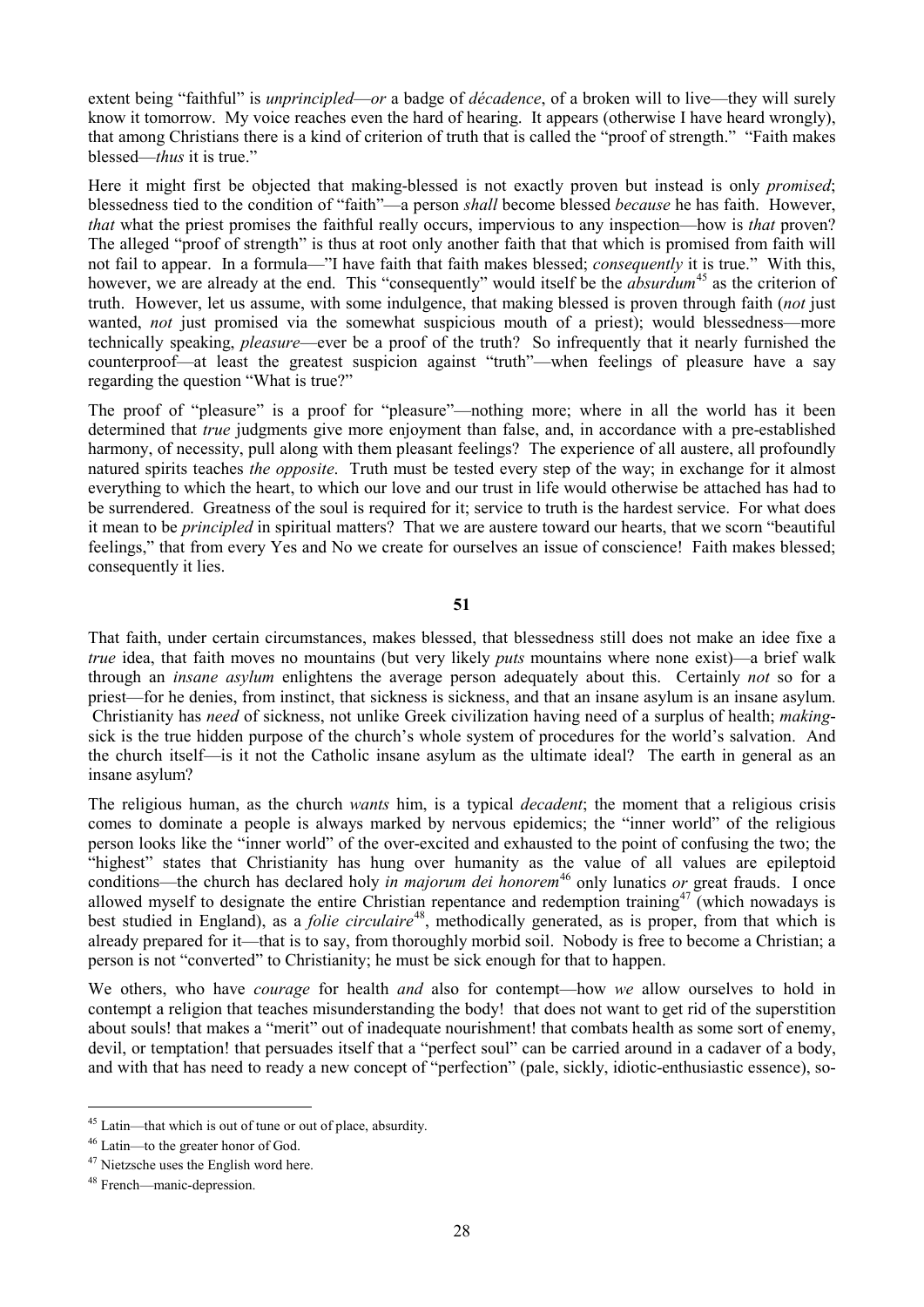called "holiness"—holiness, itself merely a series of symptoms of the impoverished, unnerved, incurably corrupted body!

The Christian movement, as a European movement, is from the start a joint movement of all sorts of laments of the excluded and discarded (these wish for power through Christianity). It does *not* express the decline of a race; it is an aggregate formation of *décadence* types herding themselves together and hunting for one another everywhere. It is *not*, as is believed, the corruption of antiquity itself—of *noble* antiquity, that which made Christianity possible; the scholarly idiocy which even nowadays still adheres to such a thing cannot be strongly enough contradicted. In the times when the sick, corrupt chandala strata of the entire *imperium*<sup>[49](#page-28-0)</sup> converted to Christianity, there existed precisely the *opposite type*—the nobility—in its most beautiful and most mature form. The majority became the ruler; the democratism of the Christian instincts *were victorious*.

Christianity was not "national<sup>[50](#page-28-1)</sup>," not limited by race; it turned to every kind of the disinherited of life; it had its allies everywhere. Christianity has at its foundation the rancor of the sick, the instinct focused *against* the healthy, *against* health. Everything successful, proud, or high spirited—beauty above all—hurts its ears and eyes. I am again reminded of the invaluable words of Paul—"What is *weak* in the world, what is *foolish* in the world, the *base* and *despised* of the world God has chosen."[51](#page-28-2) *That* was the formula, *in hoc signo*[52;](#page-28-3) *décadence* is victorious. *God on the cross*—is the dreadful ulterior motive of these symbols still not understood? Everything that suffers, everything that hangs on the cross, is *divine*. All of us hang on the cross, consequently *we* are divine. We alone are divine. Christianity was a victory; a *nobler* frame of mind perished by it; hitherto Christianity was humanity's greatest misfortune.

# **52**

Christianity also stands in opposition to every *spiritual* success; it is *able* to use only sick reason as Christian; it sides with everything idiotic; it pronounces a curse against the "spirit," against the *superbia*[53](#page-28-4) of the healthy spirit. Because sickness is of the essence of Christianity, the typical Christian state—"faith" *must* also be a form of sickness; and all honest, principled, scientific paths to knowledge *must* come to be rejected by the church as *forbidden* paths. Even doubt is a sin. The complete lack of psychological cleanliness in the priest—revealed in his eyes—is a *consequence* of *décadence*; we have hysterical women, and at the other end of the spectrum, rickety children, to observe with regard to how regular instinctual falsity, the inclination to lie in order to lie, and the incapacity for direct glances and steps are the expressions of *décadence*.

"Faith" means not *wanting* to know what it is true. The pietist, the priest of both sexes, is false *because* he is sick; his instinct *demands* that truth does not come into its own on any point. "That which makes sick is *good*; that which comes from fullness, from superabundance, from power, is *bad*"—so perceives the person of faith. *Bondage to lies*—in that I divine everyone predestined to be a theologian. Another badge of the theologian is his *incapacity for philology*. Philology in this instance should be understood in a very general sense, as the art of reading well—to be able to read facts without falsifying them through interpretation, *without* losing prudence, patience, and delicacy in desiring to understand. Philology as *Ephexis*<sup>[54](#page-28-5)</sup> in interpretation—whether books, news in the paper, destiny, or weather facts are concerned—not to mention "salvation of the soul."

The manner in which a theologian—it is unimportant whether in Berlin or Rome—interprets a "Scripture quotation," or an event (a victory of the national armies, for example), under higher illumination of the Psalms of David, is always so *audacious* that it therewith drives a philologist up the wall. And what is he even supposed to do when pietists and other cows from Swabia, with the "finger of God," make over the wretched everyday living and living-room smoke of their existence into a miracle of "grace," "Providence," of "salvation experiences!" The most unassuming expenditure of spirit—not to mention *decency*—really

<span id="page-28-0"></span> <sup>49</sup> Latin—empire.

<span id="page-28-1"></span><sup>50</sup> Nietzsche uses the English word here.

<span id="page-28-2"></span><sup>51</sup> See aphorism 45.

<span id="page-28-3"></span> $52$  Latin—in this sign.

<span id="page-28-4"></span><sup>53</sup> Latin—pride, lofty spirit.

<span id="page-28-5"></span><sup>&</sup>lt;sup>54</sup> Ability, skill.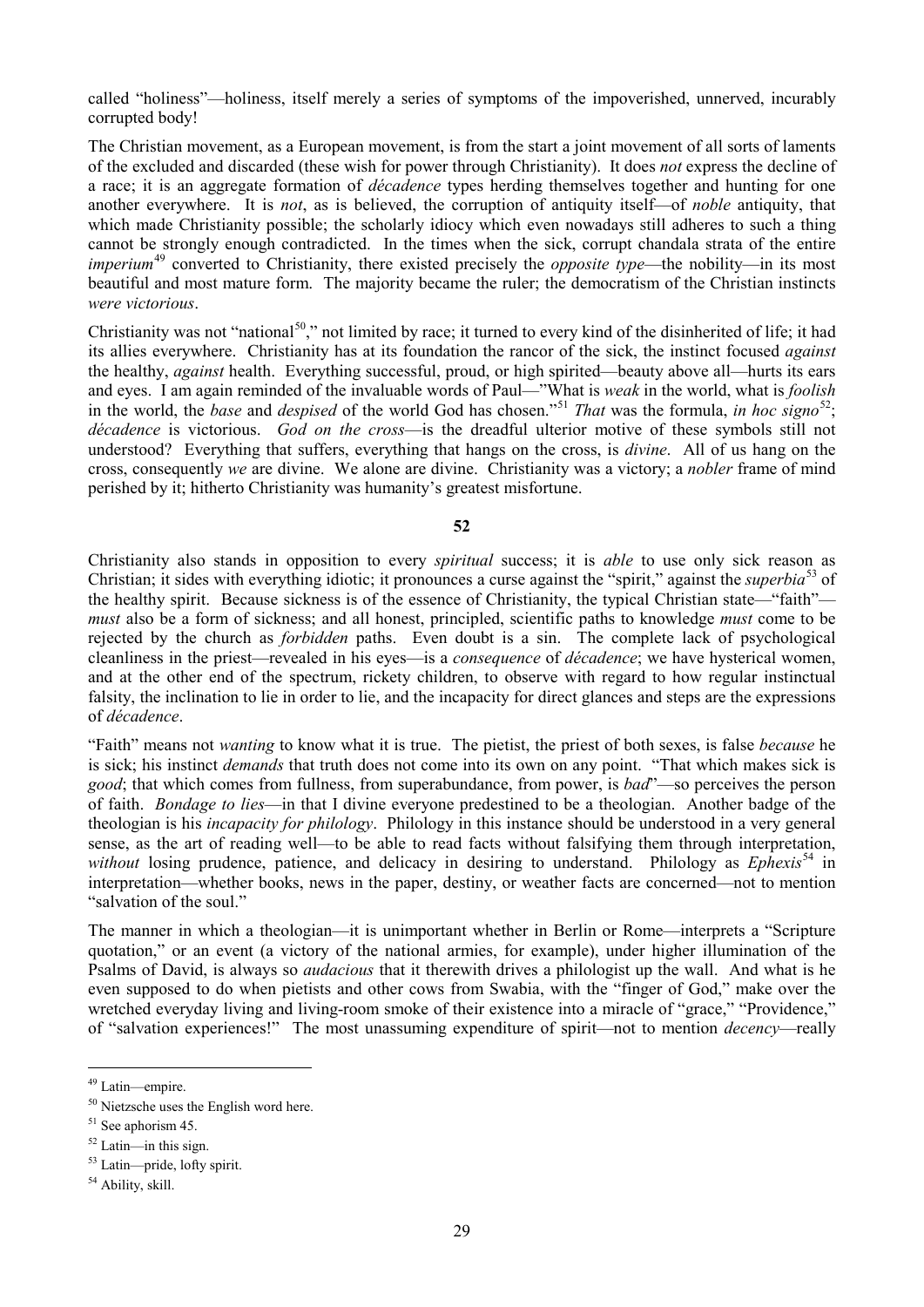ought to get these interpreters to convince themselves of the absolute childishness and unworthiness of such an abuse of this divine finger dexterity.

With even the slightest amount of piety in our bodies, a God who cures a cold at the right time, or makes it possible for us to climb into a carriage at exactly the moment a hard rain starts to fall would be such an absurd God that we would have to abolish him, even if he were to exist. A God as servant, as mailman, as calendar man—at root an expression for the most stupid of all accidents. "Divine Providence," as it is nowadays still believed in by roughly every third person in "educated Germany," would be such an objection against God that a stronger one could not be imagined at all. And in any case, it is an objection against the Germans!

**53**

There is so little that genuinely shows that *martyrs* have anything to do with proving the truth of a cause that I would deny that any martyr has ever had anything at all to do with truth. In the tone with which the martyr hurls his clinging-to-the-truth in the world's face, there is already such a low degree of intellectual integrity, such a *dullness* for the question of truth, that a martyr never needs to be proven wrong. Truth is not something that one person might have and another not; therefore, at best, peasants nor peasant apostles of Luther's type could conceive of this truth.

It is certain that modesty—*mediocrity* in this case—always grows greater according to the degree of conscientiousness in matters of intellect. To be *knowing* in five subjects, and delicately refuse to know anything *else*. "Truth," as the word is understood by every prophet, every sectarian, every freethinker, every socialist, and every churchman, is an absolute proof that not even a start has been made with that will power and discipline of the spirit that is necessary for finding any small truth, even the extremely small. Deaths of martyrs, by the way, has come to be a great misfortune in history; they *seduced*.

The conclusion of all idiots, woman and the lower classes included, that there is something about a cause for which someone goes to his death (or which even, as with early Christianity, gives rise to death-seeking epidemics)—this conclusion has become an inexpressible impediment to examination, the spirit of examination, and prudence. Martyrs have *harmed* truth. Even today only the crudity of a persecution is needed to create an *honorable* name for an in itself still quite unimportant sectarianism. How? Does it change the value of a cause if someone gives his life for it? An error become honorable is an error that possesses one more seductive charm; do you believe, you esteemed theologians, that we would give you occasion to make you martyrs for your lives?

A cause is refuted by respectfully putting it on ice—just as theologians are refuted, too. This was precisely the world-historical stupidity of all persecutors, that they gave the opposing cause the appearance of honorability—that they made the fascination of martyrdom a gift unto it. Even today woman kneels before an error because she has been told that someone died on the cross for it. *Is the cross then an argument*? About all these things, however, one person alone has said the words that have been necessary for millennia—*Zarathustra*:

They wrote signs of blood upon the path they walked, and their foolishness taught that truth was proven with blood.

Blood, however, is the worst witness to truth; blood poisons even the purest doctrine to the point of delusion and hatred of the heart.

And if one goes through the fire for his doctrine—what does that prove! Verily, it is greater that one's own doctrine come out of one's own burning.<sup>[55](#page-29-0)</sup>

#### **54**

Do not be misled; great intellects are skeptics. Zarathustra is a skeptic. Strength—*freedom* from power and superpower of the intellect—*prides* itself through skepticism. People of conviction do not come into consideration at all with regard to all the fundamentals of values and disvalues. Convictions are prisons. Those who do not look *beneath* themselves do not look far enough; however, in order to be permitted to

<span id="page-29-0"></span> <sup>55</sup> See Nietzsche's *Also sprach Zarathustra*, second part, number 4—On Priests.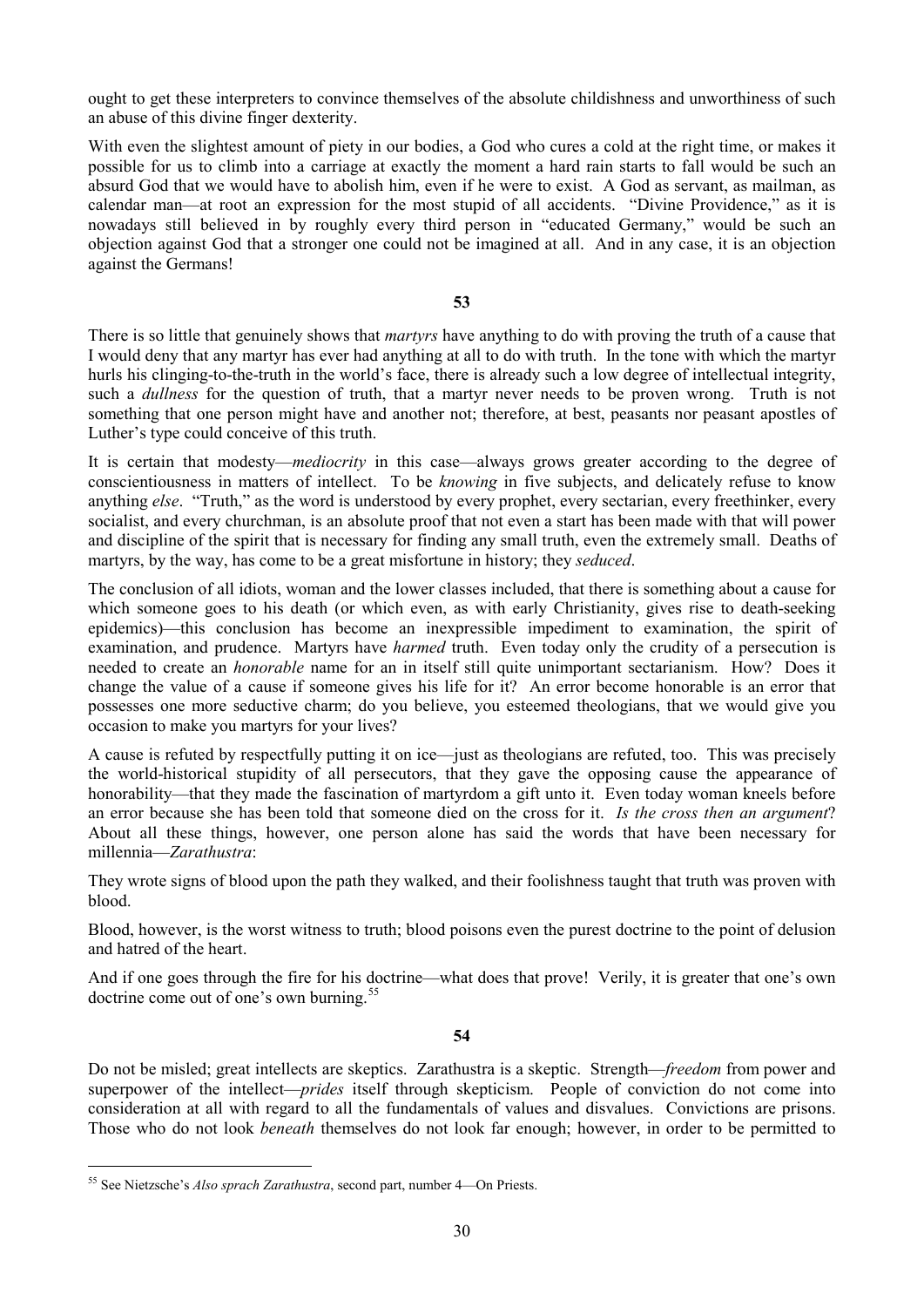have a say about values and disvalues, a person must look five hundred convictions *beneath* himself *behind* himself. A mind that wants great things, that also wants the means to that, is of necessity a skeptic. Freedom from every kind of conviction—to be *capable* of an unrestrained view—is *called for* by strength. Great passion—the foundation and power of his existence, even more enlightened, even more despotic than he himself, takes into service his entire intellect; it makes him resolute; it gives him courage for even unholy means; under certain circumstances it *grants* him convictions. Convictions as *means*—much is achieved only by means of conviction. Great passion uses—and uses up—convictions; it does not submit to them; it knows it is sovereign.

Conversely, the need for faith—for some unconditional Yes and No—this Carlylism (if I may be excused for using this word), is a requirement of *weakness*. The person of faith, the "faithful" of every kind, is necessarily a dependent person—one who cannot formulate *himself* as an end, who cannot formulate ends at all by himself. The "faithful one" does not belong to *himself*; he can only be a means; he must come to be used; he has need of someone to use him. His instinct gives the highest honor to a morality of antiselfishness; everything persuades him to this—his intelligence, his experience, and his vanity. Every kind of faith is itself an expression of anti-selfishness, of self-alienation.

Considering how necessary a counterbalance is to almost everyone, a counterbalance that externally binds them and makes them steady, how compulsion—*slavery* in a higher sense—is the sole and ultimate condition under which the more weak-willed human (woman in particular), thrives; thus is conviction— "faith"—also understood. The person of conviction has his back in it. *Not* seeing many things, to be impartial on no point, to be biased through and through, to have an austere and necessary perspective on all values—that alone is required for this sort of human to exist at all. With this, however, is the opposite, the *antagonist* to the sincere—to truth. The "faithful one" is not free at all to have a conscience about the question of "true" and "untrue"; to be principled on *this* point would immediately be his downfall. The pathological limitedness of his perspective makes a fanatic out of the devout Savonarola, Luther, Rousseau, Robespierre, Saint-Simon—the type opposite the strong, the *freed spirit*. However, the grand carriage of these *sick* spirits, these epileptics of concept, affects the masses; fanatics are picturesque; humanity would rather look at gestures than listen to *reasons*.

**55**

One step further in the psychology of conviction, of "faith": Long ago I undertook to consider whether convictions are not more dangerous enemies of truth than lies (*Human, All Too Human*, Aphorisms 54 and 483). This time I would like to pose the following critical question: Does any difference at all exist between a lie and a conviction? All the world believes there is; but what doesn't all the world believe! Every conviction has its history, its preliminary forms, its trials and errors; it *becomes* a conviction after *not* having been one for a long time, after *hardly* having been one for an even longer time. How? Could there not be a lie among even these embryonic forms of conviction?

Every once in a while merely a change of personage is required; that which becomes conviction to the son was still a lie to the father. I define a lie as: wanting *not* to see something that a person sees, and wanting not to see something *as* a person sees it; whether the lie takes place before witnesses or without witnesses is of no account. The most common lie is that with which a person deceives himself. Deceiving others is a relative exception. Henceforth this wanting *not* to see what a person sees, and this wanting not to see as a person sees it, is nearly the prime requirement for everyone who is *biased* in any sense; the partisan person, of necessity, becomes a liar. German historiography, for example, is convinced that Rome was despotism, and that the Teutons have brought the spirit of freedom into the world; what difference is there between this conviction and a lie? Should we still be surprised if, from instinct, all partisan groups (the German historians, too), utter grand expressions of morality—that morality *continues to exist* almost because every moment the partisan person of every kind has need of it? "This is *our* conviction; we declare it before all the world; we live and die for it. Respect for everything that possesses convictions!" I have even heard that sort of thing from the mouths of anti-Semites.

On the contrary, gentlemen! An anti-Semitic by no means becomes more respectable because he lies as a matter of principle. The priests, who are more cunning in such matters and understand very well the objection to the concept of conviction (a fundamental objection, *since* it is characterized by expedient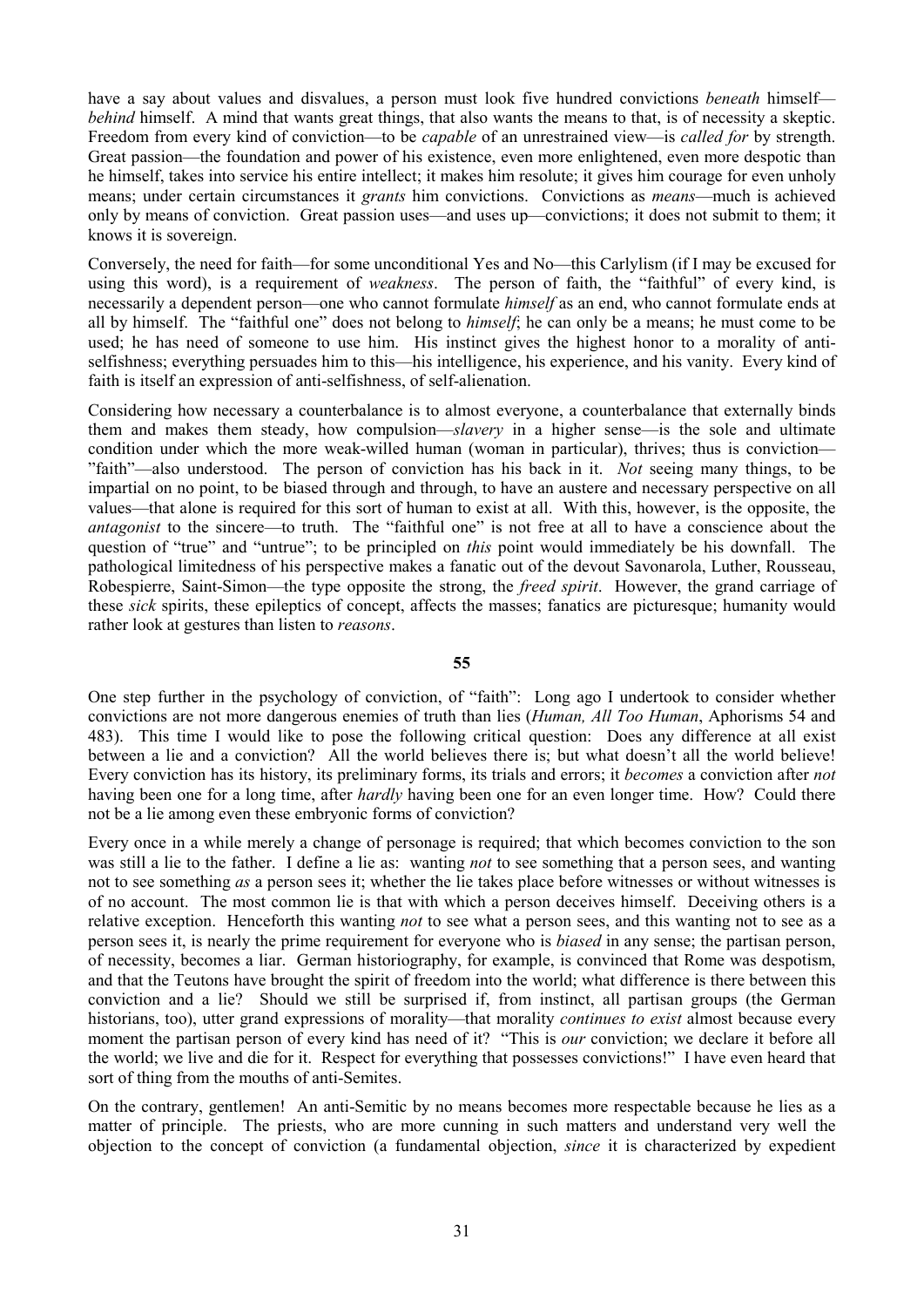mendacity), have interpolated in this place having come from the cleverness of the Jews, the concepts "God," the "will of God," and the "revelation of God."

Kant, with his categorical imperative, was also on the same path; his reason, in this instance, became *practical*. There are questions about which people are *not* entitled to a verdict of truth and untruth; all the highest questions, all the highest problems of values, are beyond human reasoning. To comprehend the limits of reason—*that*, above all, is true philosophy. Why did God give people revelation? Would God have done something superfluous? People are not *able* to know by themselves what is good and evil; therefore, God taught them his will. Moral—the priest does not lie; the questions of "true" and "untrue" do not *exist* in such matters whereof the priests speak; these matters do not permit lying at all. For in order to lie, people must be able to decide *what* is true here. That, however, is precisely what people are not *able* to do; because of this, the priest is only a mouthpiece of God.

Such a priestly syllogism is by no means merely Jewish and Christian; the right to lie and *cleverness* of "revelation" belong to the priestly type—the *décadence* priests as well as the pagan priests (pagans are all who say "Yes" to life, to whom "God" is the term for the grand "Yes" to all things). The "Law," the "will of God," the "holy book," "inspiration"—all just terms for the conditions *under* which the priest comes to power, by which he maintains his power—these concepts are found at the foundation of all priestly organizations, all priestly and philosophical-cum-priestly power structures. The "holy lie"—common to Confucius, the Code of Manu, Mohammed, and the Christian church—is not lacking in Plato: "The truth is at hand"—this means, wherever it comes to be known, *the priest is lying*.

**56**

In the end it all depends on the *purpose* for which there is lying. That "holy" purposes are lacking in Christianity is *my* objection to its methods. Only *bad* purposes—poisoning, slander, denial of life, contempt for the body, the disarrangement and self-deprecation of people via the concept of sin—*consequently* its methods are also bad. It is with the opposite feeling I read the Code of Manu, an incomparably spiritual and superior work; even just mentioning the Bible in the same breath would be a sin against the spirit. It is divined immediately; there is a true philosophy behind it—*within* it—not merely a foul-smelling Jewishness of rabbinism and superstition; it gives even the most discriminating psychologist something to consider. Not to forget the main point, the fundamental difference from every kind of Bible—with it the *noble* classes (the philosophers and the warriors), protect the people; noble values everywhere, a feeling of perfection, saying Yes to life, a triumphant feeling of well-being in oneself and toward life—the *sun* shines on the entire book. All the things on which Christianity gives vent to its unfathomable vulgarity—procreation, for example (woman, marriage), are here treated seriously—with great respect, with love and trust.

How can a book that contains those despicable words "Because of fornication, let each have his own wife, and each her own husband. . .it is better to wed than to be inflamed"<sup>[56](#page-31-0)</sup> be put in the hands of children and women? And *could* someone be a Christian as long as the genesis of man is christianized—that is to say dirtied—by the concept of the *immaculata conceptio*?<sup>[57](#page-31-1)</sup> I know of no book in which so many tender and gracious things are said of woman as in the Code of Manu; those old graybeards and saints have a way of being courteous toward women which has perhaps never been surpassed. "The mouth of a woman," it says in one place, "the bosom of a girl, the prayer of a child, the smoke of the sacrifice, are always pure." Another passage—"There is nothing at all more pure than the light of the sun, the shadow of a cow, the air, water, fire, and the breath of a girl." One final passage—perhaps even a holy lie—"All bodily orifices above the navel are pure, all below impure. Only in the girl is the entire body pure."

#### **57**

The *unholiness* of the Christian method is caught *in flagranti*[58](#page-31-2) when the *Christian* purpose is compared with the purpose of the Code of Manu—when this antithesis of purpose is brought under a bright light. The critic of Christianity still cannot be spared making Christianity *contemptible*. Such a code as that of Manu comes into being like every good code; it summarizes the practical knowledge, the wisdom, and

<span id="page-31-0"></span> <sup>56</sup> I Corinthians 7:2,9.

<span id="page-31-1"></span><sup>57</sup> Latin—Immaculate Conception.

<span id="page-31-2"></span><sup>58</sup> Latin—"red-handed" (literally, "while blazing").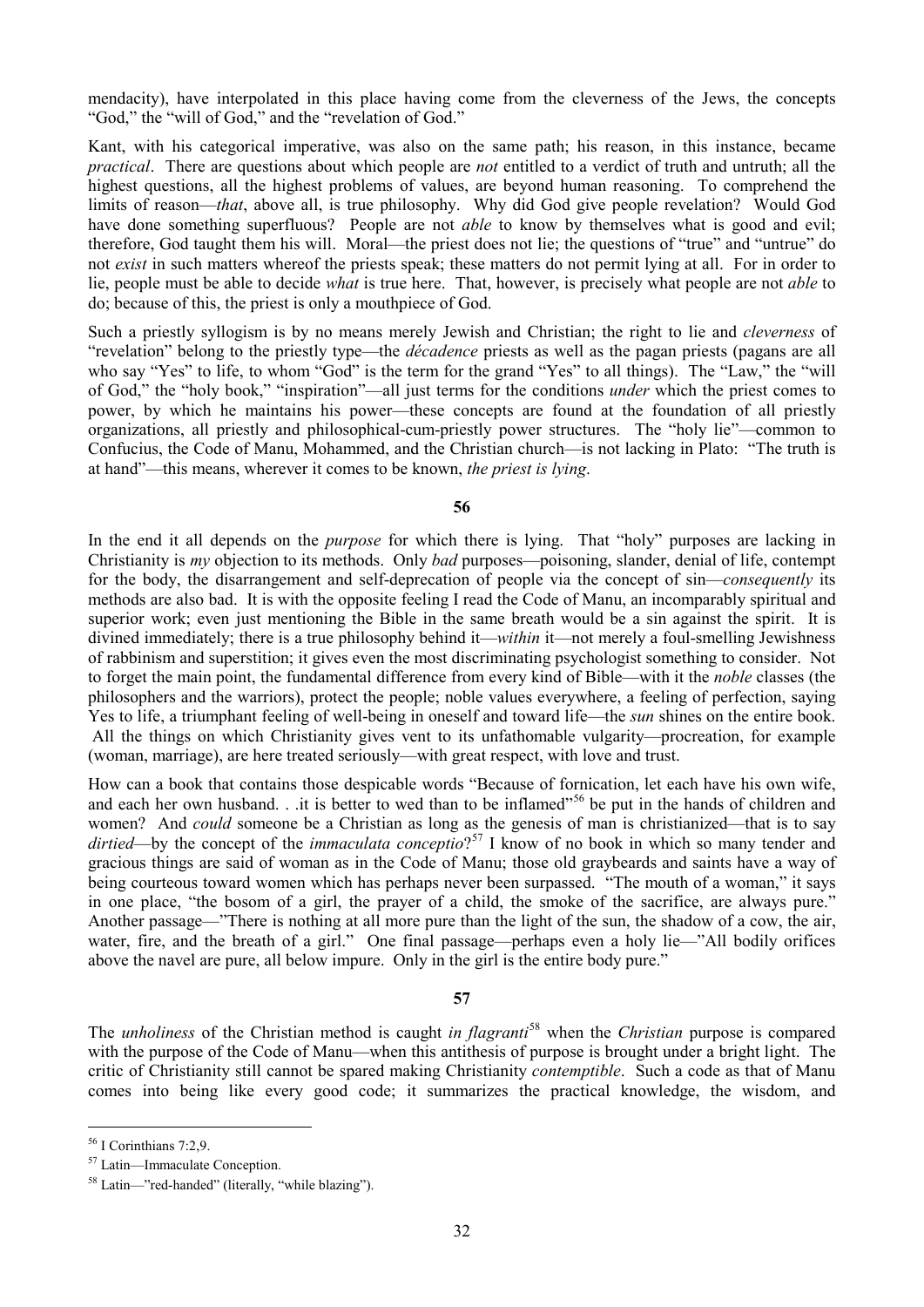experimental morality of many centuries; it concludes—it does nothing more. The prerequisite for a codification of this kind is the insight that the methods of creating authority for a slowly and expensively acquired *truth* are totally different from those with which it is proven. A code never gives and account of the usefulness, the reason, the casuistry in the prehistory of a law; by that it would simply lose the imperative tone, the "thou shalt," the prerequisite for it—that it be obeyed. This is exactly where the problem lies.

At a certain point in the development of a people, the most sensible class (that is to say, the most backwardand forward-looking class), declares the practical knowledge according to which life should be (that is to say can be), lived, to have been established. Their objective is to bring home the richest and fullest possible harvest from the times of experimentation and *wicked* practical knowledge experience. Consequently, what now is to be prevented above all is even more experimentation, a continuation of the fluid state of values, testing, choosing, criticizing *in infinitum*[59.](#page-32-0)

In opposition to this a double wall is placed—first, *revelation*, which is the assertion that the reason for those laws are *not* of human origin, sought and found slowly and surrounded by disappointments—but instead of divine origin: whole, perfect, without history, a gift, a miracle, merely communicated. After that, *tradition*—the assertion that the law has already been standing from time immemorial, that it would be irreverent and a crime against the forefathers to bring it into doubt. The authority of the law established itself with the theses—God *gave* it; the forefathers *lived* it. The higher reasoning of such a procedure lies in the intention to drive back consciousness, step by step, from what was recognized as the right life (that is to say, *proven* through tremendously scrutinized experience), so that the perfect automatism of instinct comes to be attained—that prerequisite for every kind of mastery, for every kind of perfection in the art of living.

To establish a code of law like that of Manu means conceding hereafter to a people their becoming master, becoming perfect—having ambition for the highest art of living. *To that end it must be made unconscious*; this is the purpose of every holy lie. The *caste system*—the supreme, the dominant law—is only the sanction of a *natural order*, a natural lawfulness of the first rank, over which no capriciousness, no "modern idea" holds any sway. In every healthy society three types occur, contingent upon one another and psychologically distinct from one another, each having its own hygiene, its own domain, its own work, its own kind of feeling of perfection and mastery. Nature, *not* Manu, separates the predominantly spiritual, the predominantly strong in muscle and temperament, and those who excel in neither area—the mediocre (the last as the great masses, the first as the select few).

The highest caste—I call them *the fewest*—has, as the perfect caste, the privileges of the few as well; it is their lot to represent happiness, beauty, and kindness in the world. Only the most spiritual people have license to beauty, to the beautiful; only among them is kindness not weakness. *Pulchrum est paucorum hominum*<sup>[60](#page-32-1)</sup>—this possession is a privilege. To them, however, nothing can be acknowledged less than ugly manners or a pessimistic outlook, a view that is the privilege of the chandala—the likes of pessimism. "*The world is perfect*"—thus speaks the instinct of the most spiritual, the Yes-saying instinct. "Imperfection, whatever is *beneath* us—distance, the pathos of distance—even the chandala itself belongs to this perfection." The most spiritual people, as the *strongest*, find their happiness wherein others would find their destruction—in the labyrinth, in hardness toward themselves and others, through ordeal; their pleasure lies in self-mastery; with them asceticism becomes natural, necessary, instinctual. To them difficult tasks are regarded as privilege—playing with burdens that overwhelm others, a form of recreation. Knowledge—a form of asceticism. They are the most venerable kind of human; that does not rule out that they are the most cheerful and most kind. They rule not because they want to, but because they *are*; they are not free to be second best.

The *second best*—they are the guardians of the law, the trustees of order and security; they are the noble warriors; they are above all *kings*, as the highest form of warrior, judge, and upholder of the law. The second best are the executive branch of the most spiritual, those next to them who belong to them, those who relieve them of every *coarseness* in the work of ruling—their retinue, their right hand, and their best pupils. In all this, as was stated previously, there is no capriciousness, nothing "contrived"; whatever is *other than this* is contrived; thereupon nature is thwarted. The caste system, the *hierarchy*, only formulates the supreme law of life itself; the separating of the three types is necessary for the preservation of society, for

<span id="page-32-0"></span> <sup>59</sup> Latin—endlessly.

<span id="page-32-1"></span> $60$  Latin—Beauty is the possession of the very few.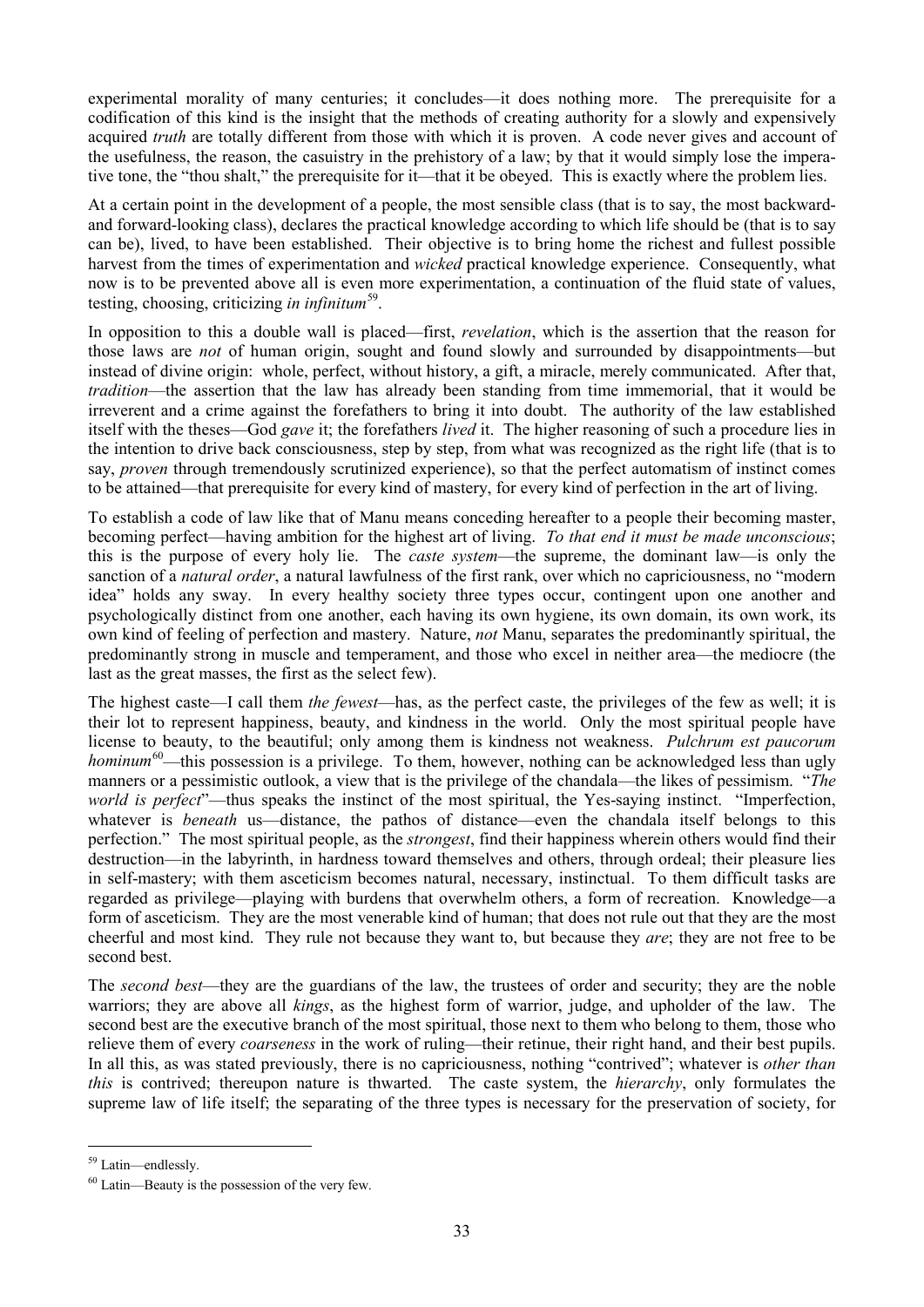making possible the higher and highest types; the inequality of rights is the first condition of the existence of rights at all.

A right is a privilege. Everyone possess a privilege in his state of being. Let us not underestimate the privileges of the *mediocre*. Life becomes ever harder on the road to the *summit*; the coldness increases, and the responsibility increases. A high culture is a pyramid; it can only stand on a broad base; it has as its very first prerequisite a strongly and soundly consolidated *mediocrity*. Business, commerce, agriculture, *science*—the greatest component of art—in a word, the complete embodiment of *professional* activity, is really only consistent with mediocrity in ability and desire; that sort of thing would be out of place among exceptions; the instinct obligatory there would conflict with both aristocratic systems and anarchism. To be a public utility, a cog, a function—for that there is a classification by nature: *not* society, but the kind of *happiness* of which most are barely capable—making intelligent machines out of them. For the mediocre, being mediocre is happiness; mastery of one thing—specialization—is a natural instinct. It would be completely unworthy of a more profound spirit to perceive an objection in mere mediocrity itself. It is even the *prime* necessity for exceptions to exist; it is a precondition for a high culture. When the exceptional human handles precisely the mediocre more delicately than himself and his equals, this is not mere politeness of the heart; it is simply his *duty*.

Whom do I hate most among the riff-raff of today? The socialist riff-raff, the chandala apostles, who undermine the worker's instinct, pleasure, and feeling of modest contentment with his humble existence who make him envious, who teach him revenge. Injustice never lies in unequal rights; it lies in the claim of "equal" rights. What is *bad*? I have said this already, though—everything born of weakness, of envy, of *revenge*. The anarchist and the Christian have but one origin.

#### **58**

It indeed makes a difference for what purpose a person lies—whether he preserves or *destroys*. A person may put forward a perfect identity between *Christian* and *anarchist*; their purpose, their instinct leads only to destruction. The proof of this statement can simply be read in history; it is included there with dreadful clarity. We are studying precisely such a legislation—the purpose of which is to "immortalize" the supreme requirement for life to *thrive*—to know a great organization of society; Christianity has found its mission in bringing an end to precisely such an organization *because life thrived on it*. There the payoff of reason, after a long period of experiments and uncertainty, was supposed to have been invested in the most long-term benefits and brought home a harvest as large, as plentiful, and as complete as possible; here, on the contrary, the harvest was *poisoned* overnight. That which stood there *aere perennius*[61](#page-33-0), the *imperium Romanum*[62,](#page-33-1) the most magnificent organization that has hitherto been attained under difficult circumstances—in comparison with which everything before and everything after—is patchwork, bungling, and amateurism; these holy anarchists have made it an "act of piety" to destroy "the world," *that is to say*, the *imperium Romanum*, until no stone was left on another—until even Teutons and other louts could become masters over it.

The Christian and the anarchist—both *decadents*, both incapable of having an effect other than disintegrating, poisoning, atrophying, and bloodsucking; both the *mortal hatred* for everything that stands, that stands greatly, that has duration, that promises life a future. Christianity was the vampire of the *imperium Romanum*; overnight it undid the enormous feat of the Romans—to produce a basis for a great culture that *possesses spare time*. Is this still not yet understood? The *imperium Romanum* that we know, which the history of the Roman provinces teaches us to know better and better, this most admirable work of art in the grand style, was a beginning; its construction was intended to *prove* itself through millennia; to this date there has never been such a structure; also, to build in such proportions *sub specie aeterni*[63](#page-33-2) has never even been dreamt! This organization was sturdy enough to endure bad emperors; the random appearance of individuals should not have anything to do with such matters—first principle of all grand architecture. It was not, however, sturdy enough against the *most* corrupt kind of corruption—against the Christians.

<span id="page-33-0"></span> $61$  Latin—everlasting (literally, "more durable than bronze").

<span id="page-33-1"></span><sup>62</sup> Latin—see aphorism 37.

<span id="page-33-2"></span><sup>63</sup> Latin—under this form eternally, in its essential form.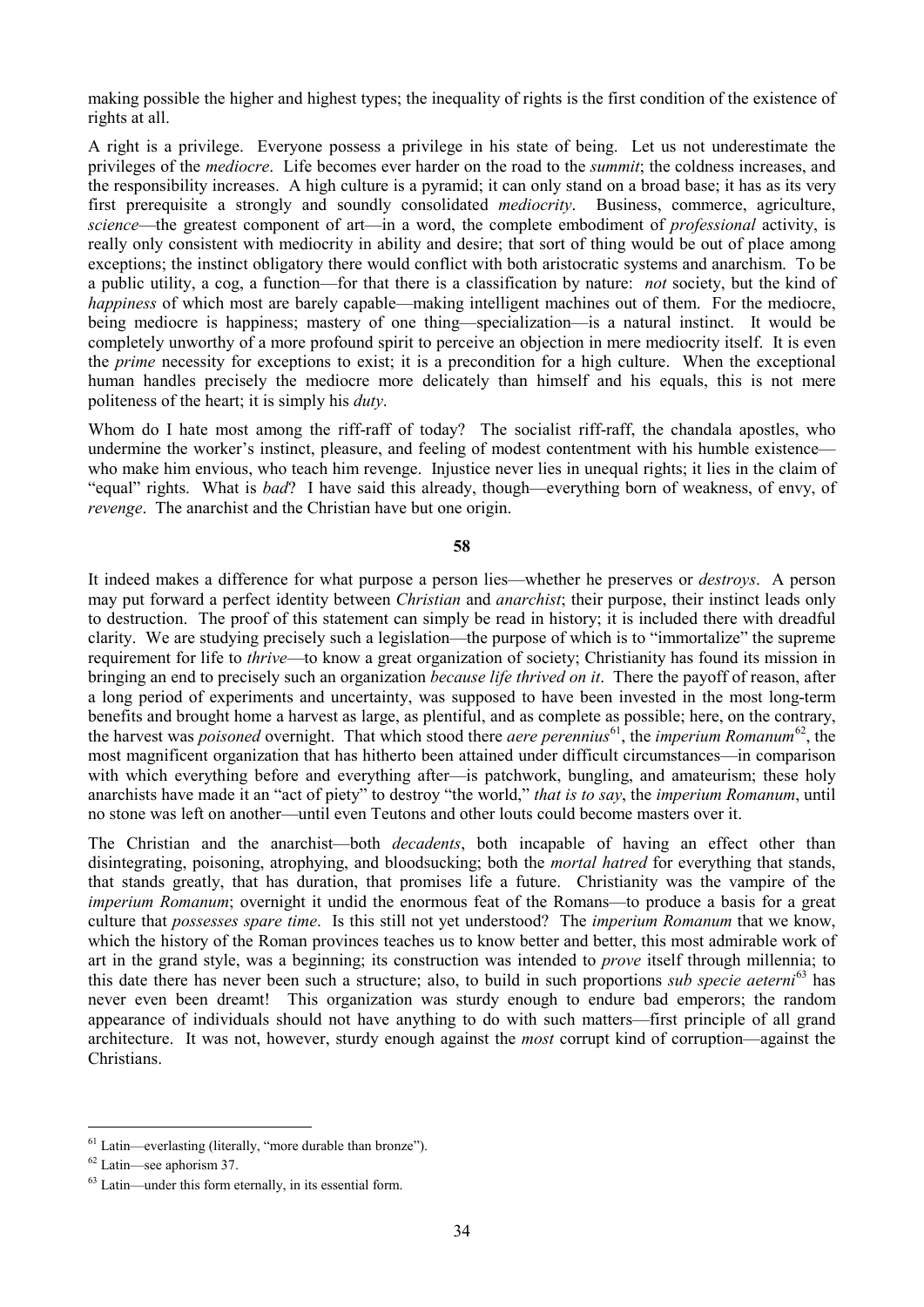These furtive vermin who, under cover of night, fog, and ambiguity, crept up on every individual and sucked the seriousness for *true* things—the very instinct for *realities*—out of every individual; this cowardly, effeminate, and sugar-sweet bunch alienated, step by step, "souls" (those valuable, those manly, noble natures who perceived their own cause, their own seriousness, their own pride in the cause of Rome), from that enormous structure. This petty hypocrisy, the conventicle of secrecy and gloomy concepts like hell, like sacrifice of the innocent, like *unio mystica*<sup>[64](#page-34-0)</sup> in blood-drinking—above all, the slowly fanned flames of revenge, the chandala revenge—*that* became master over Rome, that same kind of religion upon which, in its pre-existent form, Epicurus had already made war.

Lucretius should be read in order to comprehend *what* Epicurus fought—*not* paganism, but "Christianity" which is to say the corruption of souls through the concepts of guilt, punishment, and immortality. He fought the *underground* cults, the whole of latent Christianity; to deny immortality was at that time already a real *redemption*. And Epicures would have won; every worthy spirit in the Roman Empire was an Epicurean. *Then Paul appeared*. Paul—chandala hatred against Rome, against "the world" become flesh, become genius—the Jew, the *Wandering* Jew *par excellence*. What he divined was how, with the help of the little sectarian Christian movement at the periphery of Judaism, a "world conflagration" could be ignited; how, with the symbol of "God on the cross," everyone at the bottom, everyone secretly rebellious, the entire legacy of anarchistic intrigues in the Empire could be amassed into a tremendous power. "Salvation is of the Jews."

Christianity as a formula, in order to outdo the underground cults of every kind (those of Osiris, the Great Mother, and Mithras, for example), *and* to bring them together—in that insight lies the genius of Paul. His instinct regarding this was so sure that, with ruthless violence against the truth, he put the ideas with which these chandala religions fascinated into the mouth of his invention of the "Savior"—and not only into the mouth—and he *made* something out of him that even a priest of Mithras could understand. This was his moment<sup>[65](#page-34-1)</sup> on the way to Damascus; he comprehended that he had *need* of the concept of immortality in order to devalue "the world," that the concept of "hell" would become master even over Rome—that with the "hereafter" *life is killed*. Nihilist and Christian—that rhymes<sup>[66](#page-34-2)</sup>, and does not merely rhyme.

#### **59**

The whole labor of the ancient world *in vain*—I have no words to express my feelings about something so tremendous. And considering that its labor was a labor of preparation, that just the foundation for a labor of millennia was laid with granite self-confidence—the whole *meaning* of the ancient world in vain! Why were there Greeks? Why Romans? All the prerequisites for a learned culture, all the scientific *methods* were already there; the grand and incomparable art of reading well had already been established—that prerequisite for cultural tradition, for scientific uniformity; natural science, in alliance with mathematics and mechanics, was on the very best of paths; the *sense for facts*, the last and most valuable of all the senses, had its schools and its already-centuries-old tradition! Is that understood? Everything *essential* has been found; in order to be able to proceed with the labor—the methods (it must be repeated ten times), *are* what is essential, also what is most difficult, also that which has, for the longest period, habits and laziness opposed to it.

What we today have recaptured for ourselves, with inexpressible self-mastery (for we all still have the bad instincts, the Christian instincts, within ourselves)—the clear view of reality, the cautious hand, patience and seriousness for the smallest things, the whole *integrity* of knowledge—was already there! Even more than two millennia ago! *And* on top of that, kind and delicate tact and taste! *Not* as mental *exercise*! *Not* as "German" education with loutish manners! But instead as body, as gesture, as instinct—in a word, as reality. *All in vain*! Overnight barely even a remembrance! Greeks! Romans! The nobility of instincts of taste, methodical research, genius of organization and management, the faith—the *will*—to a future for human beings, the great Yes to all things, visible as the *imperium Romanum*, visible to all the senses, the grand style no longer merely art, but instead become reality, truth, *life*. And not buried alive by an extraordinary natural event! Not trampled down by Teutons and other heavy-footed monsters! Instead by

<span id="page-34-0"></span> <sup>64</sup> Latin—mystic unity.

<span id="page-34-1"></span><sup>65</sup> Paul's "conversion" to Christianity. See Acts 9, 23, and 26.

<span id="page-34-2"></span><sup>66</sup> In German, "Nihilist" and "Christ."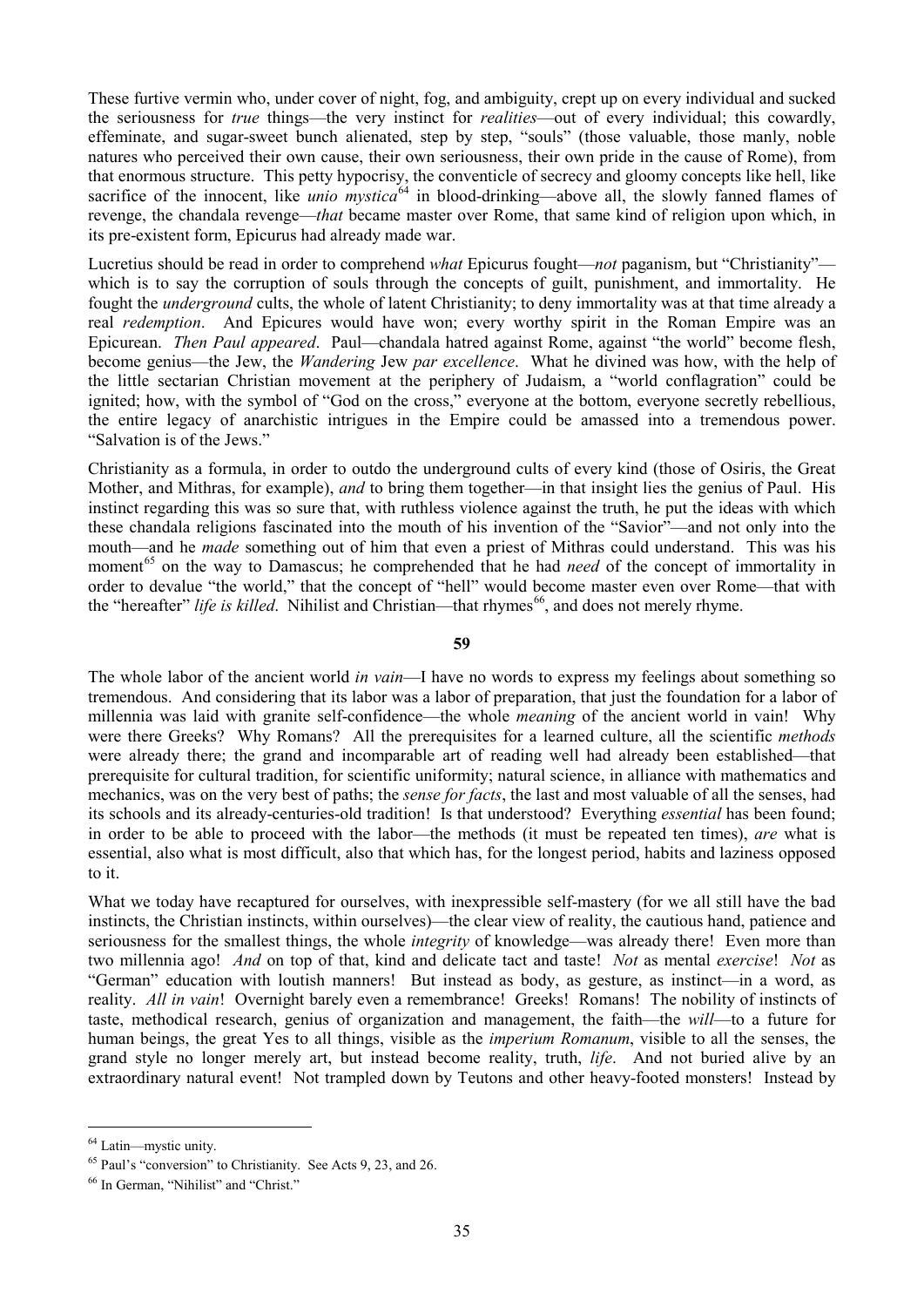cunning, furtive, invisible, anemic vampires! Not defeated—only sucked dry! Hidden vindictiveness and petty jealously become *master*! Everything wretched, suffering from itself, afflicted with bad feelings—the whole *ghetto-world* of the soul—suddenly *on top*!

Just read any Christian agitator—St. Augustine, for example—in order to comprehend, in order to *smell* what dirty fellows therewith had come out on top. A person would deceive himself completely if he presupposed any lack of intelligence among the leaders of the Christian movement; oh, they are clever, clever to the point of holiness, these esteemed Church Fathers! What they lack is something quite different. Nature has neglected them; she forgot to give them a modest dowry of worthy, of decent, of *clean* instincts. Between us, they are not even men. If Islam despises Christianity, it is a thousand times right to do so; Islam presupposes *men*.

# **60**

Christianity has deprived us of the harvest of the ancient culture; afterward it further deprived us of the harvest of the culture of *Islam*. The wonderful Moorish cultural world of Spain—more fundamentally related to *us*, speaking to our senses and tastes more than Rome and Greece—came to be *trampled down* (I do not say by what kind of feet). Why? Because it owed its emergence to noble, to male instincts, because it said Yes to life, even with the scarce and refined treasures of Moorish life! The Crusaders later fought something before which they might better have prostrated themselves—a culture compared to which even our nineteenth century might seem very poor, very "late." Admittedly, they wanted plunder; the Orient was rich. Let us be unbiased, though. The Crusades—a higher form of piracy, nothing more! With that the German nobility—Viking nobility at root—was in its element; the church knew only too well what it would take to *own* the German nobility. The German nobility, always the "Swiss Guards" of the church, always in service of all the bad instincts of the church—but *well paid*. That the church, exactly with the help of German swords, and German blood and courage, carried out their war of mortal enmity against everything noble on the face of the planet! There are a great many painful questions about this matter. German nobility is nearly *lacking* in the history of higher culture; the reason can be easily guessed. Christianity and alcohol—the two *great* means of corruption. After all, there should be no choice when considering between Islam and Christianity—as little as when considering between an Arab and a Jew. The decision is given; nobody is free to choose here. Either someone *is* a chandala, or he is *not*. "War with Rome to the bitter end! Peace and friendship with Islam"—thus felt, thus *acted* that great freethinker, the genius among German emperors, Frederick II. How? Must a German first be a genius, a freethinker, in order to have *decent* feelings? I do not comprehend how a German could ever *feel* Christian.

# **61**

Here it is necessary to touch upon a memory even a hundred times more painfully embarrassing to Germans. The Germans have deprived Europe of the final great cultural harvest, which is still there for Europe to bring home—that of *the Renaissance*. Do we finally understood—do we *want* to understand *what* the Renaissance was? The *revaluing of Christian values*—the attempt, undertaken with every means, with every instinct, with every genius, to bring the *counter*-values, the *noble* values to victory. Heretofore there has been only *this* great war, heretofore there has been no more decisive formulation of questions than that of the Renaissance; *my* question is its question. Also, there has never been a form of attack more fundamental, straighter, more rigorously carried out against the enemy's entire front and his center! To attack in the decisive place, in the very seat of Christianity, bringing the *noble* values to the throne here which is to say to bring them *into* the instincts, *into* the most basic needs and desires of those who sit in that place.

I see before me a *possibility* for a perfectly celestial magic and play of color; it appears to me to shine in every shudder of refined beauty, as if in it a kind of art were at work—so divine, so devilishly divine, that a person could search in vain for millennia for a second such possibility; I see a spectacle so meaningful, and so remarkably paradoxical at the same time, that all the deities on Olympus would have had occasion for immortal laughter—*Cesare Borgia as Pope*. Am I understood? Well now, *that* alone would have been the victory for which I long; with that, Christianity would have been *abolished*! What happened? A German monk, Luther, came to Rome. This monk, with every vindictive instinct of an unsuccessful priest in his body, was, in Rome, outraged *against* the Renaissance. Instead of understanding with the deepest gratitude the tremendous thing that was happening there—the overcoming of Christianity in its very seat—his hate